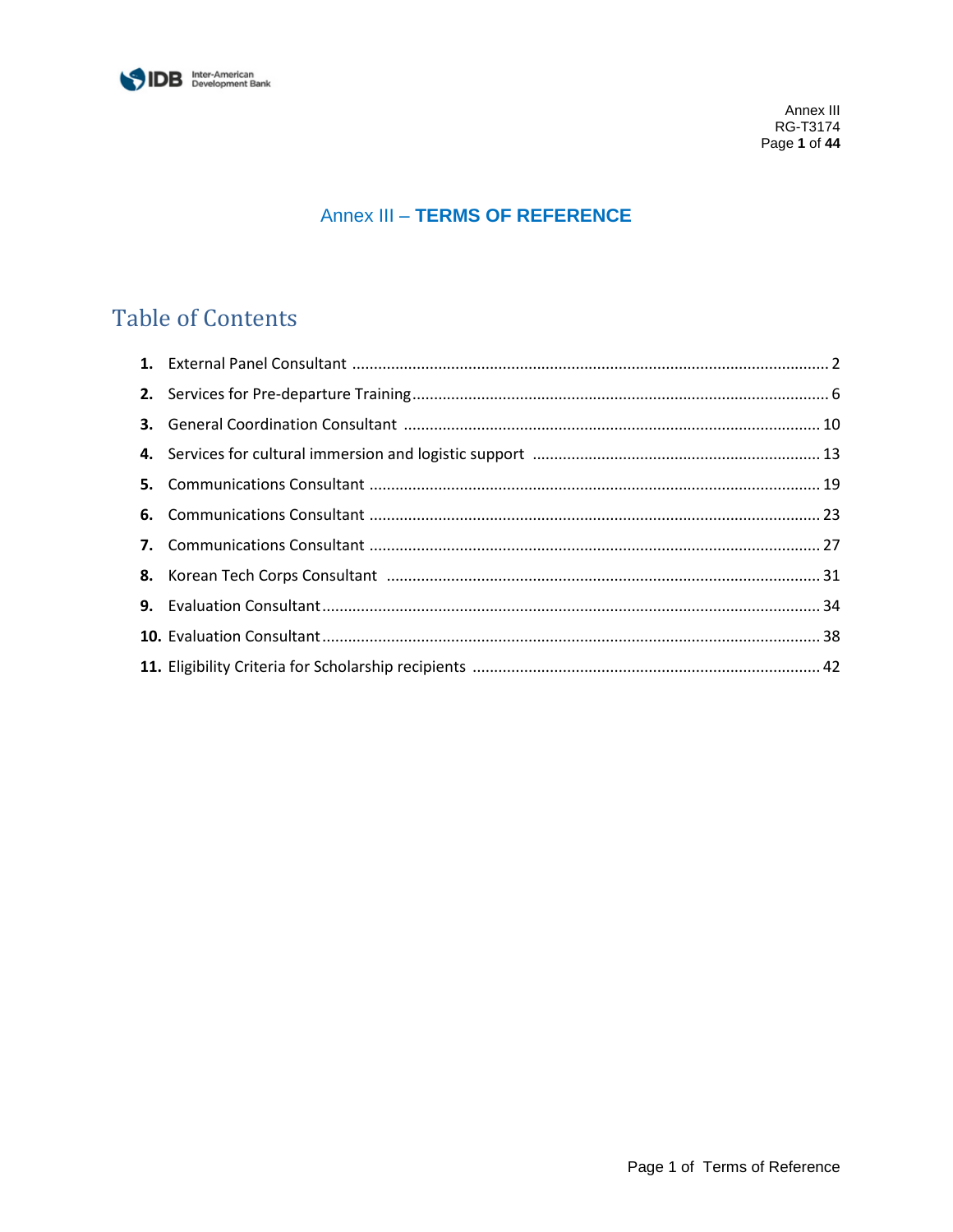

## **IFD/CTI**

**Job Title:** IFD/CTI External Panel, Consultant

#### **TERMS OF REFERENCE**

**Background:** Worldwide technology is transforming our societies and economies by changing the ways in which people interact, businesses function and innovate, and governments design and implement policies. Given the unprecedented dimension and speed of this transformation, concerns have emerged about the preparedness of Latin American and Caribbean (LAC) economies to face these challenges, especially because of the weakness of the region's educational systems, the limited broadband coverage, and the fact that most firms are not engaged in innovation activities. Among other actions, improving the supply of specialized human capital and increasing Information and Communications Technology (ICT) knowledge will be critical to take full advantage of the possibilities of the technological transformation and to mitigate its negative effects to the economy and the whole society. In fact, policy makers worldwide are particularly interested in the supply of scientists, engineers and ICT experts because of their direct involvement in technical change and the ongoing digital transformation.

The Republic of Korea (Korea) represents a paradigm of innovation-led economic development. The country has changed its economic structure in favor of more technologically sophisticated industries and has diversified the number and nature of its productive specialization. Today, Korea is a major contributor to the accelerating development of all ICT technologies. Its economic transformation has been achieved in close collaboration between government, industry and the academic community. Among its strengths, Korea has one of the highest rates of spending on R&D in the world; it also has a highly educated labor force with a strong interest in science and technology. Many higher education institutions in Korea provide innovative and high-quality programs, which constitutes an important contribution to its reputation as a global ICT leader.

The Inter-American Development Bank (IDB) launched the Korea-LAC Tech Corps Program with the financial support of the Knowledge Partnership Korea Fund for Technology and Innovation (KPK) administered by the IDB. The LAC Tech Corps component aims to enhance the institutional capacity of the public sector of LAC countries with an enriched understanding and extensive use of ICT. The LAC Tech Corps will provide LAC mid-level public officials with full scholarships to pursue a Master's degree in Public Management or Public Policy with ICT-related specifications or other relevant areas with an ICT focus in Korean universities. Korean higher education institutions will be invited to submit proposals to offer the Master's Program in those areas.

Given this substantial agenda, the Competitiveness, Technology and Innovation Division (IFD/CTI) of the IDB invites 3 experts to evaluate and select the universities on the basis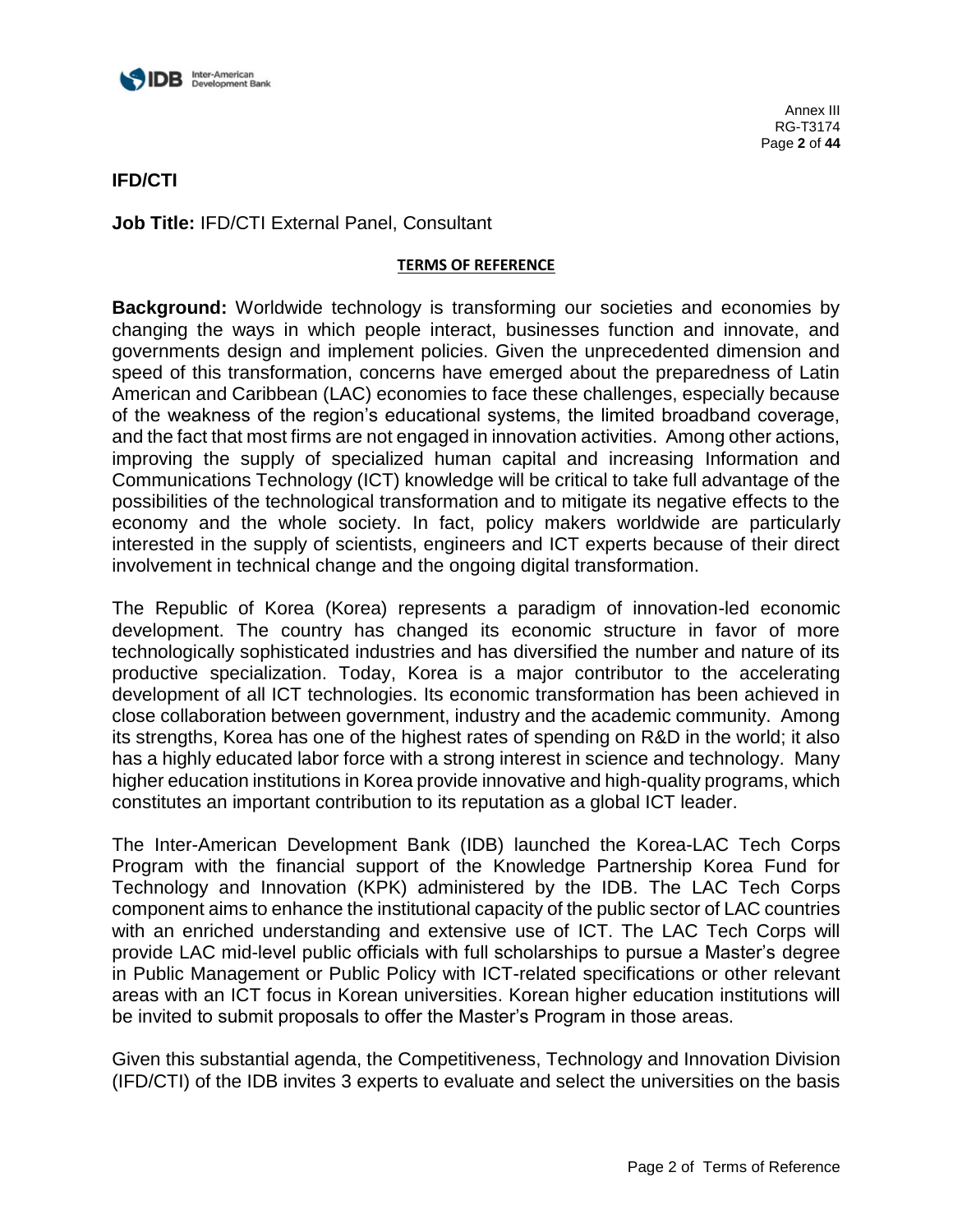

of pre-determined selection criteria to ensure the quality of the Master's degree program and impartiality of the selection process.

**The team:** The IDB, through its IFD/CTI Division, provides funding, technical assistance and knowledge products to support governments in key action areas, such as business innovation, social innovation, entrepreneurship ecosystems, digital transformation and productive development. IDB programs in these areas incorporate common themes, such as training in science, technology and innovation for advanced human capital; strengthening scientific and technological infrastructure; designing public policies to promote innovation; and strengthening institutional capacity of the agencies and ministries that are responsible for implementing these policies.

**What you'll do:** In close communication and coordination with the Team Leader, the consultant will support the following activities:

- Review the draft call for proposals and provide comments to enhance it prior to submitting it to the potential participating universities.
- Evaluate and rank the proposals received on or before the due according to the evaluation and selection criteria described below.

a) Academic Strength:

- Quality and contents of the Master's Program in Public Management or Public Policy with ICT-related specifications or other relevant areas with an ICT focus: objectives, methods of instruction, required and elective courses, practical activities, main strengths of the academic program in consideration of the relevance to the LAC context, among others.
- Academic staff assigned to the program.
- Relevant research in the related areas.
- Relevant experience of collaborative work with governmental or nongovernmental institutions in Korea and abroad.
- Academic calendar.
- Availability of networks of university graduates in the field and related activities.

b) International Education:

- Admission/application criteria for international students.
- Available services for international students and the services that will be provided to scholarship awardees.
- Experience in international programs in the related areas; and in providing Master's degrees courses in English.
- Partnerships with international academic or other relevant institutions, desirably with LAC institutions.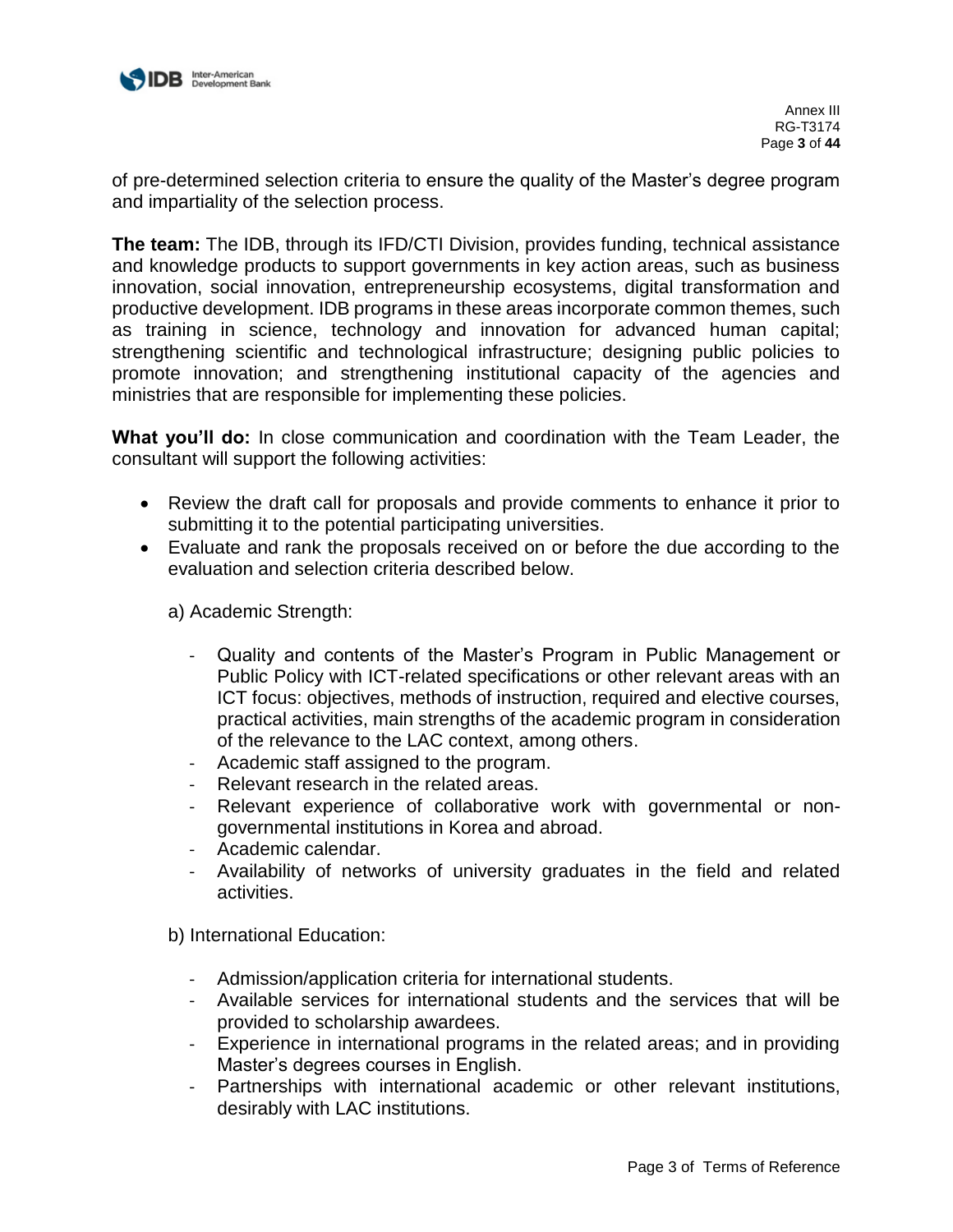

Annex III RG-T3174 Page **4** of **44**

- Participate in the site visit to the universities applied for the program to analyze their readiness and capacity to provide the Master's program.
- Present a summary recommendation for the university selection.
- Participate in coordination meetings with the IDB team and advise the IDB team in the overall selection process.

## **Deliverables:**

- Assessment report of desk review and site visit results, score and ranking.
- Minutes of evaluation results and recommendations signed by all panel members.

**Payment timeline:** Payment will be made 40% upon signature of the contract and 60% upon the submission of the signed minutes to the IDB.

## **Skills you'll need:**

**Education:** PhD in Economics, Political Science, Public Policy, ICT or other relevant areas.

**Experience:** A minimum of 20 years in academia, public sector management and/or ICT education field.

**Languages:** Proficiency in written and spoken English. Knowledge of Korean and/or Spanish is a plus.

**Core and Technical Competencies:** Excellent written and verbal communication skills with an extensive knowledge of international best practices in capacity building programs for public officials. Relevant experience of working with LAC countries and/or international organizations.

## **Opportunity Summary:**

- Type of contract and modality: Products and External Services Consultant (PEC), Lump sum.
- Length of contract: 10 days
- Starting date: February 1, 2019
- Location: Country of residence
- Responsible person: Project Team Leader
- Requirements: You must be a citizen of one of the [IDB's 48 member countries](http://www.iadb.org/en/about-us/how-the-inter-american-development-bank-is-organized,5998.html?open_accordion=9) and have no family members currently working at the IDB Group.

**Our culture:** Working with us you will be surrounded by a diverse group of people who have years of experience in all types of development fields, including transportation, health, gender and diversity, communications and much more.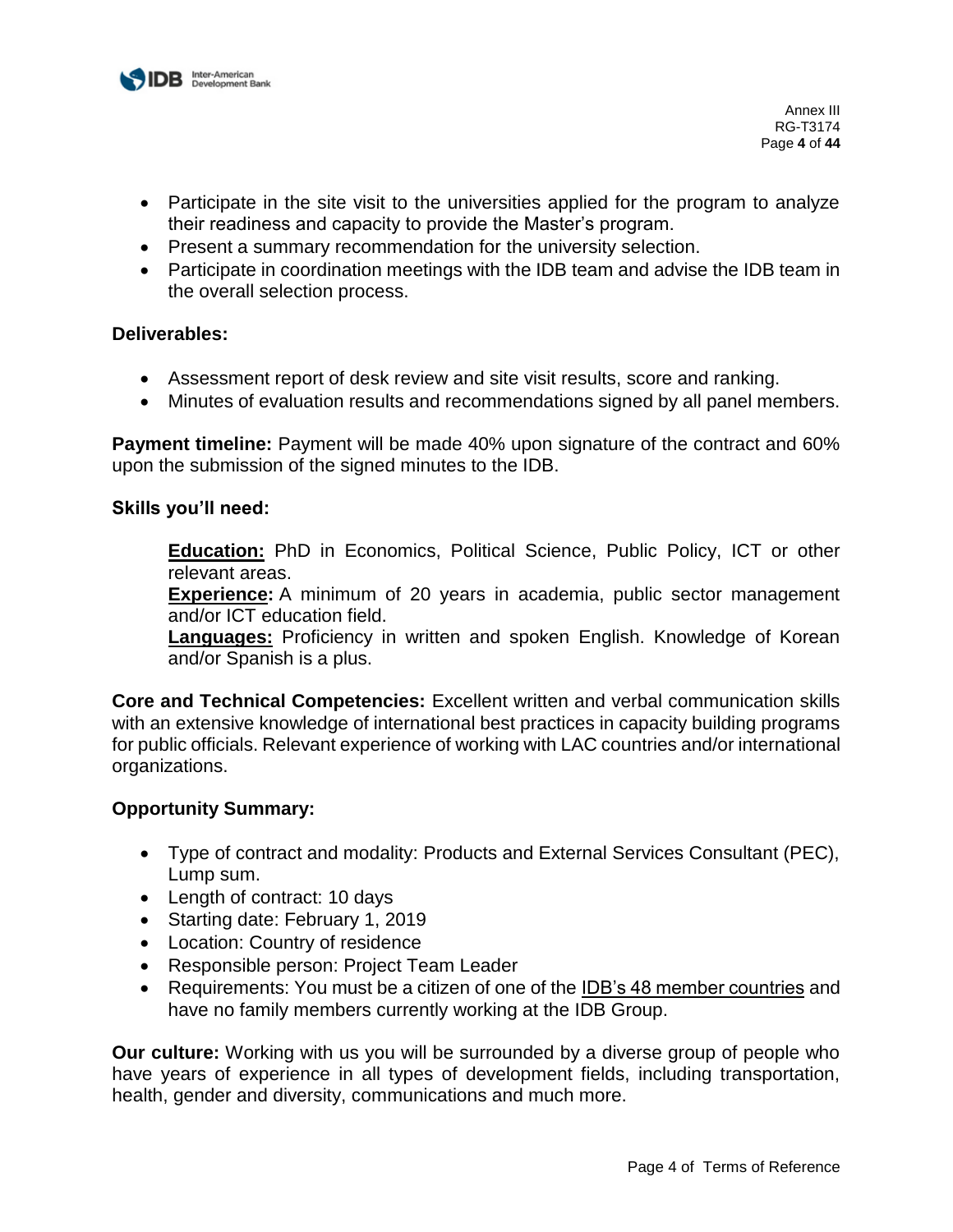

Annex III RG-T3174 Page **5** of **44**

**About us:** At the Inter-American Development Bank, we're devoted to improving lives. Since 1959, we've been a leading source of long-term financing for economic, social, and institutional development in Latin America and the Caribbean. We do more than lending though. We partner with our 48 member countries to provide Latin America and the Caribbean with cutting-edge research about relevant development issues, policy advice to inform their decisions, and technical assistance to improve on the planning and execution of projects. For this, we need people who not only have the right skills, but also are passionate about improving lives.

**Payment and Conditions:** Compensation will be determined in accordance with Bank's policies and procedures. The Bank, pursuant to applicable policies, may contribute toward travel and moving expenses. In addition, candidates must be citizens of an IDB member country.

**Consanguinity:** Pursuant to applicable Bank policy, candidates with relatives (including the fourth degree of consanguinity and the second degree of affinity, including spouse) working for the IDB, IDB Invest, or MIF as staff members or Complementary Workforce contractuals, will not be eligible to provide services for the Bank.

**Diversity:** The Bank is committed to diversity and inclusion and to providing equal opportunities to all candidates. We embrace diversity on the basis of gender, age, education, national origin, ethnic origin, race, disability, sexual orientation, and religion. We encourage women, Afro-descendants and persons of indigenous origins to apply.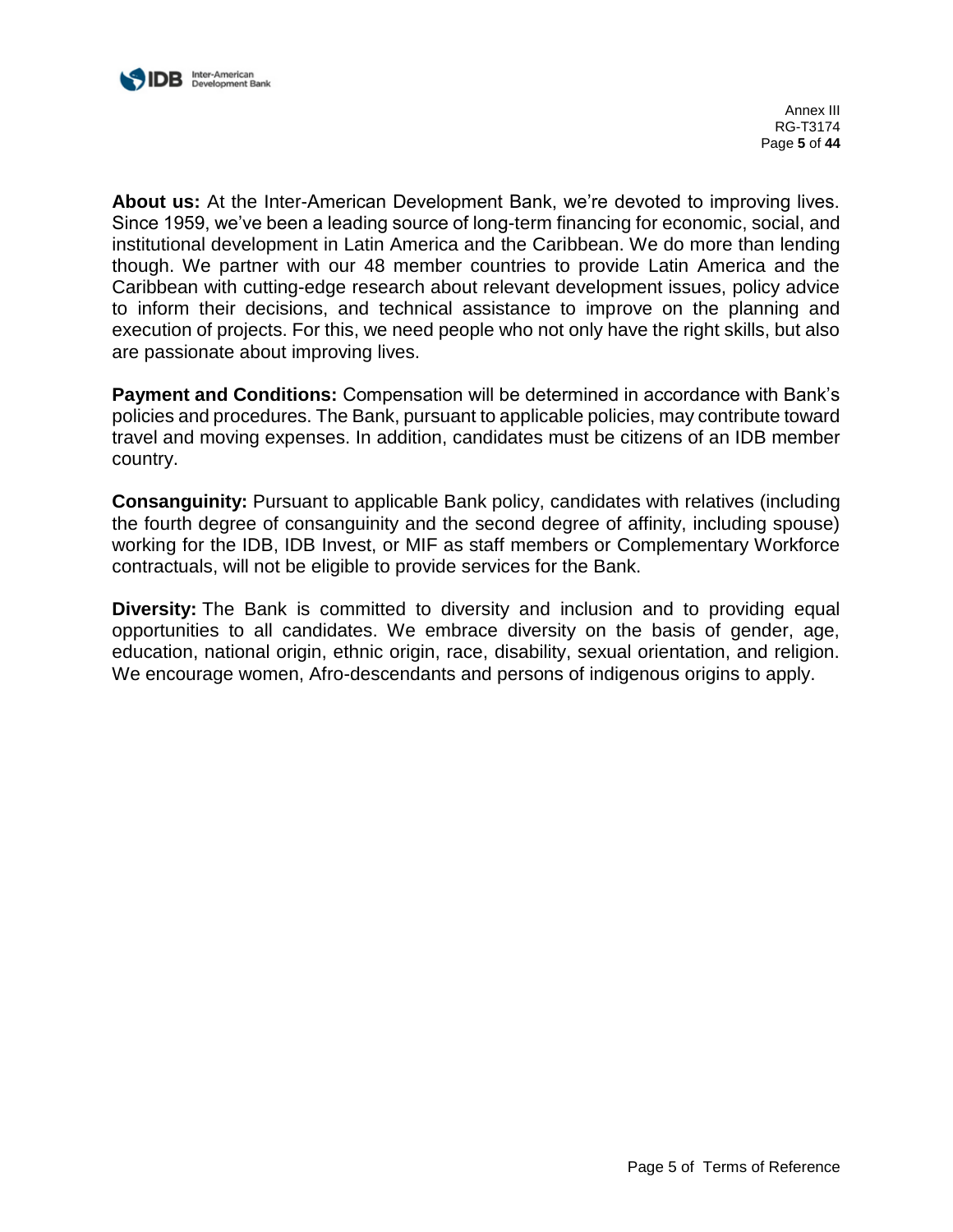

Annex III RG-T3174 Page **6** of **44**

*[Suggested structure] Selection process #::::::::*

#### **TERMS OF REFERENCE**

#### **Services for Pre-departure Training**

**Regional RG-T3174** *[Web link to approved document]* **Korea-LAC Tech Corps Program**

#### **1. Background and Justification**

- **1.1.** Worldwide technology is transforming our societies and economies by changing the ways in which people interact, businesses function and innovate, and governments design and implement policies. Given the unprecedented dimension and speed of this transformation, concerns have emerged about the preparedness of Latin American and Caribbean (LAC) economies to face these challenges, especially because of the weakness of the region's educational systems, the limited broadband coverage, and the fact that most firms are not engaged in innovation activities. Among other actions, improving the supply of specialized human capital and increasing Information and Communications Technology (ICT) knowledge will be critical to take full advantage of the possibilities of the technological transformation and to mitigate its negative effects to the economy and the whole society. In fact, policy makers worldwide are particularly interested in the supply of scientists, engineers and ICT experts because of their direct involvement in technical change and the ongoing digital transformation.
- **1.2.** The Republic of Korea (Korea) represents a paradigm of innovation-led economic development. The country has changed its economic structure in favor of more technologically sophisticated industries and has diversified the number and nature of its productive specialization. Today, Korea is a major contributor to the accelerating development of all ICT technologies. Its economic transformation has been achieved in close collaboration between government, industry and the academic community. Among its strengths, Korea has one of the highest rates of spending on R&D in the world; it also has a highly educated labor force with a strong interest in science and technology. Many higher education institutions in Korea provide innovative and high-quality programs, which constitutes an important contribution to its reputation as a global ICT leader.
- **1.3.** In this context, the Inter-American Development Bank (IDB) launched the Korea-LAC Tech Corps Program, with the financial support of the Knowledge Partnership Korea Fund for Technology and Innovation (KPK) administered by the IDB. Under this framework, the Korea Tech Corps component will deploy Korean Tech Corps (KTC) to LAC countriesto support ICT-focused projects and/or provide ICT-based solutions tailored to specific business needs of public agencies, public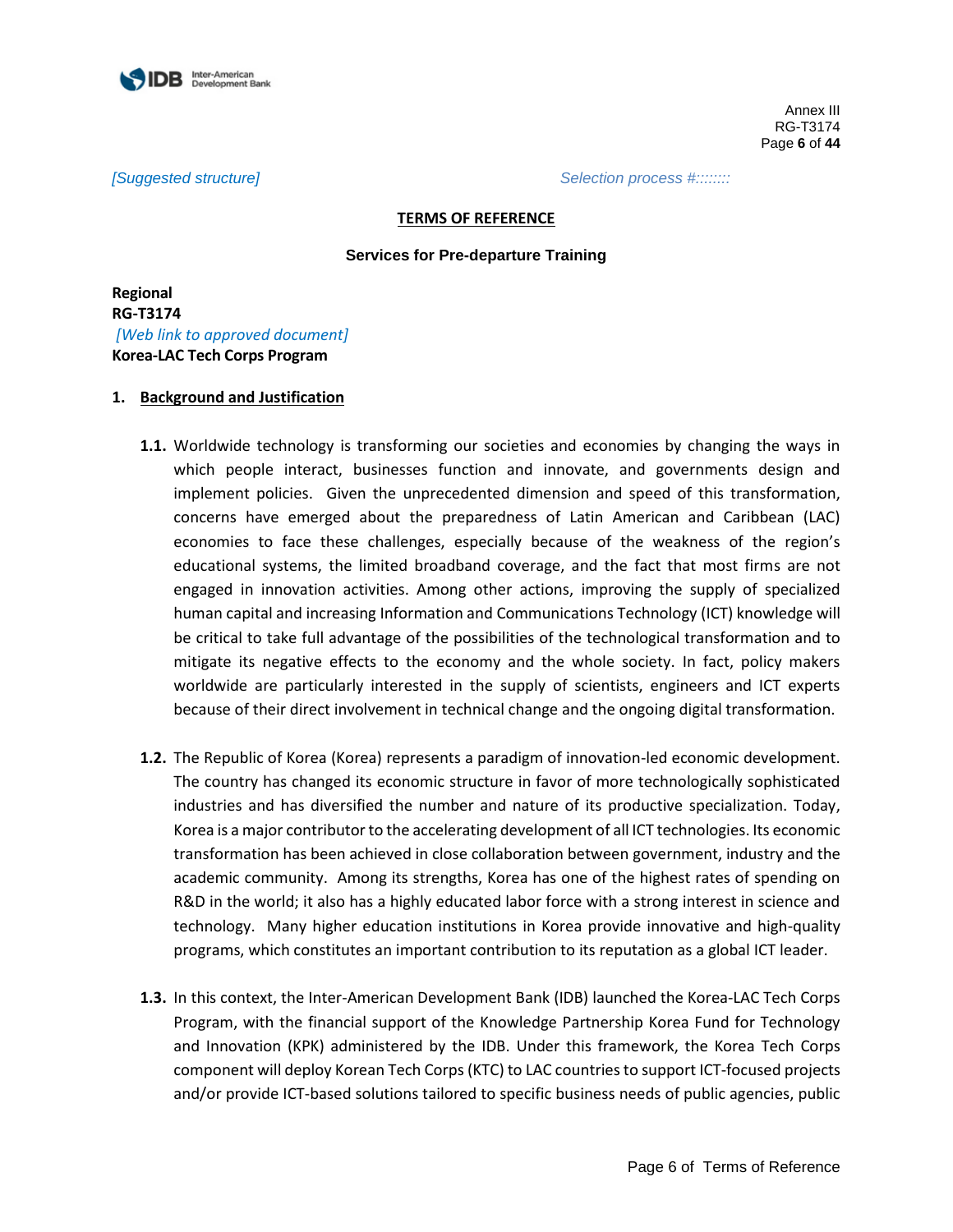

enterprises and/or private companies in LAC for a period of 12 months.

**1.4.** To enhance KTCs' readiness to be deployed to LAC countries, pre-departure orientations will be provided in Korea. Given this substantial agenda, the IDB requires an agency specialized in services associated with pre-service training and consultation for Koreans.

#### **2. Objectives**

**2.1.** This consultancy aims to enhance KTCs' readiness and background knowledge prior to their deployment to LAC countries in an effective and efficient way to ensure a better quality and outcome of the program.

#### **3. Scope of Services**

**3.1.** This consultancy will include services associated with pre-departure orientations in Korea and relevant consultations for KTCs in the Korean context.

#### **4. Key Activities**

- **4.1.** Develop and carry out a pre-departure orientation program in close communication with the IDB team, the Korean government and relevant institutions in Korea.
- **4.2.** Provide KTCs with an overview of the program, key information for their background knowledge and general advice and guidance on cultural, health and safety matters, prior to their departure to LAC countries.
- **4.3.** Provide other related support as requested and agreed with the IDB.

#### **5. Expected Outcome and Deliverables**

- **5.1.** This consultancy is expected to contribute to enhanced Korea-LAC technological collaboration and knowledge exchange by improving KTCs' understanding of host country prior to their deployment.
- **5.2.** To this end, the following deliverables are expected to be submitted:
	- A progress report on the preparation of pre-departure training activities, including updated agenda, list of lecturers, summary of information to be delivered to KTCs, among others. The original orientation materials in Korean will be provided as appendix.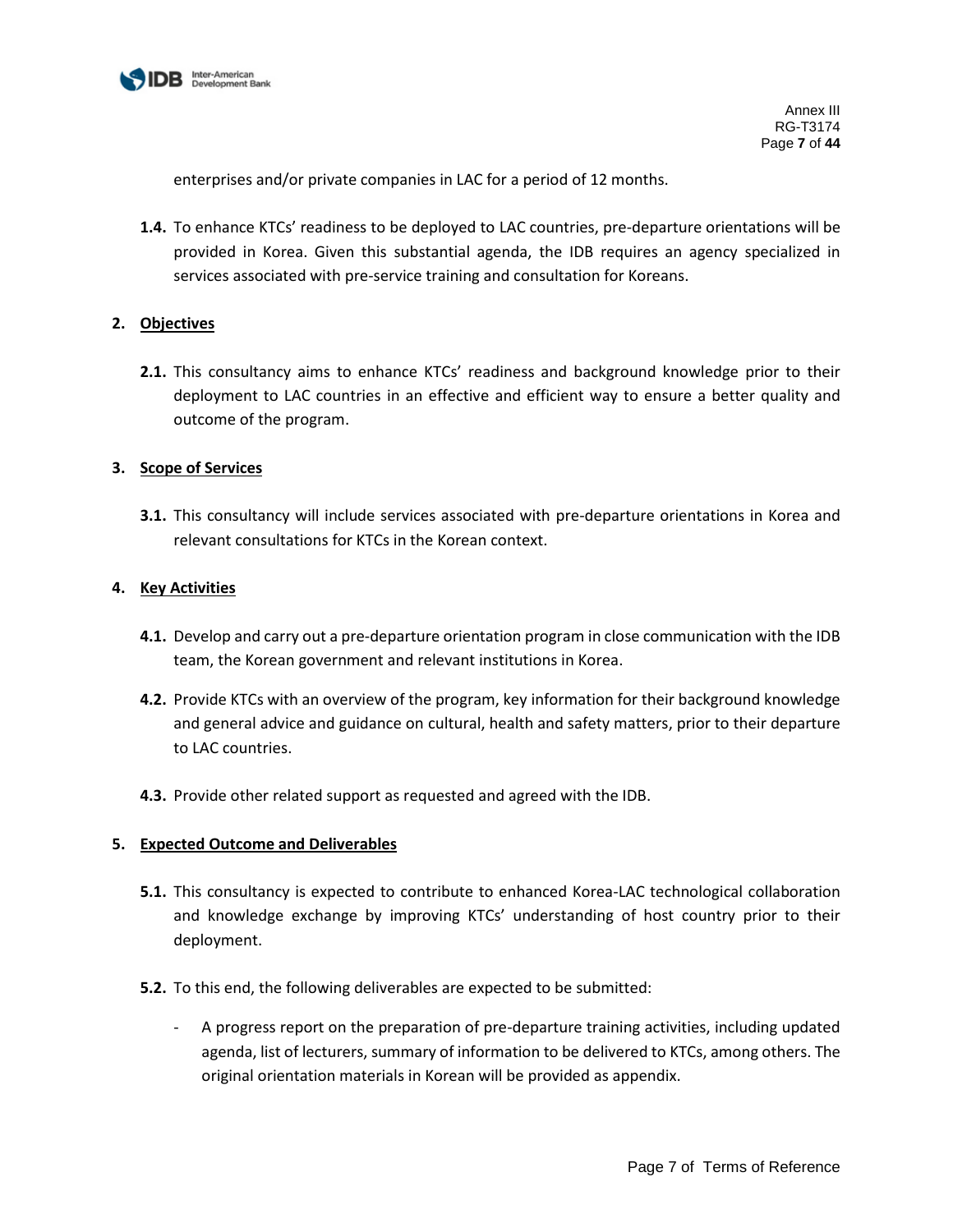

- Pre-departure training activities with an introductory presentation, including the general overview and mission of the program, emergency contact information, other Koreans' experience of living and working in host countries, typical examples of cultural differences from a Korean perspective, recommendations for KTCs, among others.
- A final report of (i) a summary of the results of training activities ; (ii) a summary of KTCs' queries or challenges identified and countermeasures against these issues throughout the training period; (iii) an analysis of KTCs' satisfaction with the provided services, including orientation materials, communication and consultation processes, among others; (iv) actionable recommendations for the program's future enhancement; and (iv) other relevant matters, if any.

#### **6. Project Schedule and Milestones**

- **6.1.** Present a progress report at least a week before the first day of orientation sessions.
- **6.2.** Organize pre-departure training activities before the departure of KTCs.
- **6.3.** Present a final report within a month of the end of training activities.

#### **7. Reporting Requirements**

**7.1.** Progress and final reports must be submitted in English.

#### **8. Acceptance Criteria**

**8.1.** The contents of the deliverables must be consistent with the proposal agreed with the IDB. Any changes must be justified and approved in advance with a specific explanation. The acceptance of the deliverables will be authorized by the Project Team Leader.

#### **9. Other Requirements**

**9.1.** Other special requirements are not pre-identified, but this will subject to change as requested and agreed with the IDB.

#### **10. Supervision and Reporting**

**10.1.** The Competitiveness, Technology and Innovation Division (IFD/CTI) of the IDB will be responsible for the overall supervision of all activities, including comments to reports, approval of deliverables, any instructions for changes, among others. The consulting firm will report any progress to the Project Team Leader of the Korea-LAC Tech Corps Program.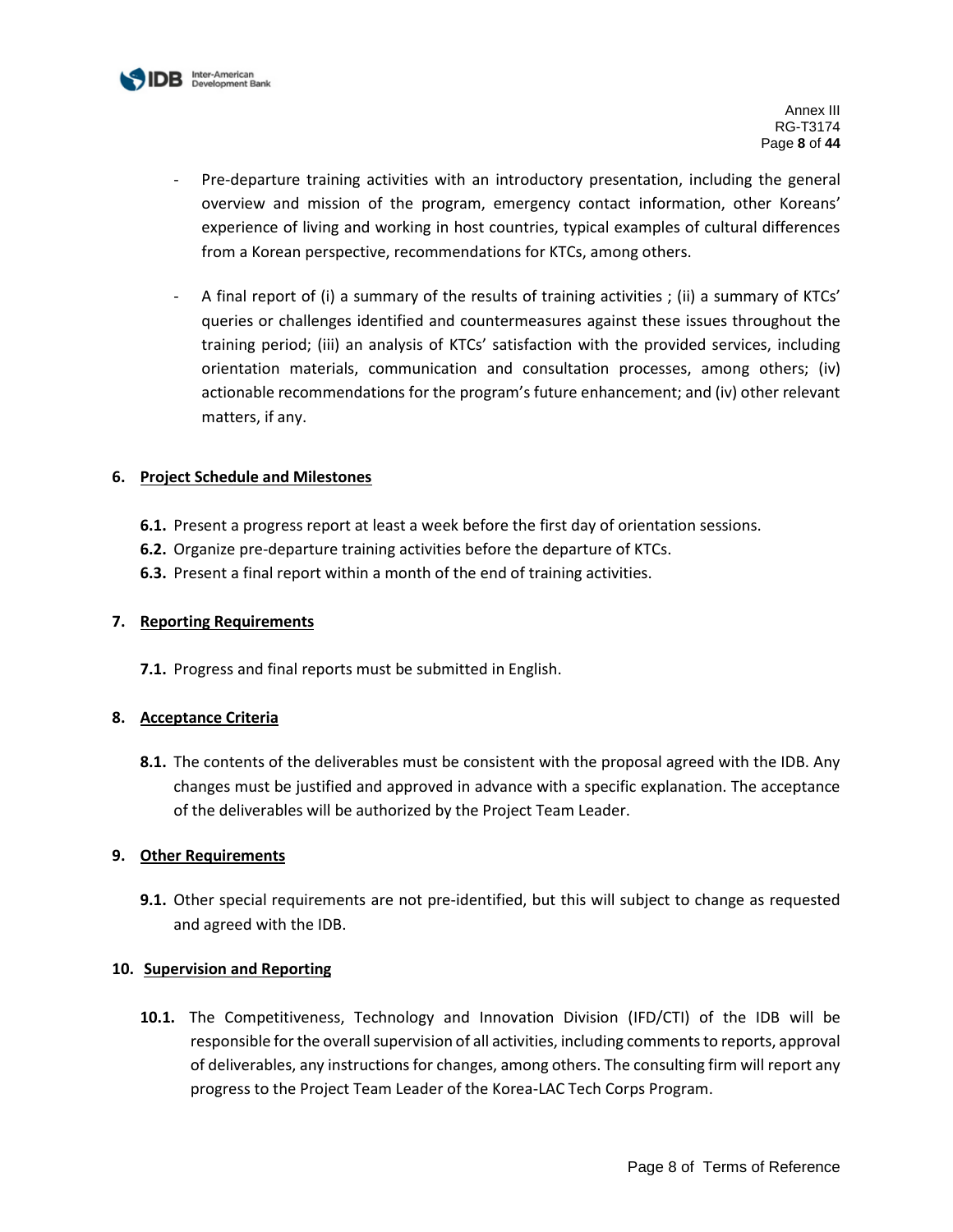

#### **11. Schedule of Payments**

- **11.1.** Payment terms will be based on project milestones or deliverables. The Bank does not expect to make advance payments under consulting contracts unless a significant amount of travel is required. The Bank wishes to receive the most competitive cost proposal for the services described herein.
- **11.2.** The IDB Official Exchange Rate indicated in the Request for Proposals (RFP) will be applied for necessary conversions of local currency payments.

| <b>Payment Schedule</b> |      |  |  |  |
|-------------------------|------|--|--|--|
| <b>Deliverable</b>      | %    |  |  |  |
| 1. Progress report      | 50%  |  |  |  |
| 2. Final report         | 50%  |  |  |  |
| <b>TOTAL</b>            | 100% |  |  |  |

- 12. **Our culture:** Working with us you will be surrounded by a diverse group of people who have years of experience in all types of development fields, including transportation, health, gender and diversity, communications and much more.
- 13. **About us:** At the Inter-American Development Bank, we're devoted to improving lives. Since 1959, we've been a leading source of long-term financing for economic, social, and institutional development in Latin America and the Caribbean. We do more than lending though. We partner with our 48 member countries to provide Latin America and the Caribbean with cutting-edge research about relevant development issues, policy advice to inform their decisions, and technical assistance to improve on the planning and execution of projects. For this, we need people who not only have the right skills, but also are passionate about improving lives.
- 14. **Payment and Conditions:** Compensation will be determined in accordance with Bank's policies and procedures. The Bank, pursuant to applicable policies, may contribute toward travel and moving expenses. In addition, candidates must be citizens of an IDB member country.
- 15. **Consanguinity:** Pursuant to applicable Bank policy, candidates with relatives (including the fourth degree of consanguinity and the second degree of affinity, including spouse) working for the IDB, IDB Invest, or MIF as staff members or Complementary Workforce contractuals, will not be eligible to provide services for the Bank.
- 16. **Diversity:** The Bank is committed to diversity and inclusion and to providing equal opportunities to all candidates. We embrace diversity on the basis of gender, age, education, national origin, ethnic origin, race, disability, sexual orientation, and religion. We encourage women, Afro-descendants and persons of indigenous origins to apply.

**IFD/CTI**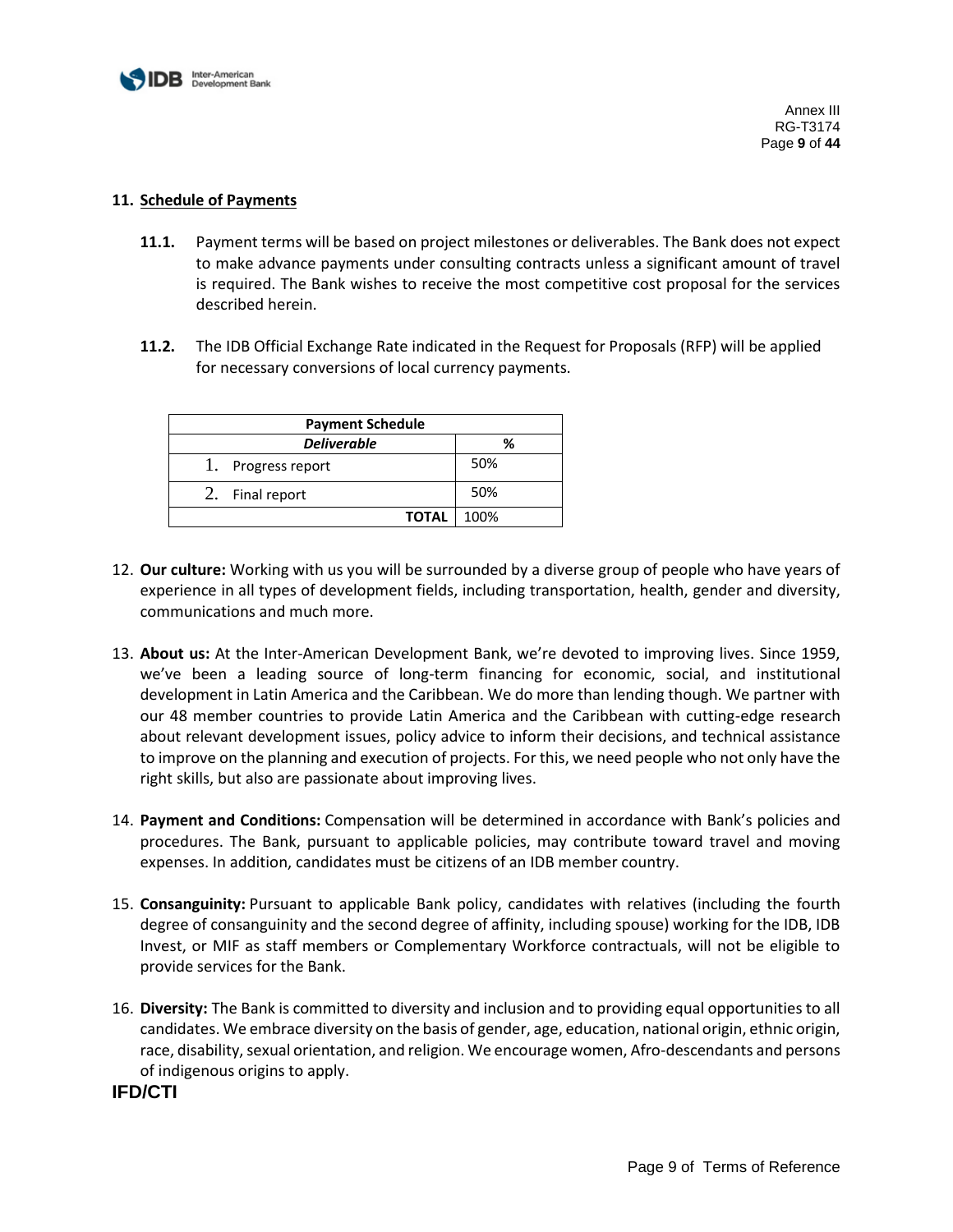

**Job Title:** IFD/CTI General Coordination Consultant

#### **TERMS OF REFERENCE**

**Background:** Worldwide technology is transforming our societies and economies by changing the ways in which people interact, businesses function and innovate, and governments design and implement policies. Given the unprecedented dimension and speed of this transformation, concerns have emerged about the preparedness of Latin American and Caribbean (LAC) economies to face these challenges, especially because of the weakness of the region's educational systems, the limited broadband coverage, and the fact that most firms are not engaged in innovation activities. Among other actions, improving the supply of specialized human capital and increasing Information and Communications Technology (ICT) knowledge will be critical to take full advantage of the possibilities of the technological transformation and to mitigate its negative effects to the economy and the whole society. In fact, policy makers worldwide are particularly interested in the supply of scientists, engineers and ICT experts because of their direct involvement in technical change and the ongoing digital transformation.

The Republic of Korea (Korea) represents a paradigm of innovation-led economic development. The country has changed its economic structure in favor of more technologically sophisticated industries and has diversified the number and nature of its productive specialization. Today, Korea is a major contributor to the accelerating development of all ICT technologies. Its economic transformation has been achieved in close collaboration between government, industry and the academic community. Among its strengths, Korea has one of the highest rates of spending on R&D in the world; it also has a highly educated labor force with a strong interest in science and technology. Many higher education institutions in Korea provide innovative and high-quality programs, which constitutes an important contribution to its reputation as a global ICT leader.

The Inter-American Development Bank (IDB) launched the Korea-LAC Tech Corps Program with the financial support of the Knowledge Partnership Korea Fund for Technology and Innovation (KPK) administered by the IDB. The program will be structured in two components: a LAC Tech Corps and a Korea Tech Corps. The LAC Tech Corps component will provide LAC mid-level public officials with full scholarships to pursue a Master's degree in Public Management or Public Policy with ICT-related specifications or other relevant areas with an ICT focus in Korean universities. Meanwhile, the Korea Tech Corps component will deploy Korean Tech Corps (KTC) with ICT expertise to public agencies or private companies in select LAC countries for a period of 12 months. The KTCs will support ICT-related projects and/or develop ICT-based solutions tailored to the business needs of LAC countries.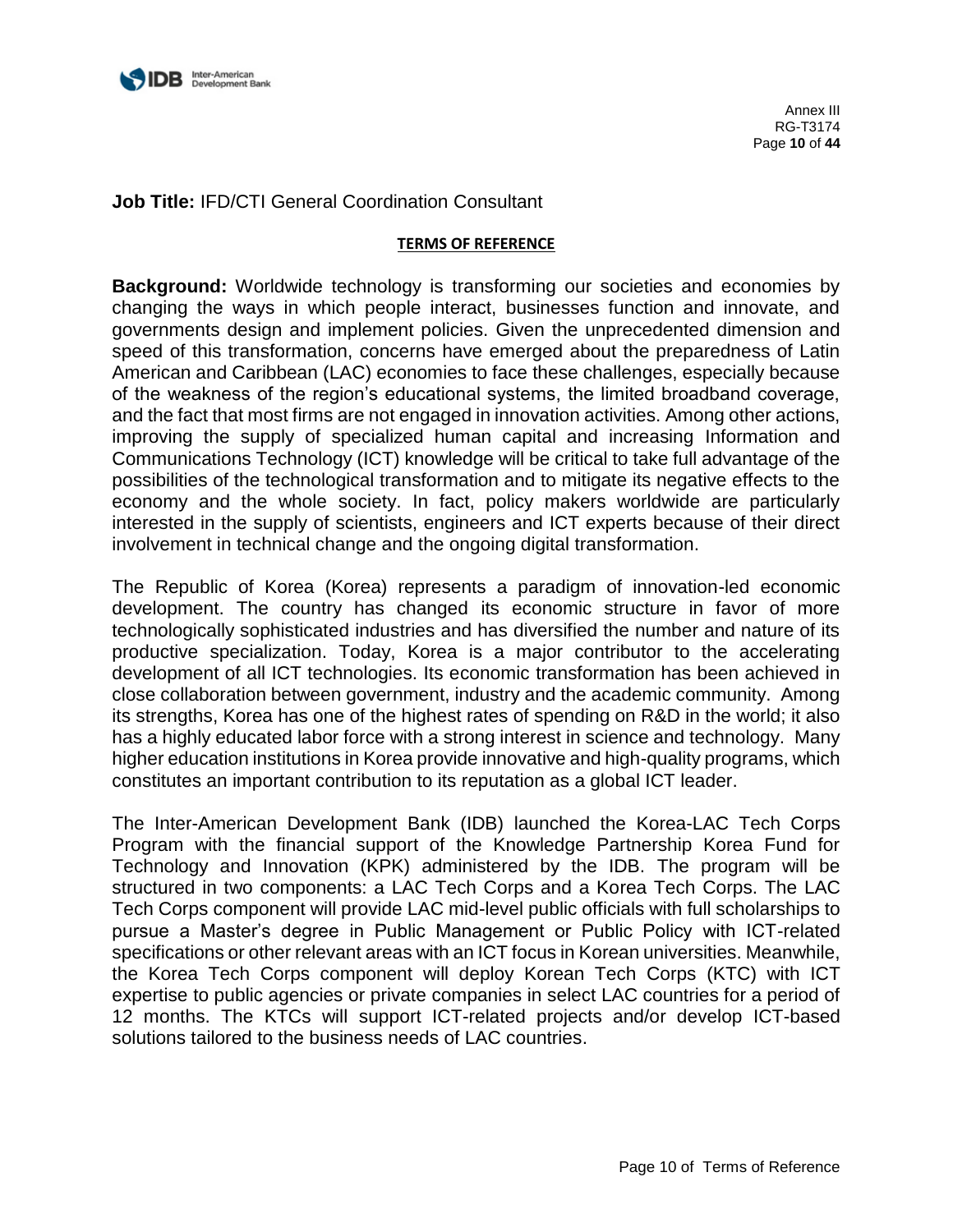

Given this substantial agenda, the Competitiveness, Technology and Innovation Division (IFD/CTI) of the IDB is looking for a professional to support the overall implementation and monitoring of the program.

**The team:** The IDB, through its IFD/CTI Division, provides funding, technical assistance and knowledge products to support governments in key action areas, such as business innovation, social innovation, entrepreneurship ecosystems, digital transformation and productive development. IDB programs in these areas incorporate common themes, such as training in science, technology and innovation for advanced human capital; strengthening scientific and technological infrastructure; designing public policies to promote innovation; and strengthening institutional capacity of the agencies and ministries that are responsible for implementing these policies.

**What you'll do:** In close communication and coordination with the Team Leader, the consultant will support the following activities.

- Support the overall operative, administrative and financial activities for the effective implementation of the Korea-LAC Tech Corps Program.
- Carry out technical reviews of the products/outputs of the program.
- Facilitate the communication with the parties involved in the program, including Korean host university(ies), authorities of LAC countries, participating agencies in the public and private sector and other relevant institutions and contractors.
- Monitor and review the status of the program and prepare progress and completion reports.
- Support other related activities as requested and agreed with the Team Leader.

## **Skills you'll need:**

- **Education:** Bachelor's degree (Master's desirable) in areas of Economics, Political Science, Public Policy, Public Administration, International Affairs, ICT or other related fields.
- **Experience:** A minimum of 5 years of experience in the area of economic analysis, policy studies, public sector management, international development and/or institutional development, preferably with an emphasis on Korea-LAC relations.
- **Languages:** Fluent in written and spoken English and Spanish. A knowledge of Korean is a plus.

**Core and Technical Competencies:** Excellent analytical, problem solving, interpersonal and communication skills. Self-motivated with a record of exercising initiative. Flexible approach to work in multi-cultural and multi-sectoral teams. Demonstrated ability to undertake a diversity of tasks in a rapidly changing and demanding environment within short deadlines.

## **Opportunity Summary:**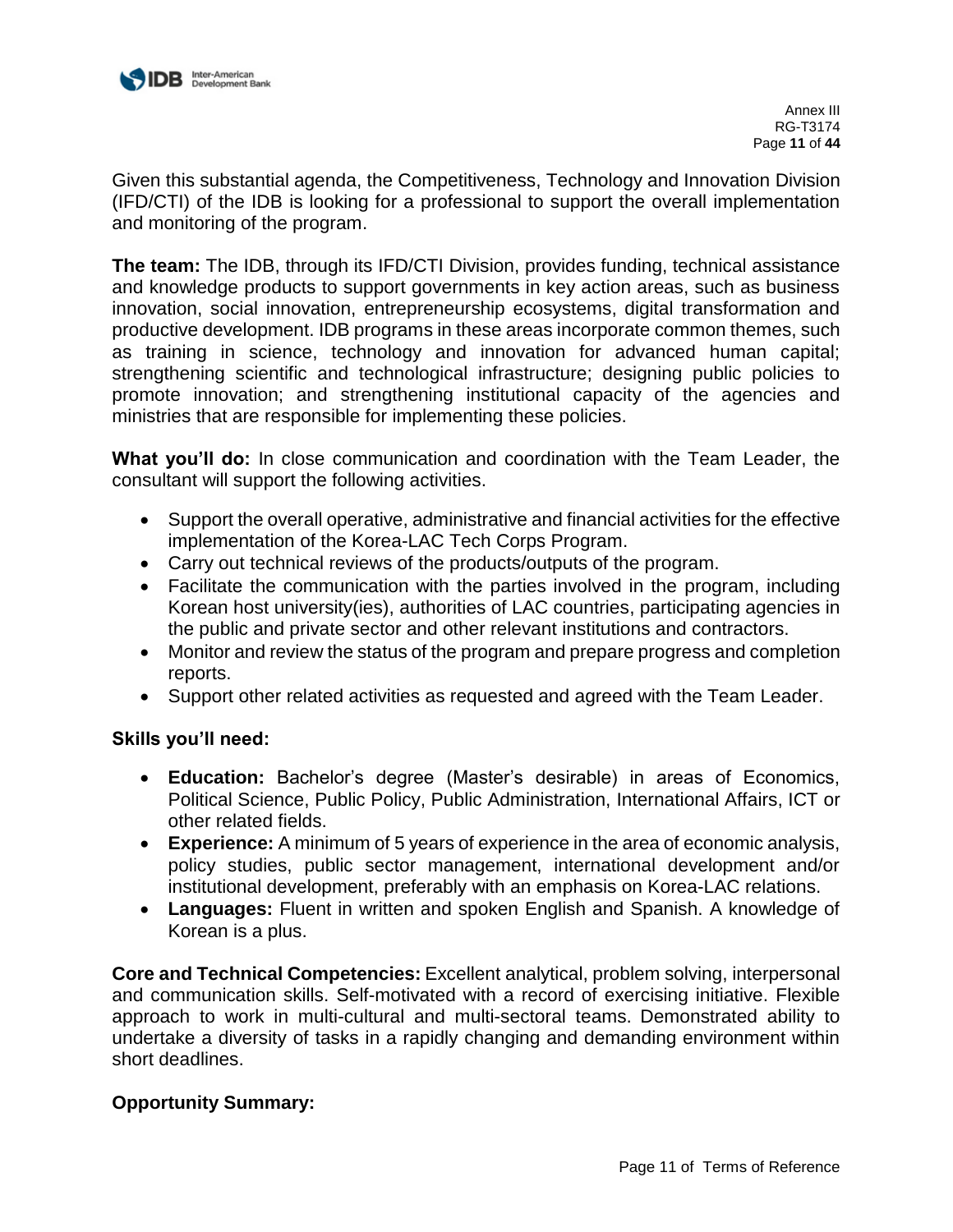

- Type of contract: International Consultant, Monthly
- Length of contract: 24 months
- Starting date: November 1, 2018
- Location: IDB Headquarters
- Requirements: You must be a citizen of one of the [IDB's 48 member countries](http://www.iadb.org/en/about-us/how-the-inter-american-development-bank-is-organized,5998.html?open_accordion=9) and have no family members currently working at the IDB Group.

**Our culture:** Working with us you will be surrounded by a diverse group of people who have years of experience in all types of development fields, including transportation, health, gender and diversity, communications and much more.

**About us:** At the Inter-American Development Bank, we're devoted to improving lives. Since 1959, we've been a leading source of long-term financing for economic, social, and institutional development in Latin America and the Caribbean. We do more than lending though. We partner with our 48 member countries to provide Latin America and the Caribbean with cutting-edge research about relevant development issues, policy advice to inform their decisions, and technical assistance to improve on the planning and execution of projects. For this, we need people who not only have the right skills, but also are passionate about improving lives.

**Payment and Conditions:** Compensation will be determined in accordance with Bank's policies and procedures. The Bank, pursuant to applicable policies, may contribute toward travel and moving expenses. In addition, candidates must be citizens of an IDB member country.

**Visa and Work Permit:** The Bank, pursuant to applicable policies, may submit a visa request to the applicable immigration authorities; however, the granting of the visa is at the discretion of the immigration authorities. Notwithstanding, it is the responsibility of the candidate to obtain the necessary visa or work permits required by the authorities of the country(ies) in which the services will be rendered to the Bank. If a candidate cannot obtain a visa or work permit to render services to the Bank the contractual offer will be rescinded

**Consanguinity:** Pursuant to applicable Bank policy, candidates with relatives (including the fourth degree of consanguinity and the second degree of affinity, including spouse) working for the IDB, IDB Invest, or MIF as staff members or Complementary Workforce contractuals, will not be eligible to provide services for the Bank.

**Diversity:** The Bank is committed to diversity and inclusion and to providing equal opportunities to all candidates. We embrace diversity on the basis of gender, age, education, national origin, ethnic origin, race, disability, sexual orientation, and religion. We encourage women, Afro-descendants and persons of indigenous origins to apply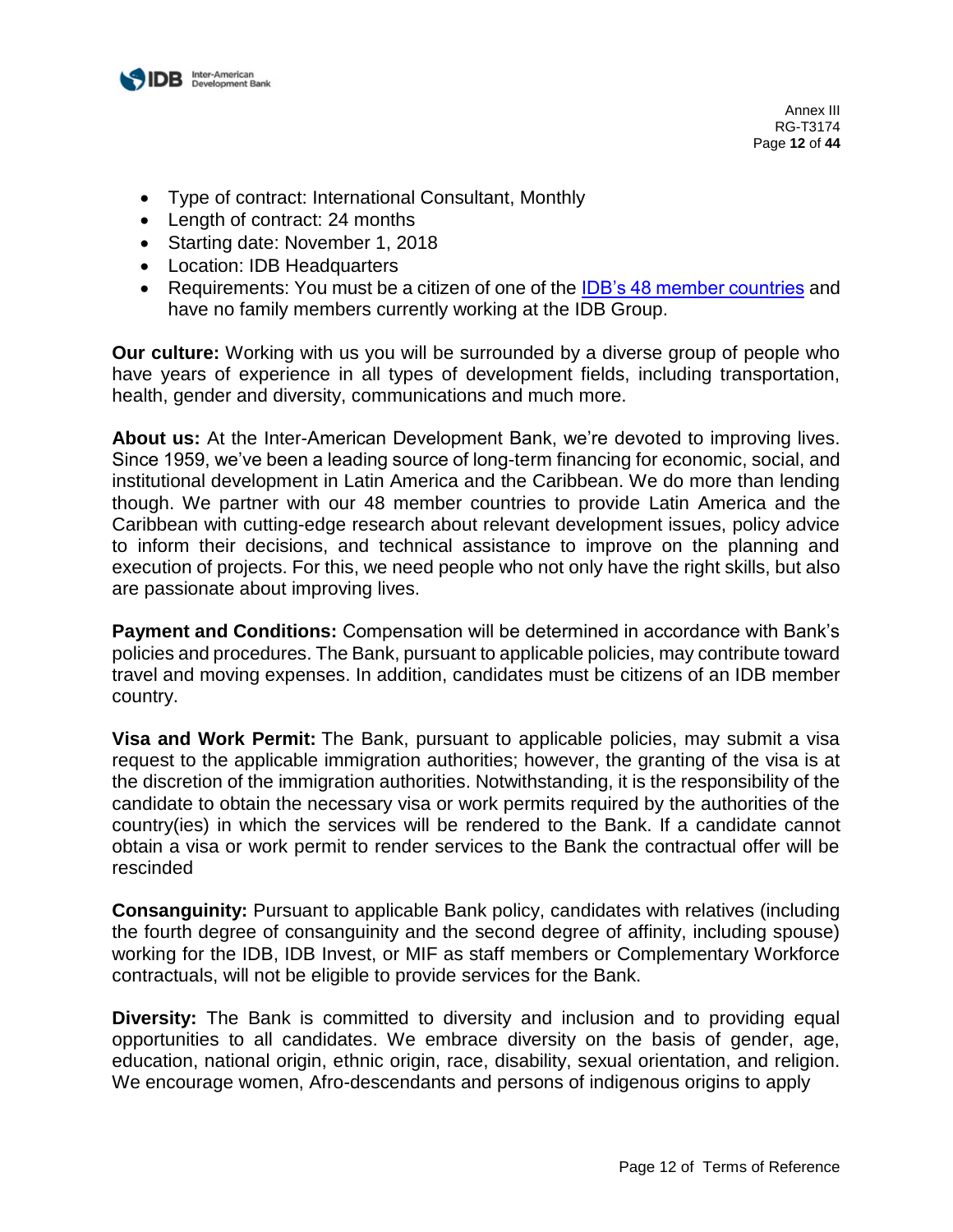

Annex III RG-T3174 Page **13** of **44**

*[Suggested structure] Selection process #::::::::*

#### **TERMS OF REFERENCE**

#### **Services for Cultural Immersion and Logistic support**

**Regional RG-T3174** *[Web link to approved document]* **Korea-LAC Tech Corps Program**

#### **1. Background and Justification**

- **1.1.** Worldwide technology is transforming our societies and economies by changing the ways in which people interact, businesses function and innovate, and governments design and implement policies. Given the unprecedented dimension and speed of this transformation, concerns have emerged about the preparedness of Latin American and Caribbean (LAC) economies to face these challenges, especially because of the weakness of the region's educational systems, the limited broadband coverage, and the fact that most firms are not engaged in innovation activities. Among other actions, improving the supply of specialized human capital and increasing Information and Communication Technology (ICT) knowledge will be critical to take full advantage of the possibilities of the technological transformation and to mitigate its negative effects to the economy and the whole society. In fact, policy makers worldwide are particularly interested in the supply of scientists, engineers and ICT experts because of their direct involvement in technical change and the ongoing digital transformation.
- **1.2.** The Republic of Korea (Korea) represents a paradigm of innovation-led economic development. The country has changed its economic structure in favor of more technologically sophisticated industries and has diversified the number and nature of its productive specialization. Today, Korea is a major contributor to the accelerating development of all ICT technologies. Its economic transformation has been achieved in close collaboration between government, industry and the academic community. Among its strengths, Korea has one of the highest rates of spending on R&D in the world; it also has a highly educated labor force with a strong interest in science and technology. Many higher education institutions in Korea provide innovative and high-quality programs, which constitutes an important contribution to its reputation as a global ICT leader.
- **1.3.** In this context, the Inter-American Development Bank (IDB) launched the Korea-LAC Tech Corps Program, with the financial support of the Knowledge Partnership Korea Fund for Technology and Innovation (KPK) administered by the IDB. Under this framework, the Korea Tech Corps component will deploy Korean Tech Corps (KTC) to LAC countries to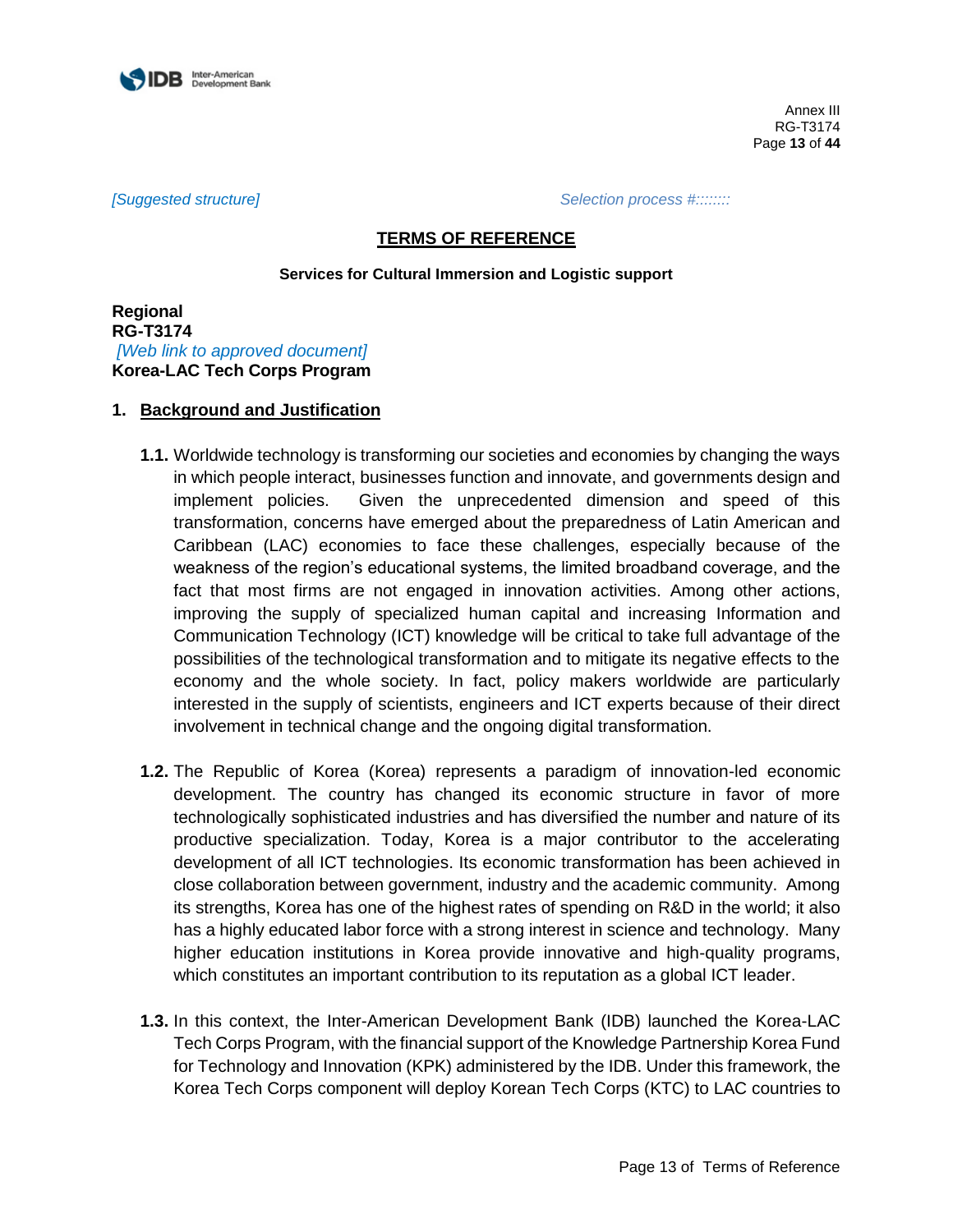

support ICT-focused projects and/or provide ICT-based solutions tailored to specific business needs of public agencies, public enterprises and/or private companies in LAC for a period of 12 months.

**1.4.** To facilitate KTCs' cultural and professional immersion in LAC countries, a training program will be provided for up to the first 1-3 months. Given this substantial agenda, the IDB requires an agency specialized in services associated with cultural immersion and logistics to be delivered in close communication and coordination with IDB staff supervising KTCs' overall professional activities.

## **2. Objectives**

**2.1.** This consultancy aims at supporting cultural and professional immersion of KTCs in LAC countries in an effective and efficient way in order to contribute to better quality and outcome of the program.

#### **3. Scope of Services**

**3.1.** This consultancy will include services associated with logistics coordination, orientation, on-site training, organization of cultural activities and other relevant consultation and support for KTCs.

## **4. Key Activities**

- **4.1.** Provide KTCs with practical information, insight, consultation and logistical support throughout the period of deployment preparation and on-site training, including timely emergency assistance.
- **4.2.** Provide KTCs with opportunities to learn host country's language and understand its culture.
- **4.3.** Establish a mechanism for a regular monitoring of KTC and reporting to the IDB to update progress.
- **4.4.** Monitoring the satisfaction of KTCs regarding the quality of provided services and identify areas of continue improvement.
- **4.5.** Provide other related support as requested and agreed with the IDB.

#### **5. Expected Outcome and Deliverables**

**5.1.** This consultancy is expected to contribute to enhanced Korea-LAC technological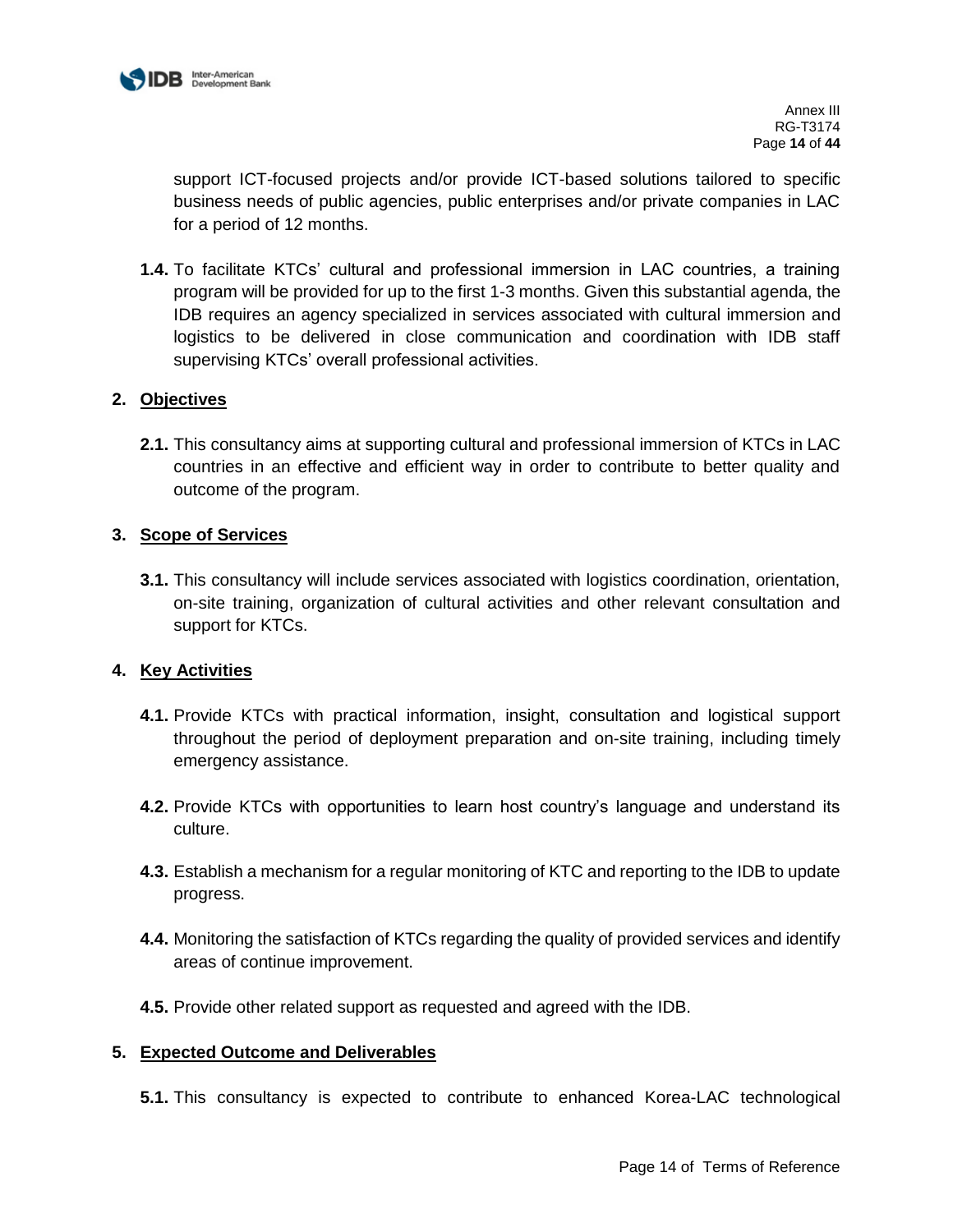

collaboration and knowledge exchange by improving KTCs' understanding of host country and their readiness to work in a local context.

- **5.2.** To this end, the following deliverables are expected to be submitted:
	- a) A transfer from/to airport upon the arrival and departure of KTCs.
	- b) Orientation materials to help KTCs understand logistical details, ways of life in host country, cultural background, local work environment, health and safety concerns, useful tips for travel and other relevant information, including housing, medical insurance, international phone plans, bank account opening, modes of transport for daily commute, emergency contact information and guidelines, among others.
	- c) A welcome orientation session with an introductory presentation regarding essential information and recommendations for a better installation and adaptation of KTCKTCs to the local society and work environment.
	- d) Social and cultural activities or events for a better understanding of KTCs regarding history, culture, tradition, leisure and people of host country and city.
	- e) Language courses matched with KTCs, tailored to specific professional needs.
	- f) Provision of options for accommodation to KTCs.
	- g) A progress report on (i) a welcome orientation session; (ii) a summary of KTCs' queries or challenges identified and countermeasures against these issues to date; (iii) social and cultural activities; (iv) matching results of KTCs with language courses; (v) summary of upcoming schedule; and other relevant matters, if any.
	- h) A midterm report on (i) additional social and cultural activities; (ii) a summary of main challenges identified and countermeasures against these issues throughout the predeparture and on-site training period; (ii) an analysis of KTCs' satisfaction with the general coordination and administration of provided services, including orientation materials, communication and consultation processes, quality of language courses and matching services, social and cultural activities, logistical support, among others; (iii) actionable recommendations for the program's future enhancement; and (iv) other relevant matters, if any.
	- i) A Final report on (i) additional social and cultural activities; (ii) a summary of main challenges identified and countermeasures against these issues throughout the predeparture and on-site training period; (ii) an analysis of KTCs' satisfaction with the general coordination and administration of provided services, including orientation materials, communication and consultation processes, quality of language courses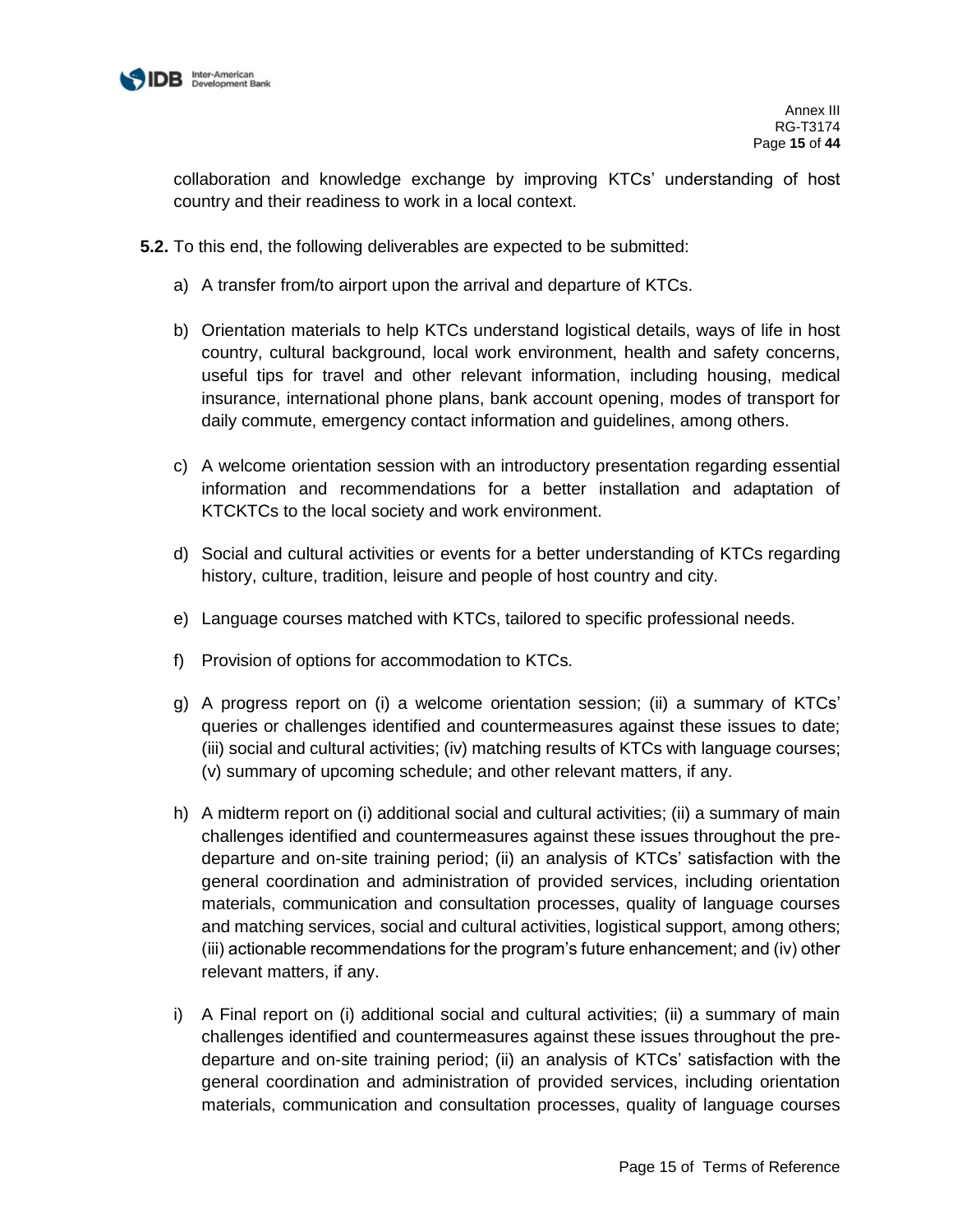

and matching services, social and cultural activities, logistical support, among others; (iii) actionable recommendations for the program's future enhancement; and (iv) other relevant matters, if any.

## **6. Project Schedule and Milestones**

- **6.1.** Present orientation materials at least a week before the departure of KTC.
- **6.2.** Hold a welcome orientation session within a week after their arrival.
- **6.3.** Provide KTCs with accommodation options before the departure of KTC from Korea. Accommodation arrangements should be finalized within a week after their arrival.
- **6.4.** Organize social and cultural activities or events.
- **6.5.** Match KTCs with proper high-quality language courses within two weeks of KTCs' arrival.
- **6.6.** Present a progress report within a month of the start of the on-site training.
- **6.7.** Present a midterm report six months after arrival.
- **6.8.** final report within a month of the end of the program.

#### **7. Reporting Requirements**

**7.1.** Progress and final reports must be submitted in English.

#### **8. Acceptance Criteria**

**8.1.** The contents of the deliverables must be consistent with the proposal agreed with the IDB. Any changes must be approved in advance with a specific explanation. The acceptance of the deliverables will be authorized by the Competitiveness, Technology and Innovation Division (IFD/CTI) of the IDB.

#### **9. Other Requirements**

**9.1.** Other special requirements are not pre-identified, but this will subject to change as requested and agreed with the IDB.

## **10. Supervision and Reporting**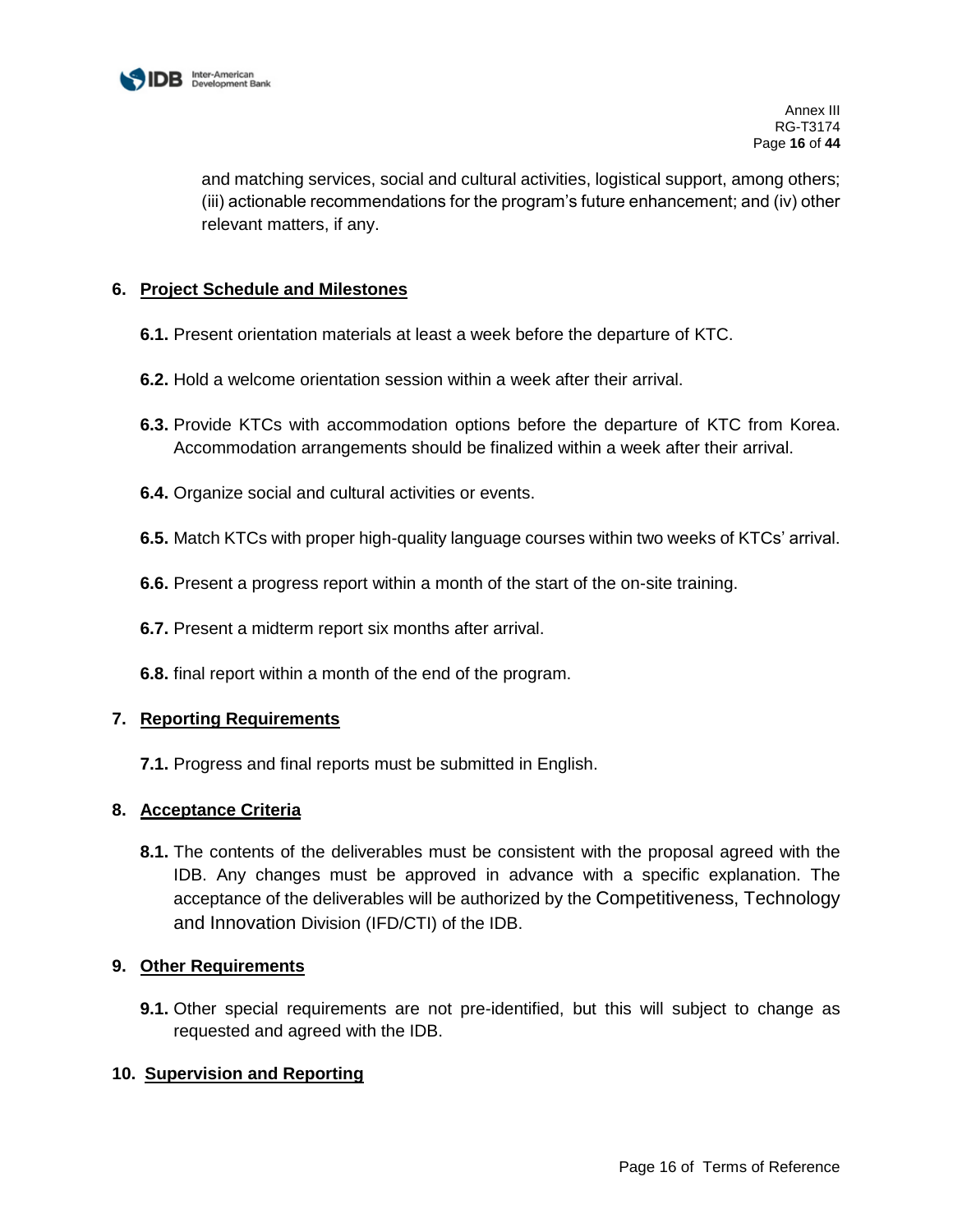

**10.1.** CTI staff at Country Office, supervisor of KTCs, will be responsible for the overall supervision of all these activities, including comments to reports, approval of deliverables, any instructions for changes, among others. The consulting firm will report any progress to the CTI staff at Country Office and copy Project Team Leader of the Korea-LAC Tech Corps Program, in the email.

## **11. Schedule of Payments**

- **11.1.** Payment terms will be based on project milestones or deliverables. The Bank does not expect to make advance payments under consulting contracts unless a significant amount of travel is required. The Bank wishes to receive the most competitive cost proposal for the services described herein.
- **11.2.** The IDB Official Exchange Rate indicated in the Request for Proposals (RFP) will be applied for necessary conversions of local currency payments.

| <b>Payment Schedule</b> |                                   |      |  |  |
|-------------------------|-----------------------------------|------|--|--|
|                         | <b>Deliverable</b>                | %    |  |  |
|                         | 3. Orientation materials          | 25%  |  |  |
| 4.                      | Progress report (Paragraph 5.2.g) | 20%  |  |  |
| 5.                      | Progress report (Paragraph 5.2.h) | 25%  |  |  |
| 6.                      | Final report (Paragraph 5.2.i)    | 30%  |  |  |
|                         |                                   | 100% |  |  |

**Our culture:** Working with us you will be surrounded by a diverse group of people who have years of experience in all types of development fields, including transportation, health, gender and diversity, communications and much more.

**About us:** At the Inter-American Development Bank, we're devoted to improving lives. Since 1959, we've been a leading source of long-term financing for economic, social, and institutional development in Latin America and the Caribbean. We do more than lending though. We partner with our 48 member countries to provide Latin America and the Caribbean with cutting-edge research about relevant development issues, policy advice to inform their decisions, and technical assistance to improve on the planning and execution of projects. For this, we need people who not only have the right skills, but also are passionate about improving lives.

**Payment and Conditions:** Compensation will be determined in accordance with Bank's policies and procedures. The Bank, pursuant to applicable policies, may contribute toward travel and moving expenses. In addition, candidates must be citizens of an IDB member country.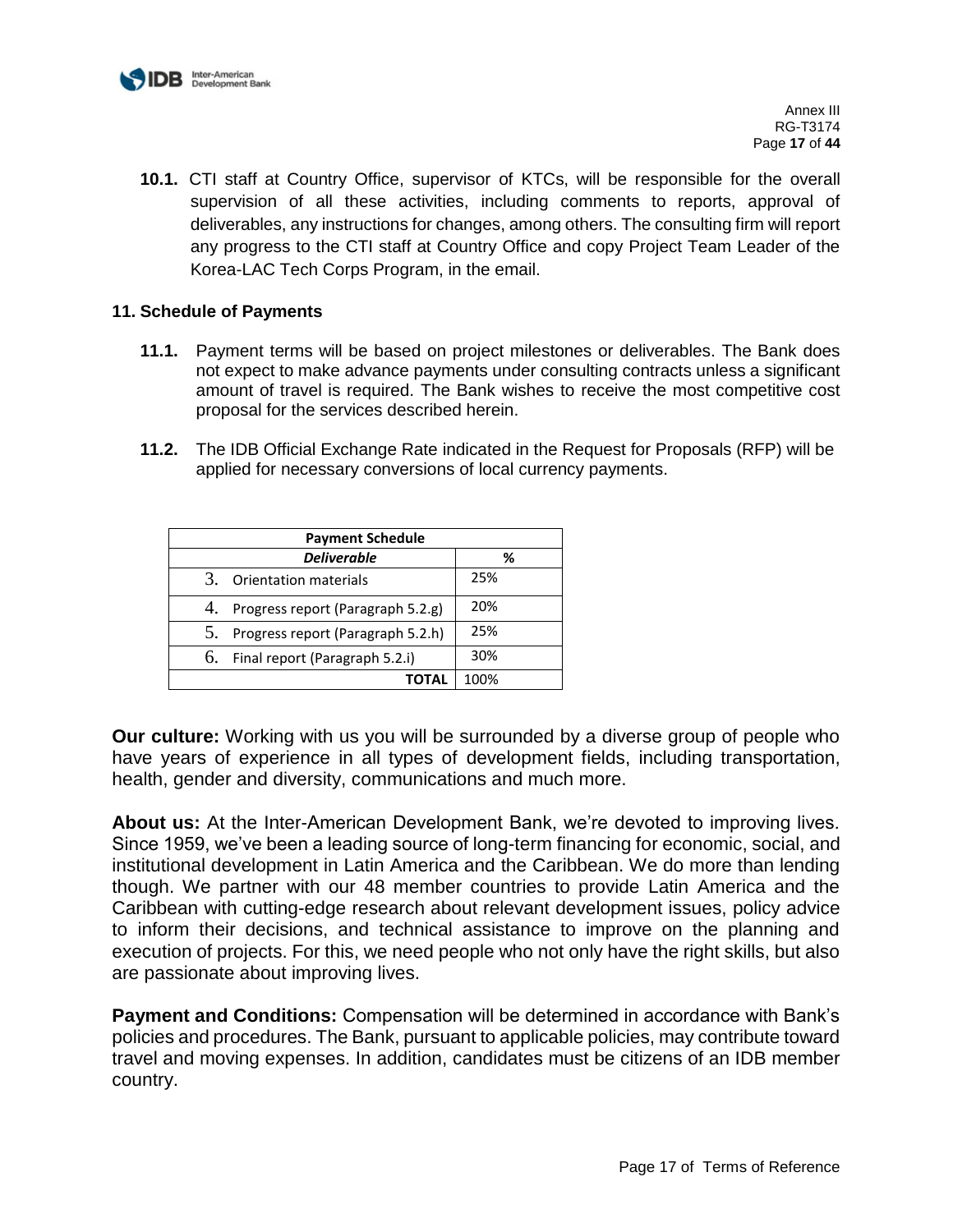

Annex III RG-T3174 Page **18** of **44**

**Visa and Work Permit:** The Bank, pursuant to applicable policies, may submit a visa request to the applicable immigration authorities; however, the granting of the visa is at the discretion of the immigration authorities. Notwithstanding, it is the responsibility of the candidate to obtain the necessary visa or work permits required by the authorities of the country(ies) in which the services will be rendered to the Bank. If a candidate cannot obtain a visa or work permit to render services to the Bank the contractual offer will be rescinded

**Consanguinity:** Pursuant to applicable Bank policy, candidates with relatives (including the fourth degree of consanguinity and the second degree of affinity, including spouse) working for the IDB, IDB Invest, or MIF as staff members or Complementary Workforce contractuals, will not be eligible to provide services for the Bank.

**Diversity:** The Bank is committed to diversity and inclusion and to providing equal opportunities to all candidates. We embrace diversity on the basis of gender, age, education, national origin, ethnic origin, race, disability, sexual orientation, and religion. We encourage women, Afro-descendants and persons of indigenous origins to apply.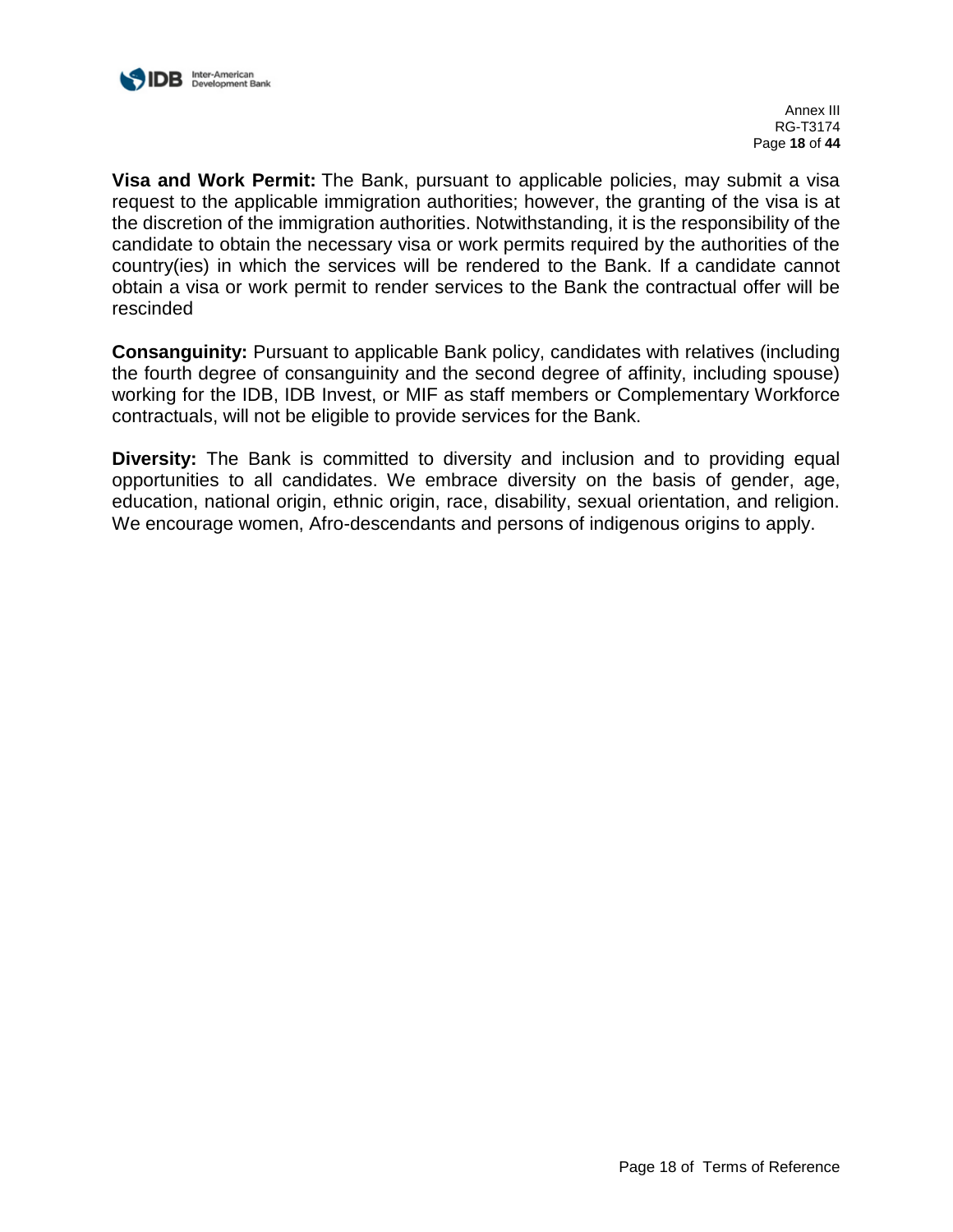

## **IFD/CTI**

## **Job Title:** IFD/CTI Communications Consultant

#### **TERMS OF REFERENCE**

**Background:** Worldwide technology is transforming our societies and economies by changing the ways in which people interact, businesses function and innovate, and governments design and implement policies. Given the unprecedented dimension and speed of this transformation, concerns have emerged about the preparedness of Latin American and Caribbean (LAC) economies to face these challenges, especially because of the weakness of the region's educational systems, the limited broadband coverage, and the fact that most firms are not engaged in innovation activities. Among other actions, improving the supply of specialized human capital and increasing Information and Communications Technology (ICT) knowledge will be critical to take full advantage of the possibilities of the technological transformation and to mitigate its negative effects to the economy and the whole society. In fact, policy makers worldwide are particularly interested in the supply of scientists, engineers and ICT experts because of their direct involvement in technical change and the ongoing digital transformation.

The Republic of Korea (Korea) represents a paradigm of innovation-led economic development. The country has changed its economic structure in favor of more technologically sophisticated industries and has diversified the number and nature of its productive specialization. Today, Korea is a major contributor to the accelerating development of all ICT technologies. Its economic transformation has been achieved in close collaboration between government, industry and the academic community. Among its strengths, Korea has one of the highest rates of spending on R&D in the world; it also has a highly educated labor force with a strong interest in science and technology. Many higher education institutions in Korea provide innovative and high-quality programs, which constitutes an important contribution to its reputation as a global ICT leader.

The Inter-American Development Bank (IDB) launched the Korea-LAC Tech Corps Program with the financial support of the Knowledge Partnership Korea Fund for Technology and Innovation (KPK) administered by the IDB. The Korea Tech Corps component aims to stimulate innovation in Latin American and Caribbean (LAC) countries by deploying Korean Tech Corps (KTC) with expertise in Information and Communication Technology (ICT) to public agencies or private companies in select LAC countries for a period of 12 months. The KTCs will support ICT-related projects and/or develop ICTbased solutions tailored to the business needs of LAC countries.

Given this substantial agenda, Competitiveness, Technology and Innovation Division (IFD/CTI) of the IDB is looking for a professional to develop and implement a comprehensive communication strategy for the effective and efficient promotion of the program in LAC countries.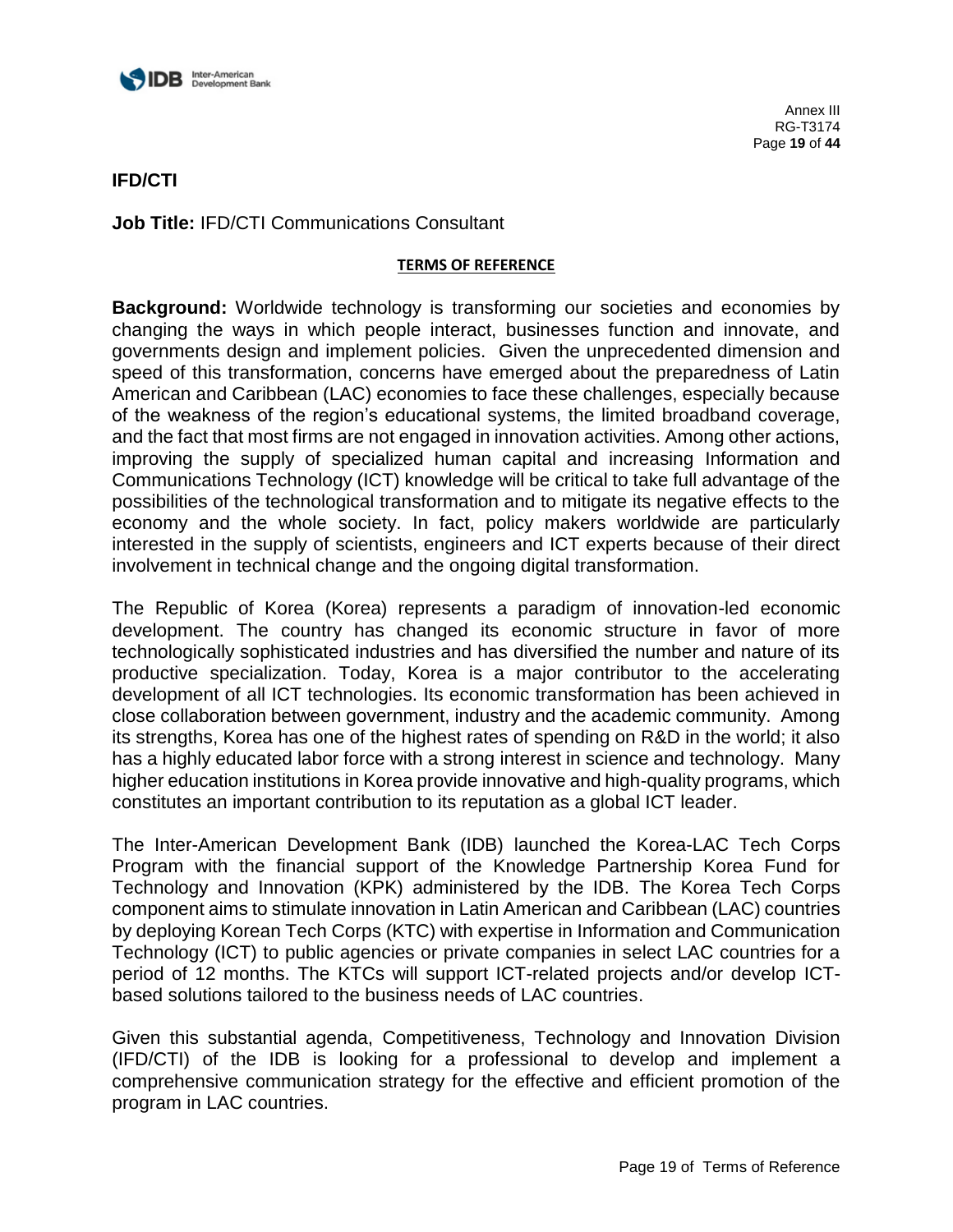

**The team:** The IDB, through its IFD/CTI Division, provides funding, technical assistance and knowledge products to support governments in key action areas, such as business innovation, social innovation, entrepreneurship ecosystems, digital transformation and productive development. IDB programs in these areas incorporate common themes, such as training in science, technology and innovation for advanced human capital; strengthening scientific and technological infrastructure; designing public policies to promote innovation; and strengthening institutional capacity of the agencies and ministries that are responsible for implementing these policies.

**What you'll do:** In close communication and coordination with the Team Leader, the consultant will support the following activities:

- Establish a comprehensive communication strategy for the effective and efficient promotion and monitoring of the program;
- Prepare the contents of the program materials to be distributed to participating institutions or potential agencies in the selected host LAC countries.
- Participate in coordination meetings with the IDB team and notify the IDB team of ongoing and upcomming activities; and
- Provide other related support as requested and agreed with the Team Leader.

## **Deliverables:**

- Communication plan for the program promotion and monitoring, including means for publicizing notable progress and results of the program; means for staying connected with the IDB team at HQ and engaging IDB Country Offices and relevant institutions throughout the entire program; monitoring mechanism; and other relevant elements.
- Written documents and other promotional materials.
- Two performance review reports. The first for progress, and one final including a completed description of strategies established, program materials developed, promotional activities undertaken, monitoring results and actionable recommendations for future improvement of the communication process.

**Payment timeline:** Payment will be made 30% upon signature of the contract, 40% upon submission of the first monitoring report and 30% upon submission of the final report to the IDB.

## **Skills you'll need:**

**Education:** Bachelor's degree or higher in Communications, Marketing, Public Relations or other relevant areas.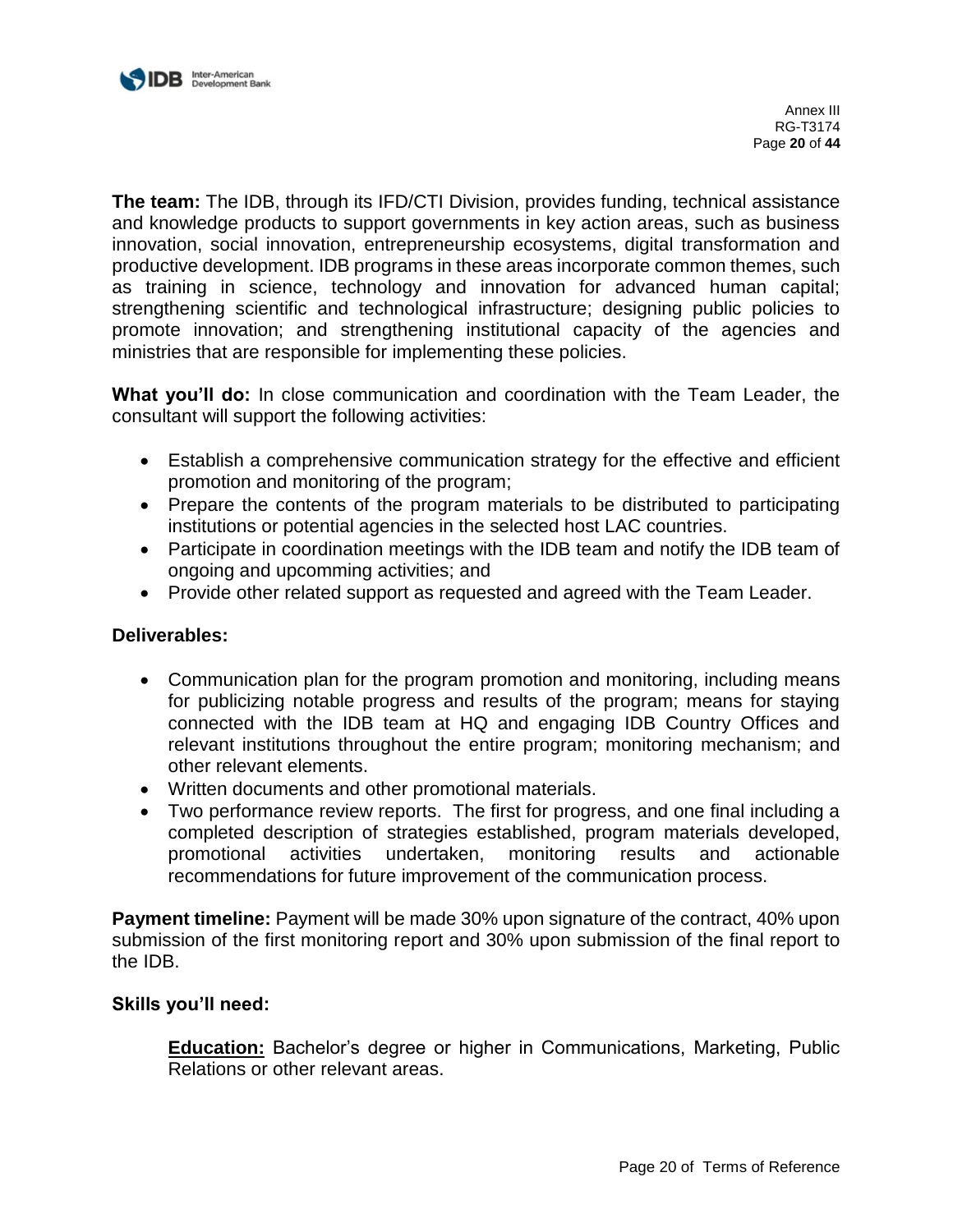

**Experience:** Registered business entity or citizen in a member country with at least 10 years of professional experience in providing consultancy in the areas of marketing, communications and public relations strategy to public and/or private institutions.

**Languages:** Proficiency in written and spoken English and Spanish.

**Core and Technical Competencies:** Excellent written and verbal communication skills with an extensive knowledge of social media channels and relevant experience of working with LAC government agencies and international organizations.

## **Opportunity Summary:**

- Type of contract and modality: Products and External Services Consultant (PEC), Lump sum.
- Length of contract: 60 days
- Starting date: November 1, 2018
- Location: Country of residence
- Responsible person: Project Team Leader
- Requirements: You must be a citizen of one of the [IDB's 48 member countries](http://www.iadb.org/en/about-us/how-the-inter-american-development-bank-is-organized,5998.html?open_accordion=9) and have no family members currently working at the IDB Group.

**Our culture:** Working with us you will be surrounded by a diverse group of people who have years of experience in all types of development fields, including transportation, health, gender and diversity, communications and much more.

**About us:** At the Inter-American Development Bank, we're devoted to improving lives. Since 1959, we've been a leading source of long-term financing for economic, social, and institutional development in Latin America and the Caribbean. We do more than lending though. We partner with our 48 member countries to provide Latin America and the Caribbean with cutting-edge research about relevant development issues, policy advice to inform their decisions, and technical assistance to improve on the planning and execution of projects. For this, we need people who not only have the right skills, but also are passionate about improving lives.

**Payment and Conditions:** Compensation will be determined in accordance with Bank's policies and procedures. The Bank, pursuant to applicable policies, may contribute toward travel and moving expenses. In addition, candidates must be citizens of an IDB member country.

**Consanguinity:** Pursuant to applicable Bank policy, candidates with relatives (including the fourth degree of consanguinity and the second degree of affinity, including spouse) working for the IDB, IDB Invest, or MIF as staff members or Complementary Workforce contractuals, will not be eligible to provide services for the Bank.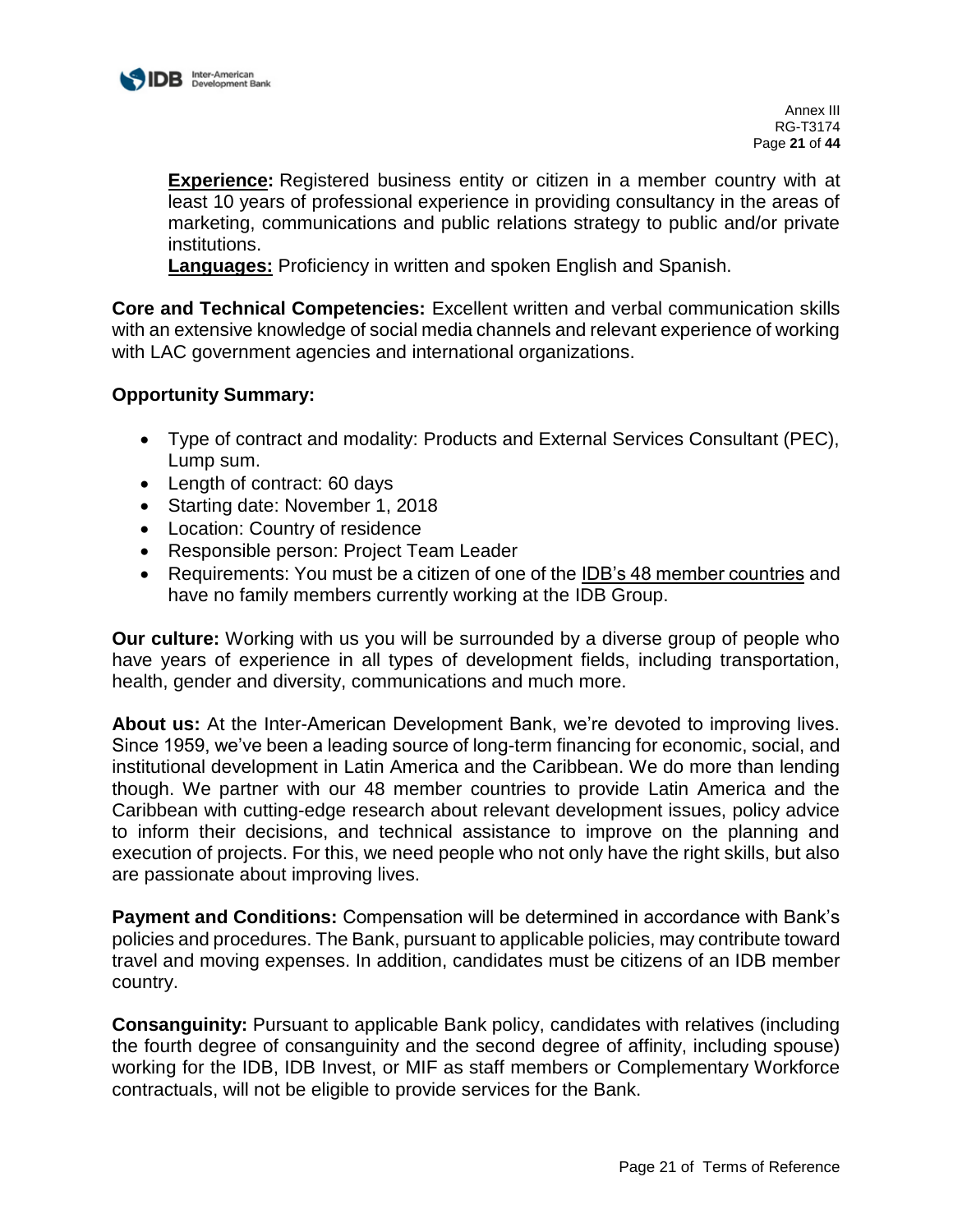

Annex III RG-T3174 Page **22** of **44**

**Diversity:** The Bank is committed to diversity and inclusion and to providing equal opportunities to all candidates. We embrace diversity on the basis of gender, age, education, national origin, ethnic origin, race, disability, sexual orientation, and religion. We encourage women, Afro-descendants and persons of indigenous origins to apply.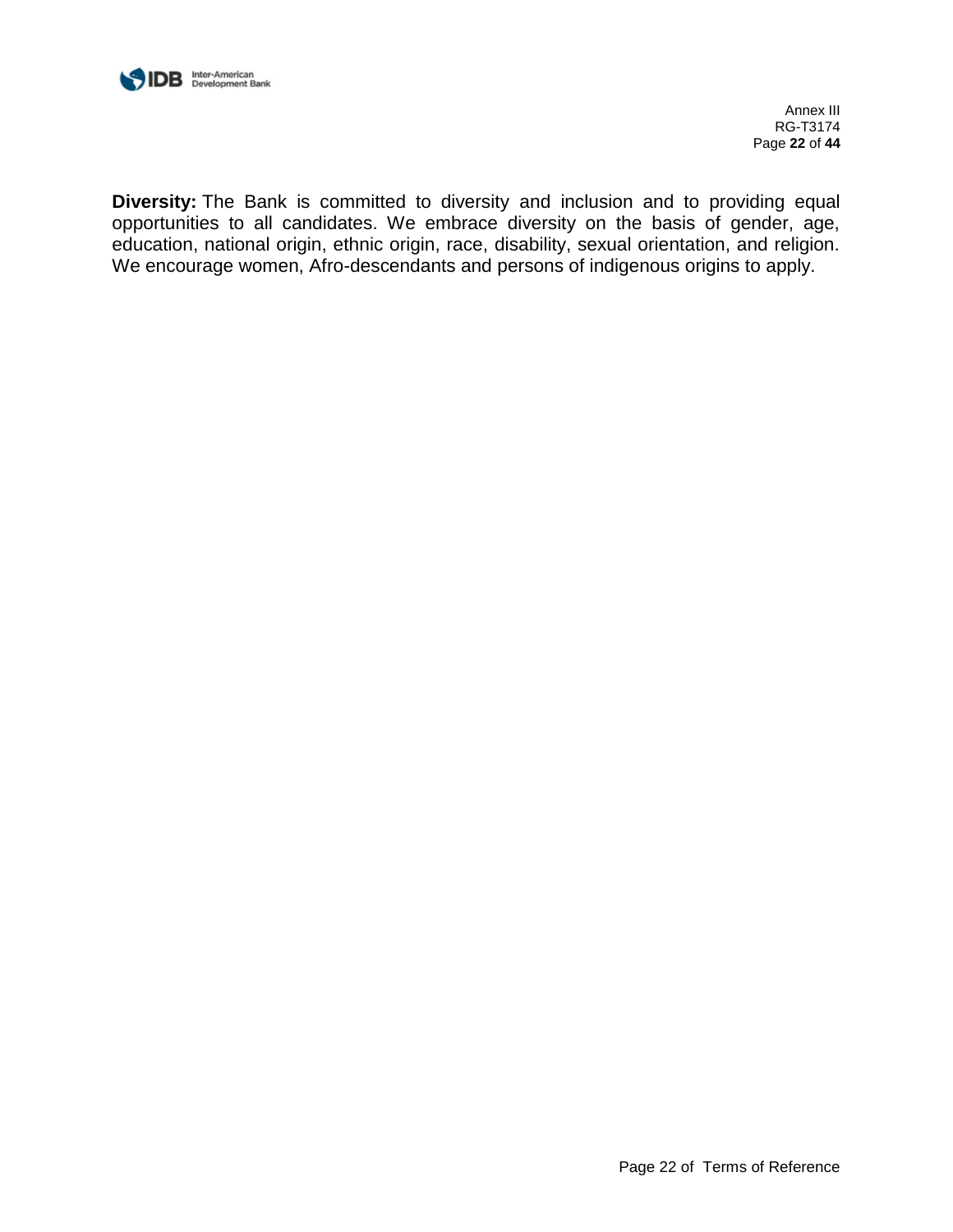

## **IFD/CTI**

## **Job Title:** IFD/CTI Communications Consultant

#### **TERMS OF REFERENCE**

**Background:** Worldwide technology is transforming our societies and economies by changing the ways in which people interact, businesses function and innovate, and governments design and implement policies. Given the unprecedented dimension and speed of this transformation, concerns have emerged about the preparedness of Latin American and Caribbean (LAC) economies to face these challenges, especially because of the weakness of the region's educational systems, the limited broadband coverage, and the fact that most firms are not engaged in innovation activities. Among other actions, improving the supply of specialized human capital and increasing Information and Communication Technology (ICT) knowledge will be critical to take full advantage of the possibilities of the technological transformation and to mitigate its negative effects to the economy and the whole society. In fact, policy makers worldwide are particularly interested in the supply of scientists, engineers and ICT experts because of their direct involvement in technical change and the ongoing digital transformation.

The Republic of Korea (Korea) represents a paradigm of innovation-led economic development. The country has changed its economic structure in favor of more technologically sophisticated industries and has diversified the number and nature of its productive specialization. Today, Korea is a major contributor to the accelerating development of all ICT technologies. Its economic transformation has been achieved in close collaboration between government, industry and the academic community. Among its strengths, Korea has one of the highest rates of spending on R&D in the world; and it also has a highly educated labor force with a strong interest in science and technology. Many higher education institutions in Korea provide innovative and high-quality programs, which constitutes an important contribution to its reputation as a global ICT leader.

The Inter-American Development Bank (IDB) launched the Korea-LAC Tech Corps Program with the financial support of the Knowledge Partnership Korea Fund for Technology and Innovation (KPK) administered by the IDB. Under this program, the LAC Tech Corps component aims to enhance the institutional capacity of the public sector of LAC countries with an enriched understanding and extensive use of ICT. The LAC Tech Corps will provide LAC mid-level public officials with full scholarships to pursue a Master's degree in Public Management or Public Policy with ICT-related specifications or other relevant areas with an ICT focus in Korean universities.

Given this substantial agenda, the Competitiveness, Technology and Innovation Division (IFD/CTI) of the IDB is looking for a professional to facilitate the selection of candidates for the scholarships and develop and implement a comprehensive communication strategy.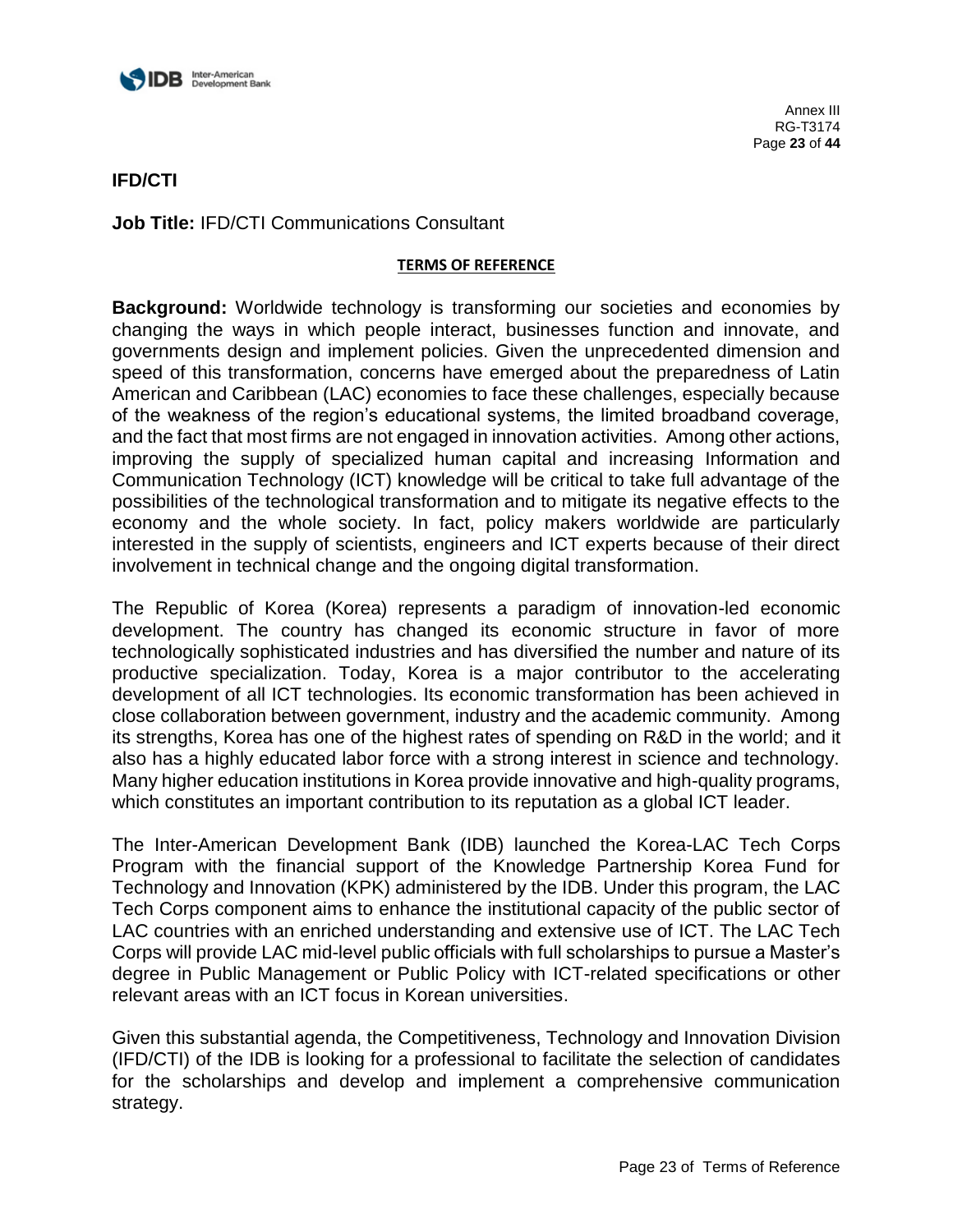

**The team:** The IDB, through its IFD/CTI Division, provides funding, technical assistance and knowledge products to support governments in key action areas, such as business innovation, social innovation, entrepreneurship ecosystems, digital transformation and productive development. IDB programs in these areas incorporate common themes, such as training in science, technology and innovation for advanced human capital; strengthening scientific and technological infrastructure; designing public policies to promote innovation; and strengthening institutional capacity of the agencies and ministries that are responsible for implementing these policies.

**What you'll do:** In close communication and coordination with the Team Leader, the consultant will support the following activities:

- Establish a comprehensive communication strategy vis-à-vis the 26 LAC countries for the nomination and selection process of scholarship recipients;
- Prepare the contents of the program materials to be distributed to the governments and relevant public agencies in the 26 LAC countries.
- Coordinate the nomination process with the corresponding government entities according to the program's eligibility criteria and the admission requirements of the selected Korean universities.
- Participate in coordination meetings with the IDB team and notify the IDB team of ongoing and upcomming activities during the overall nomination process; and
- Provide other related support as requested and agreed with the Team Leader.

## **Deliverables:**

- Communication plan for an effective and effieicnt process of candidate nomination and beneficiary selection, including online and/or offline channels for strategic promotion; means to publicize notable progress and results of the program; means for staying connected with the IDB team at HQ and engaging IDB Country Offices throughout the entire process; means to monitor the program status; and other relevant elements.
- Written documents and other promotional materials for strategic channels.
- A final summary of strategies established, program materials developed, promotional activities undertaken, list of eligible candidates nominated by 26 LAC government, list of final scholarship awardees and actionable recommendations for future improvement of the communication process.

**Payment timeline:** Payment will be made 30% upon signature of the contract, 40% upon nomination of 3-6 eligible candidates per country (at least 78 eligible candidates for 26 countries) and 30% upon submission of the final report to the IDB.

## **Skills you'll need:**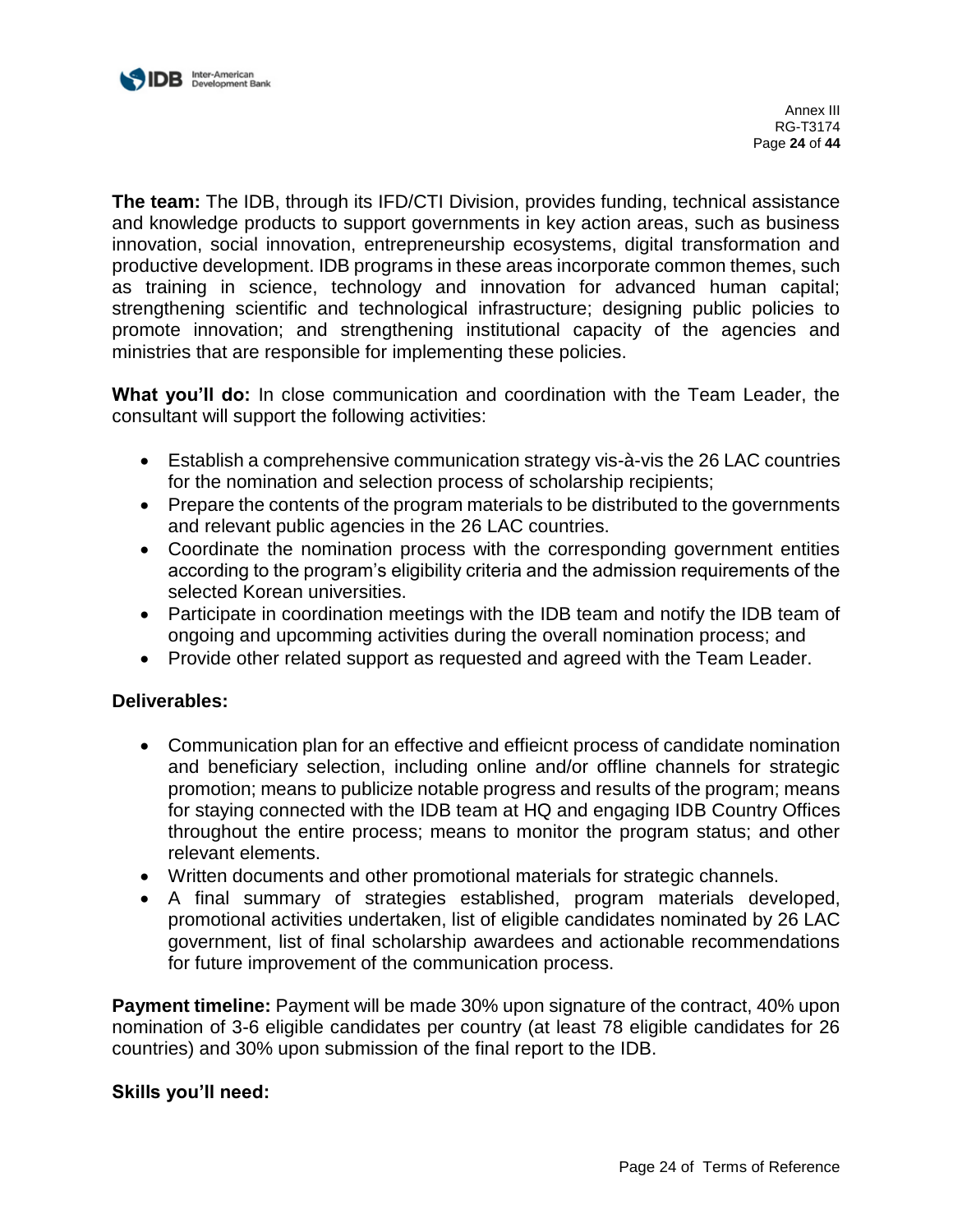

**Education:** Bachelor's degree or higher in Communications, Marketing, Public Relations or other relevant areas.

**Experience:** Registered business entity or citizen in a member country with at least 10 years of professional experience in providing consultancy in the areas of marketing, communications and public relations strategy to public and/or private institutions.

**Languages:** Proficiency in written and spoken English and Spanish.

**Core and Technical Competencies:** Excellent written and verbal communication skills with an extensive knowledge of social media channels and relevant experience of working with LAC government agencies and international organizations.

## **Opportunity Summary:**

- Type of contract and modality: Products and External Services Consultant (PEC), Lump sum.
- Length of contract: 60 days
- Starting date: February 1, 2019
- Location: Country of residence
- Responsible person: Project Team Leader
- Requirements: You must be a citizen of one of the [IDB's 48 member countries](http://www.iadb.org/en/about-us/how-the-inter-american-development-bank-is-organized,5998.html?open_accordion=9) and have no family members currently working at the IDB Group.

**Our culture:** Working with us you will be surrounded by a diverse group of people who have years of experience in all types of development fields, including transportation, health, gender and diversity, communications and much more.

**About us:** At the Inter-American Development Bank, we're devoted to improving lives. Since 1959, we've been a leading source of long-term financing for economic, social, and institutional development in Latin America and the Caribbean. We do more than lending though. We partner with our 48 member countries to provide Latin America and the Caribbean with cutting-edge research about relevant development issues, policy advice to inform their decisions, and technical assistance to improve on the planning and execution of projects. For this, we need people who not only have the right skills, but also are passionate about improving lives.

**Payment and Conditions:** Compensation will be determined in accordance with Bank's policies and procedures. The Bank, pursuant to applicable policies, may contribute toward travel and moving expenses. In addition, candidates must be citizens of an IDB member country.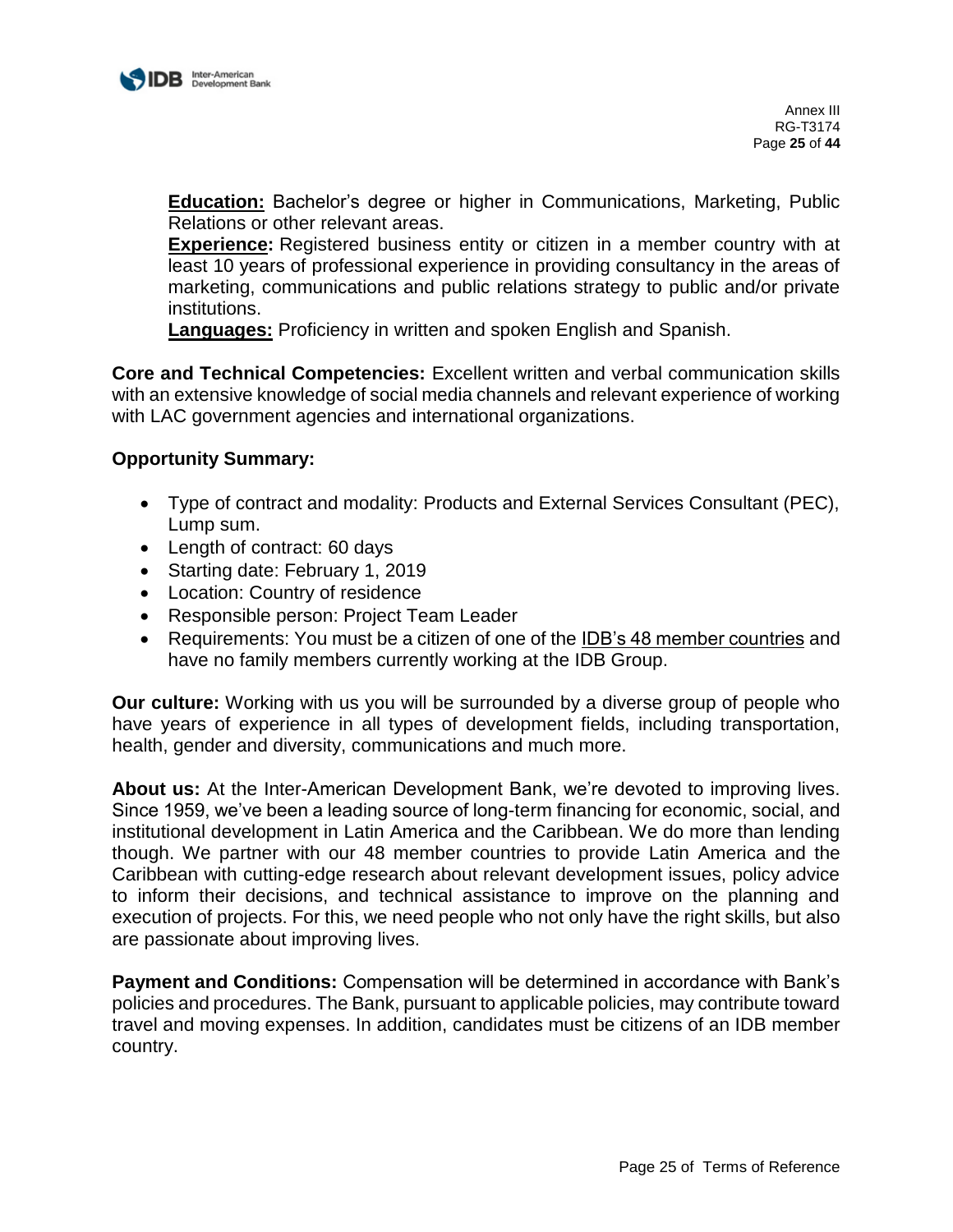

Annex III RG-T3174 Page **26** of **44**

**Consanguinity:** Pursuant to applicable Bank policy, candidates with relatives (including the fourth degree of consanguinity and the second degree of affinity, including spouse) working for the IDB, IDB Invest, or MIF as staff members or Complementary Workforce contractuals, will not be eligible to provide services for the Bank.

**Diversity:** The Bank is committed to diversity and inclusion and to providing equal opportunities to all candidates. We embrace diversity on the basis of gender, age, education, national origin, ethnic origin, race, disability, sexual orientation, and religion. We encourage women, Afro-descendants and persons of indigenous origins to apply.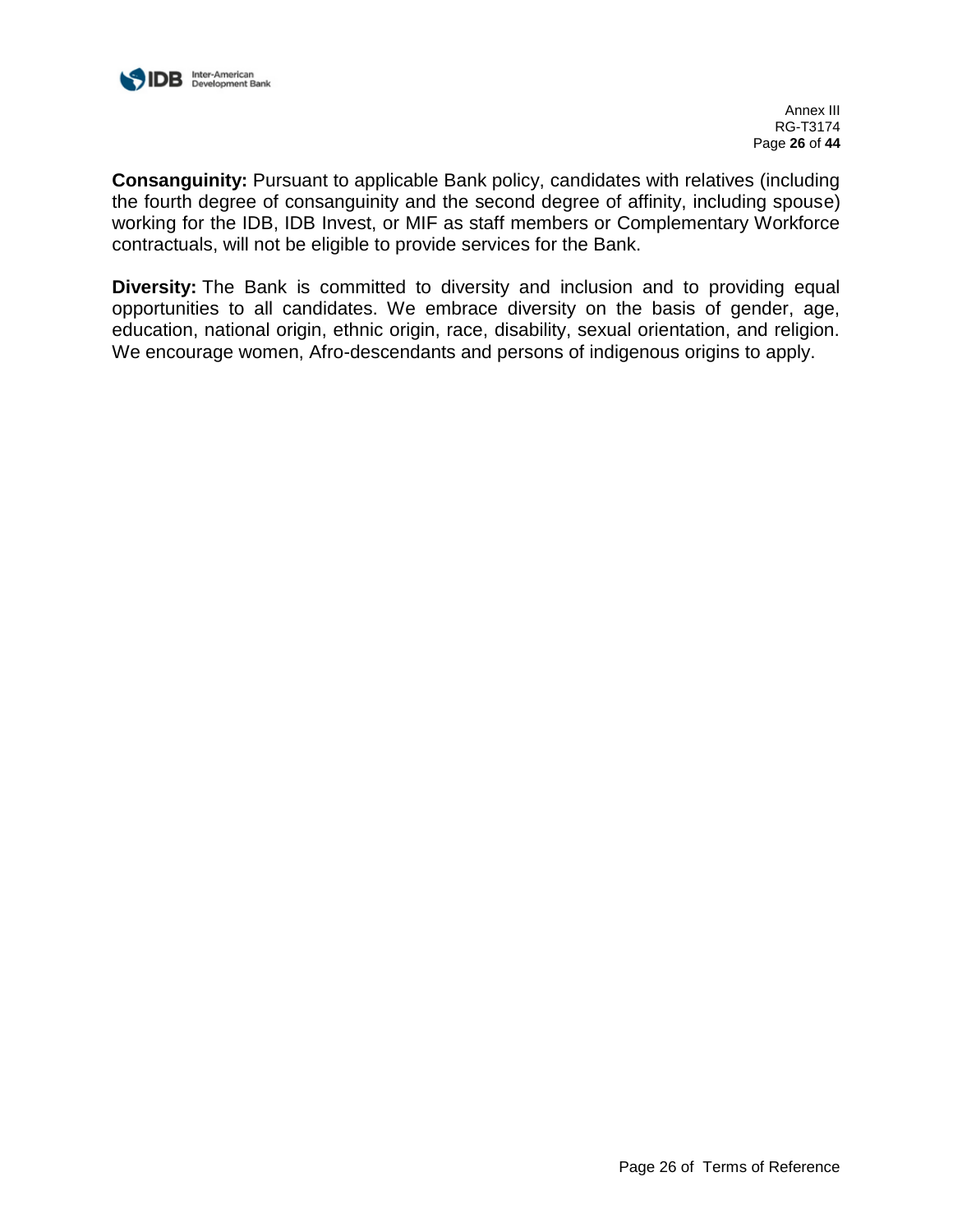

## **IFD/CTI**

**Job Title:** IFD/CTI Communications Consultant

#### **TERMS OF REFERENCE**

**Background:** Worldwide technology is transforming our societies and economies by changing the ways in which people interact, businesses function and innovate, and governments design and implement policies. Given the unprecedented dimension and speed of this transformation, concerns have emerged about the preparedness of Latin American and Caribbean (LAC) economies to face these challenges, especially because of the weakness of the region's educational systems, the limited broadband coverage, and the fact that most firms are not engaged in innovation activities. Among other actions, improving the supply of specialized human capital and increasing Information and Communications Technology (ICT) knowledge will be critical to take full advantage of the possibilities of the technological transformation and to mitigate its negative effects to the economy and the whole society. In fact, policy makers worldwide are particularly interested in the supply of scientists, engineers and ICT experts because of their direct involvement in technical change and the ongoing digital transformation.

The Republic of Korea (Korea) represents a paradigm of innovation-led economic development. The country has changed its economic structure in favor of more technologically sophisticated industries and has diversified the number and nature of its productive specialization. Today, Korea is a major contributor to the accelerating development of all ICT technologies. Its economic transformation has been achieved in close collaboration between government, industry and the academic community. Among its strengths, Korea has one of the highest rates of spending on R&D in the world; it also has a highly educated labor force with a strong interest in science and technology. Many higher education institutions in Korea provide innovative and high-quality programs, which constitutes an important contribution to its reputation as a global ICT leader.

The Inter-American Development Bank (IDB) launched the Korea-LAC Tech Corps Program with the financial support of the Knowledge Partnership Korea Fund for Technology and Innovation (KPK) administered by the IDB. Under this framework, two components will be structured: a LAC Tech Corps and a Korea Tech Corps. The LAC Tech Corps component will provide LAC mid-level public officials with full scholarships to pursue a Master's degree in Public Management or Public Policy with ICT-related specifications or other relevant areas with an ICT focus in Korean universities. Meanwhile, the Korea Tech Corps component will deploy Korean Tech Corps (KTC) with ICT expertise to public agencies or private companies in select LAC countries for a period of 12 months. The KTCs will support ICT-related projects and/or develop ICT-based solutions tailored to the business needs of LAC countries.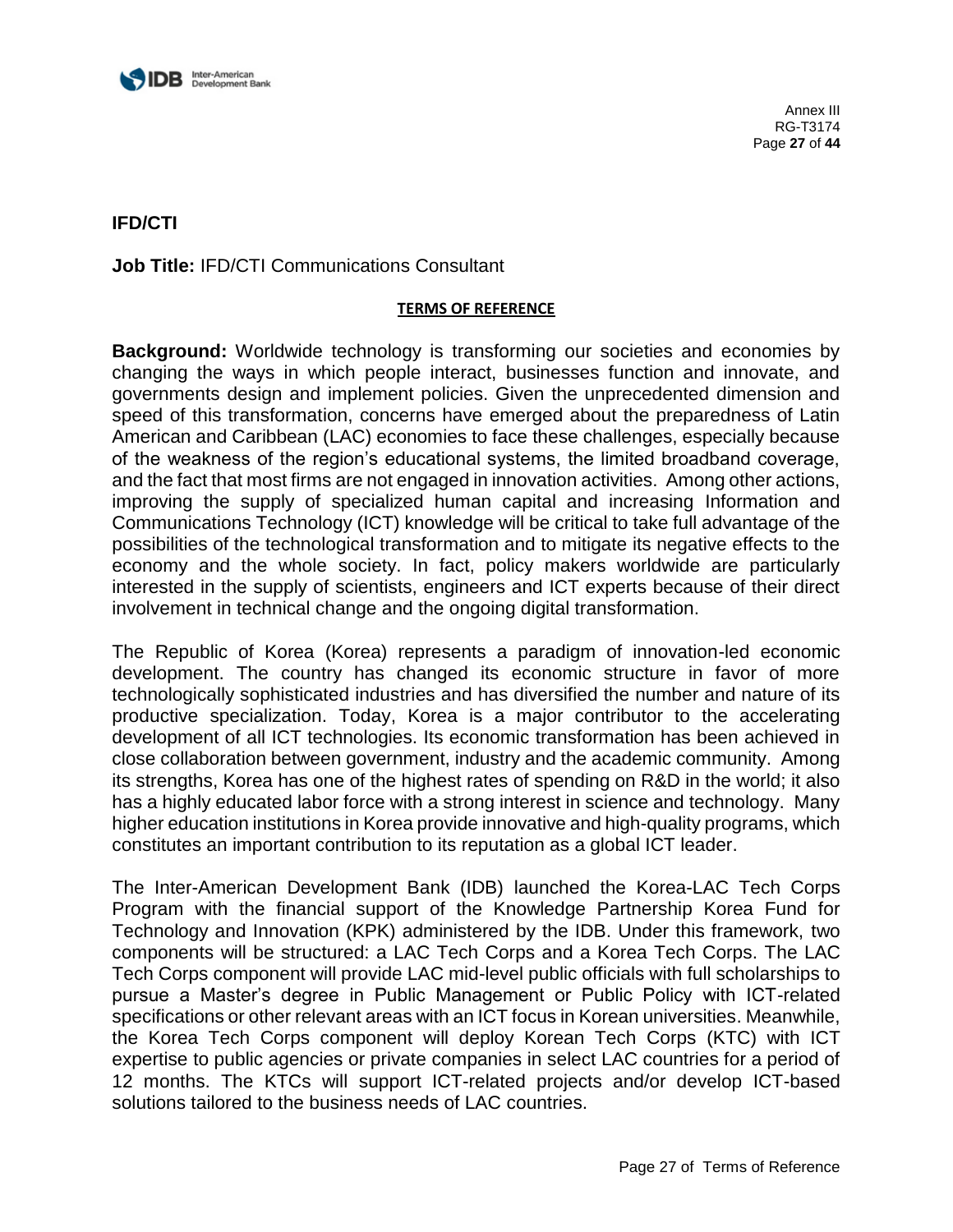

Given this substantial agenda, the Competitiveness, Technology and Innovation Division (IFD/CTI) of the IDB is looking for a professional to develop and implement a comprehensive communication strategy.

**The team:** The IDB, through its IFD/CTI Division, provides funding, technical assistance and knowledge products to support governments in key action areas, such as business innovation, social innovation, entrepreneurship ecosystems, digital transformation and productive development. IDB programs in these areas incorporate common themes, such as training in science, technology and innovation for advanced human capital; strengthening scientific and technological infrastructure; designing public policies to promote innovation; and strengthening institutional capacity of the agencies and ministries that are responsible for implementing these policies.

**What you'll do:** In close communication and coordination with the Team Leader, the consultant will support the following activities.

- Establish a comprehensive communication strategy for the promotion of the both compoments of the Korea-LAC Tech Corps Program;
- Develop and update online channels and materials, including official program website, social media, blogs and electronic brochures;
- Disseminate program information and publicize its progress and results to all parties involved in the both components of the program;
- Participate in coordination meetings with the IDB team and notify the IDB team of ongoing and upcomming activities; and
- Provide other related support as requested and agreed with the Team Leader.

## **Deliverables:**

- Communication plan for an effective and efficient dissemination of the program information, notable progress and results and other relevant aspects.
- Design proposal for online channels and electronic materials for the promotion of the program.
- A final summary of strategies established, program materials developed, promotional activities undertaken, and actionable recommendations for future improvement of the communication process.

**Payment timeline:** Payment will be made 50% upon signature of the contract and 50% upon the submission of the final summary to the IDB.

## **Skills you'll need:**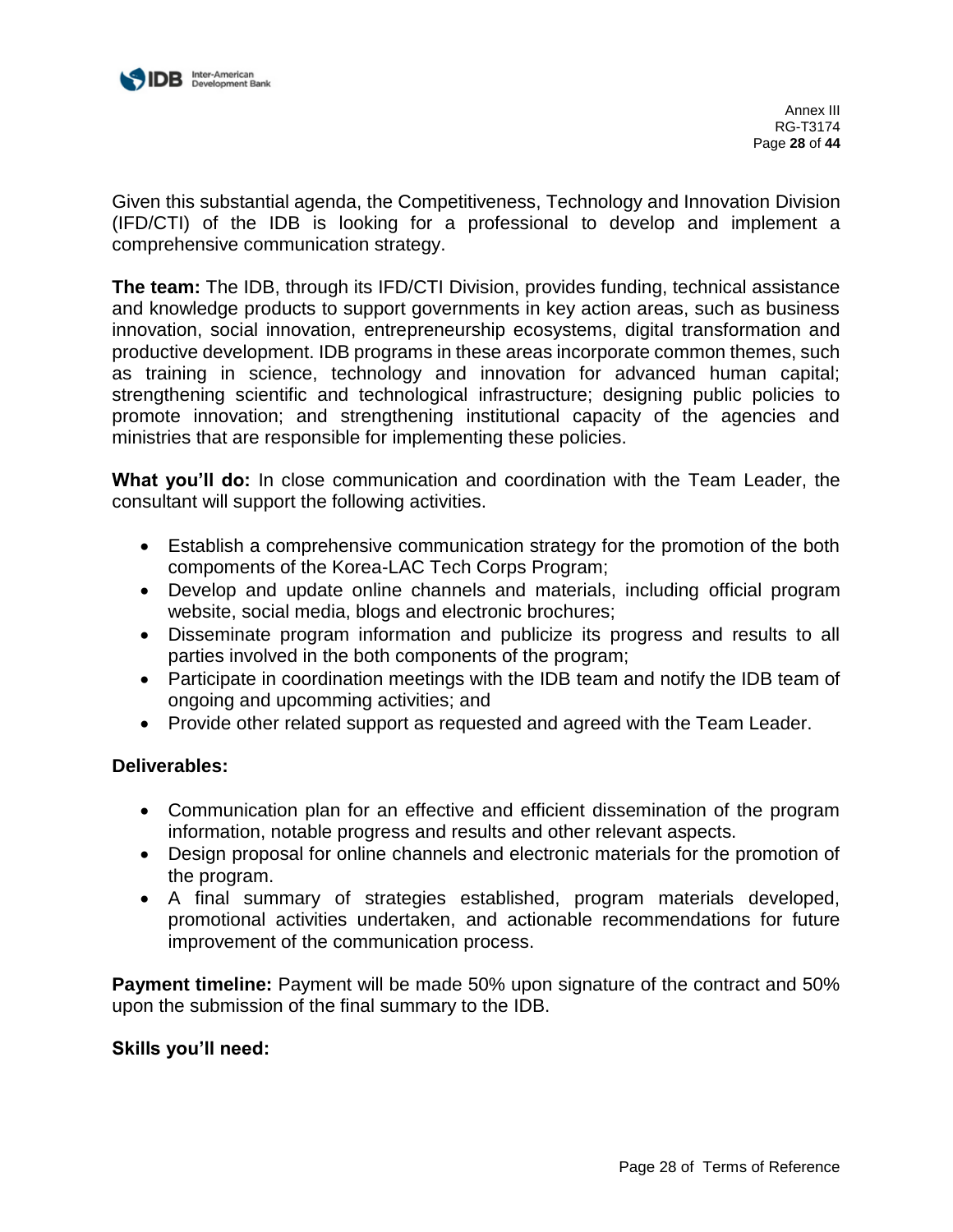

**Education:** Bachelor's degree or higher in Communications, Marketing, Public Relations, Web Development or other relevant areas.

**Experience:** Registered business entity or citizen in a member country with at least 10 years of professional experience in providing consultancy in the areas of marketing, communications and public relations strategy to public and/or private institutions.

**Languages:** Proficiency in written and spoken English and Spanish.

**Core and Technical Competencies:** Excellent written and verbal communication skills with an extensive knowledge and experience of developing and managing online channels and social media.

## **Opportunity Summary:**

- Type of contract and modality: Products and External Services Consultant (PEC), Lump sum.
- Length of contract: 60 days
- Starting date: November 16, 2018
- Location: Country of residence
- Responsible person: Project Team Leader
- Requirements: You must be a citizen of one of the [IDB's 48 member countries](http://www.iadb.org/en/about-us/how-the-inter-american-development-bank-is-organized,5998.html?open_accordion=9) and have no family members currently working at the IDB Group.

**Our culture:** Working with us you will be surrounded by a diverse group of people who have years of experience in all types of development fields, including transportation, health, gender and diversity, communications and much more.

**About us:** At the Inter-American Development Bank, we're devoted to improving lives. Since 1959, we've been a leading source of long-term financing for economic, social, and institutional development in Latin America and the Caribbean. We do more than lending though. We partner with our 48 member countries to provide Latin America and the Caribbean with cutting-edge research about relevant development issues, policy advice to inform their decisions, and technical assistance to improve on the planning and execution of projects. For this, we need people who not only have the right skills, but also are passionate about improving lives.

**Payment and Conditions:** Compensation will be determined in accordance with Bank's policies and procedures. The Bank, pursuant to applicable policies, may contribute toward travel and moving expenses. In addition, candidates must be citizens of an IDB member country.

**Consanguinity:** Pursuant to applicable Bank policy, candidates with relatives (including the fourth degree of consanguinity and the second degree of affinity, including spouse)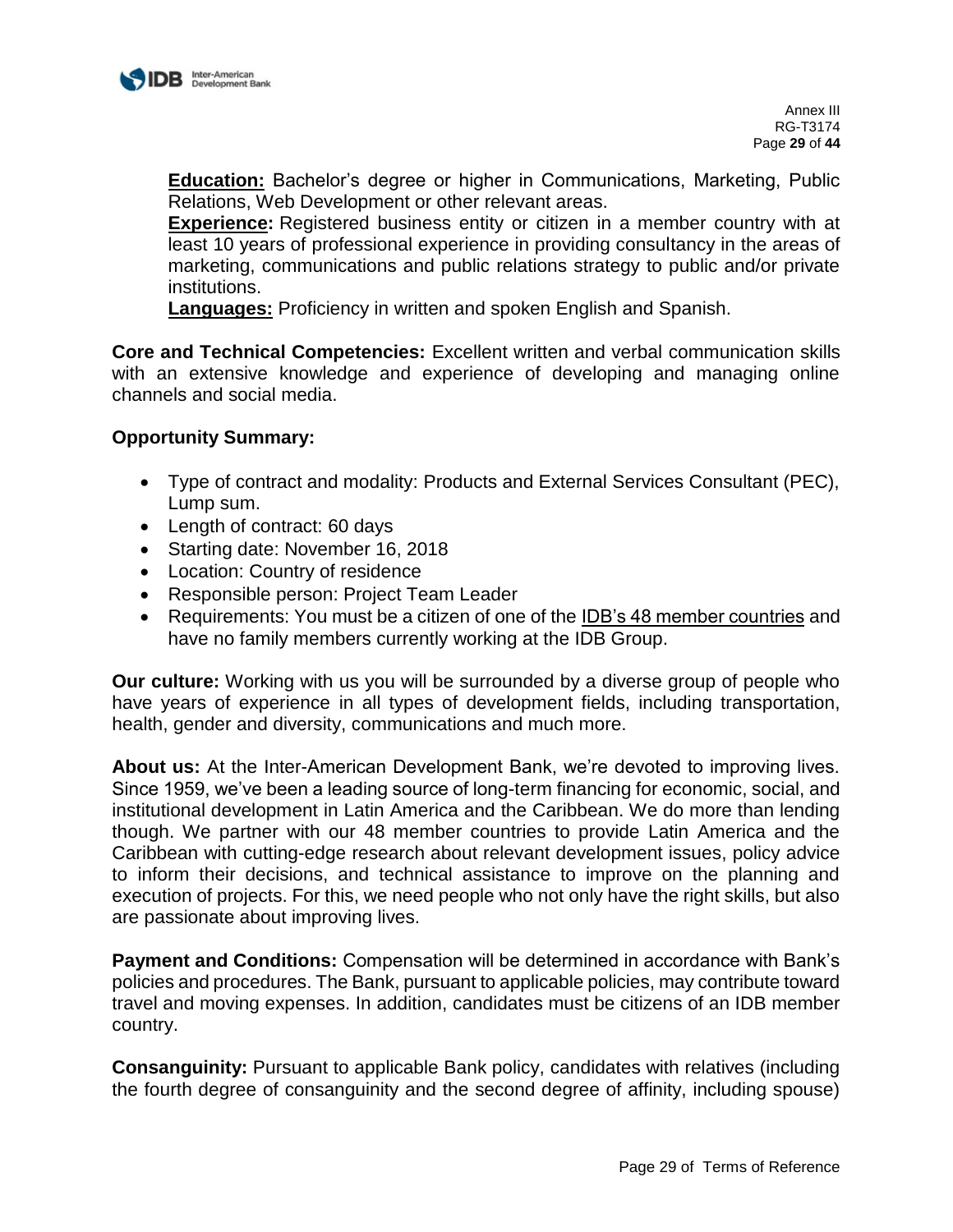

working for the IDB, IDB Invest, or MIF as staff members or Complementary Workforce contractuals, will not be eligible to provide services for the Bank.

**Diversity:** The Bank is committed to diversity and inclusion and to providing equal opportunities to all candidates. We embrace diversity on the basis of gender, age, education, national origin, ethnic origin, race, disability, sexual orientation, and religion. We encourage women, Afro-descendants and persons of indigenous origins to apply.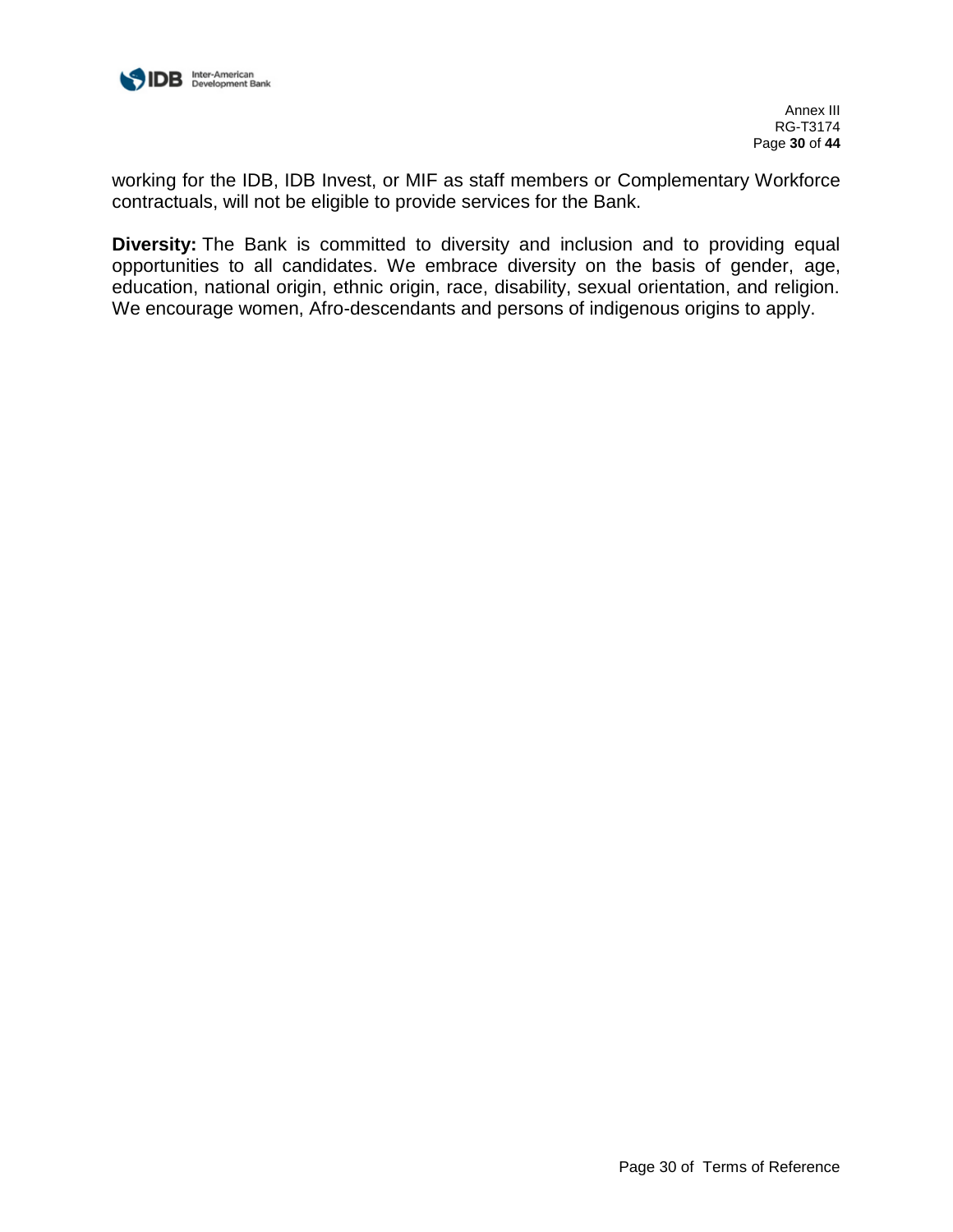

## **IFD/CTI**

**Job Title:** IFD/CTI Korean Tech Corps (KTC)

#### **TERMS OF REFERENCE**

**Background:** Worldwide technology is transforming our societies and economies by changing the ways in which people interact, businesses function and innovate, and governments design and implement policies. Given the unprecedented dimension and speed of this transformation, concerns have emerged about the preparedness of Latin American and Caribbean (LAC) economies to face these challenges, especially because of the weakness of the region's educational systems, the limited broadband coverage, and the fact that most firms are not engaged in innovation activities. Among other actions, improving the supply of specialized human capital and increasing Information and Communication Technology (ICT) knowledge will be critical to take full advantage of the possibilities of the technological transformation and to mitigate its negative effects to the economy and the whole society. In fact, policy makers worldwide are particularly interested in the supply of scientists, engineers and ICT experts because of their direct involvement in technical change and the ongoing digital transformation.

The Republic of Korea (Korea) represents a paradigm of innovation-led economic development. The country has changed its economic structure in favor of more technologically sophisticated industries and has diversified the number and nature of its productive specialization. Today, Korea is a major contributor to the accelerating development of all ICT technologies. Its economic transformation has been achieved in close collaboration between government, industry and the academic community. Among its strengths, Korea has one of the highest rates of spending on R&D in the world; it also has a highly educated labor force with a strong interest in science and technology. Many higher education institutions in Korea provide innovative and high-quality programs, which constitutes an important contribution to its reputation as a global ICT leader.

In this context, the Inter-American Development Bank (IDB) launched the Korea-LAC Tech Corps Program with the financial support of the Knowledge Partnership Korea Fund for Technology and Innovation (KPK) administered by the IDB. The Korea Tech Corps component aims to stimulate innovation in Latin American and Caribbean (LAC) countries by deploying Korean Tech Corps (KTC) with expertise in Information and Communication Technology (ICT) to public agencies or private companies in select LAC countries for a period of 12 months. The KTCs will support ICT-related projects and/or develop ICTbased solutions tailored to the business needs of LAC countries.

Given this substantial agenda, the Competitiveness, Technology and Innovation Division (IFD/CTI) of the IDB is looking for KTCs to provide technical and technological support in LAC countries.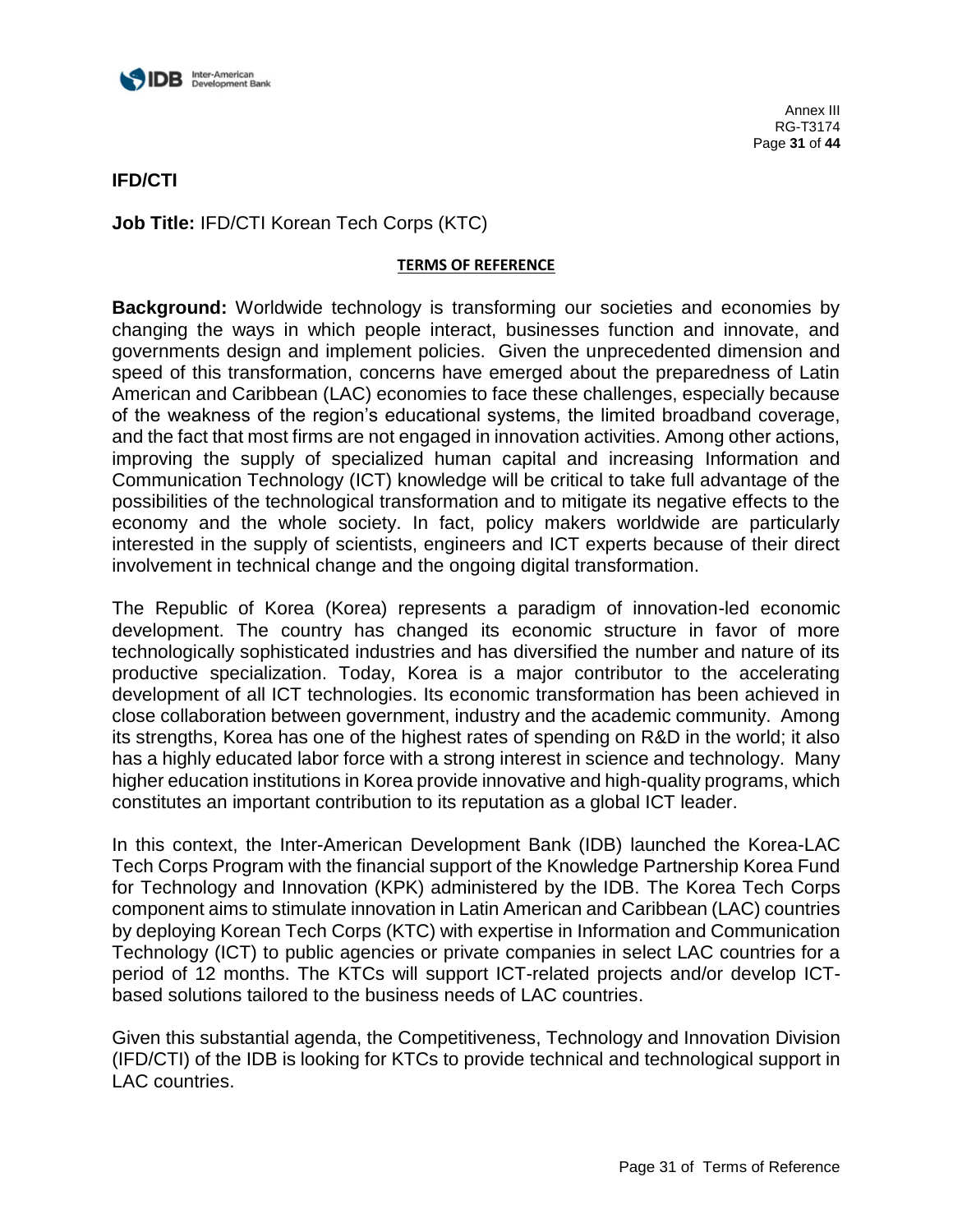

Annex III RG-T3174 Page **32** of **44**

**The team:** The IDB, through its IFD/CTI Division, provides funding, technical assistance and knowledge products to support governments in key action areas, such as business innovation, social innovation, entrepreneurship ecosystems, digital transformation and productive development. IDB programs in these areas incorporate common themes, such as training in science, technology and innovation for advanced human capital; strengthening scientific and technological infrastructure; designing public policies to promote innovation; and strengthening institutional capacity of the agencies and ministries that are responsible for implementing these policies.

**What you'll do:** In close communication and coordination with the IFD/CTI Specialist in the respective IDB Country Office, the consultant will support ICT-related projects in [LAC country]. Specifically, the consultant will support the following activities. *[To be develop for each KTC based on expressions of interest from companies and institutions in the region that want to benefit from the contribution of KTCs with qualified knowledge in digital technologies].* 

## **Skills you'll need:**

- **Education:** Master's degree with an ICT background, or Undergraduate Degree with ICT background and at least 3 years of relevant work experience. *[Background requirement will be adapted to accommodate specific demand, it may include for example: Cloud Computing, Robotics, Artificial Intelligence, Cybersecurity, Data Science, Big Data, UI/UX, Internet of Things, ICT Management, Electrical/Electronic Engineering, Software Engineering, Mechanical Engineering, Industrial Engineering, Architectural Engineering, Telecommunications and Network Engineering, Computer Science, Informatics, Nutritional Science, Biotechnology, Material Science, Physics, Chemistry, Mathematics, Renewable Energy, Research and Development Management, Environmental/Water Resources Technology, Urban Planning, among others].*
- **Experience:** Previous experience in relevant areas will be preferred. At least 3 years of experience of relevant work for non-Master's degree applicants.
- **Languages:** Fluent in written and spoken English. A knowledge of Spanish or other official languages of the IDB is desirable but not required.

**Core and Technical Competencies:** Excellent analytical, problem solving, interpersonal and communication skills. Self-motivated with a record of exercising initiative. Flexible approach to work in multi-cultural and multi-sectoral teams.

## **Opportunity Summary:**

- Type of contract: International Consultant, Monthly
- Length of contract: 12 months
- Starting date: March 1, 2019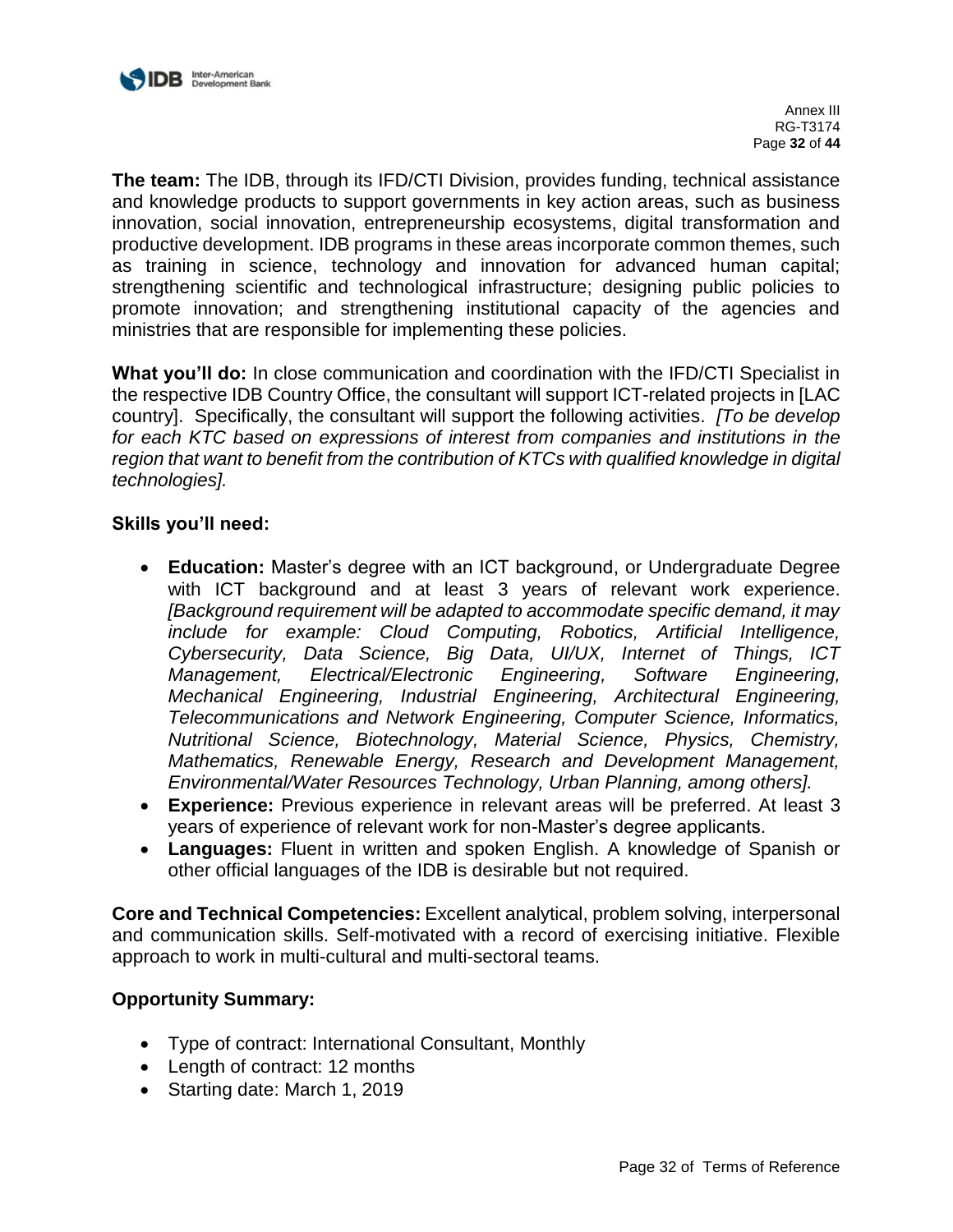

- Location: IDB Country Office (TBD)
- Requirements: KTC must be a citizen of Korea and have no family members currently working at the IDB Group.

**Our culture:** Working with us you will be surrounded by a diverse group of people who have years of experience in all types of development fields, including transportation, health, gender and diversity, communications and much more.

**About us:** At the Inter-American Development Bank, we're devoted to improving lives. Since 1959, we've been a leading source of long-term financing for economic, social, and institutional development in Latin America and the Caribbean. We do more than lending though. We partner with our 48 member countries to provide Latin America and the Caribbean with cutting-edge research about relevant development issues, policy advice to inform their decisions, and technical assistance to improve on the planning and execution of projects. For this, we need people who not only have the right skills, but also are passionate about improving lives.

**Payment and Conditions:** Compensation will be determined in accordance with Bank's policies and procedures. The Bank, pursuant to applicable policies, may contribute toward travel and moving expenses. In addition, candidates must be citizens of an IDB member country.

**Visa and Work Permit:** The Bank, pursuant to applicable policies, may submit a visa request to the applicable immigration authorities; however, the granting of the visa is at the discretion of the immigration authorities. Notwithstanding, it is the responsibility of the candidate to obtain the necessary visa or work permits required by the authorities of the country(ies) in which the services will be rendered to the Bank. If a candidate cannot obtain a visa or work permit to render services to the Bank the contractual offer will be rescinded

**Consanguinity:** Pursuant to applicable Bank policy, candidates with relatives (including the fourth degree of consanguinity and the second degree of affinity, including spouse) working for the IDB, IDB Invest, or MIF as staff members or Complementary Workforce contractuals, will not be eligible to provide services for the Bank.

**Diversity:** The Bank is committed to diversity and inclusion and to providing equal opportunities to all candidates. We embrace diversity on the basis of gender, age, education, national origin, ethnic origin, race, disability, sexual orientation, and religion. We encourage women, Afro-descendants and persons of indigenous origins to apply.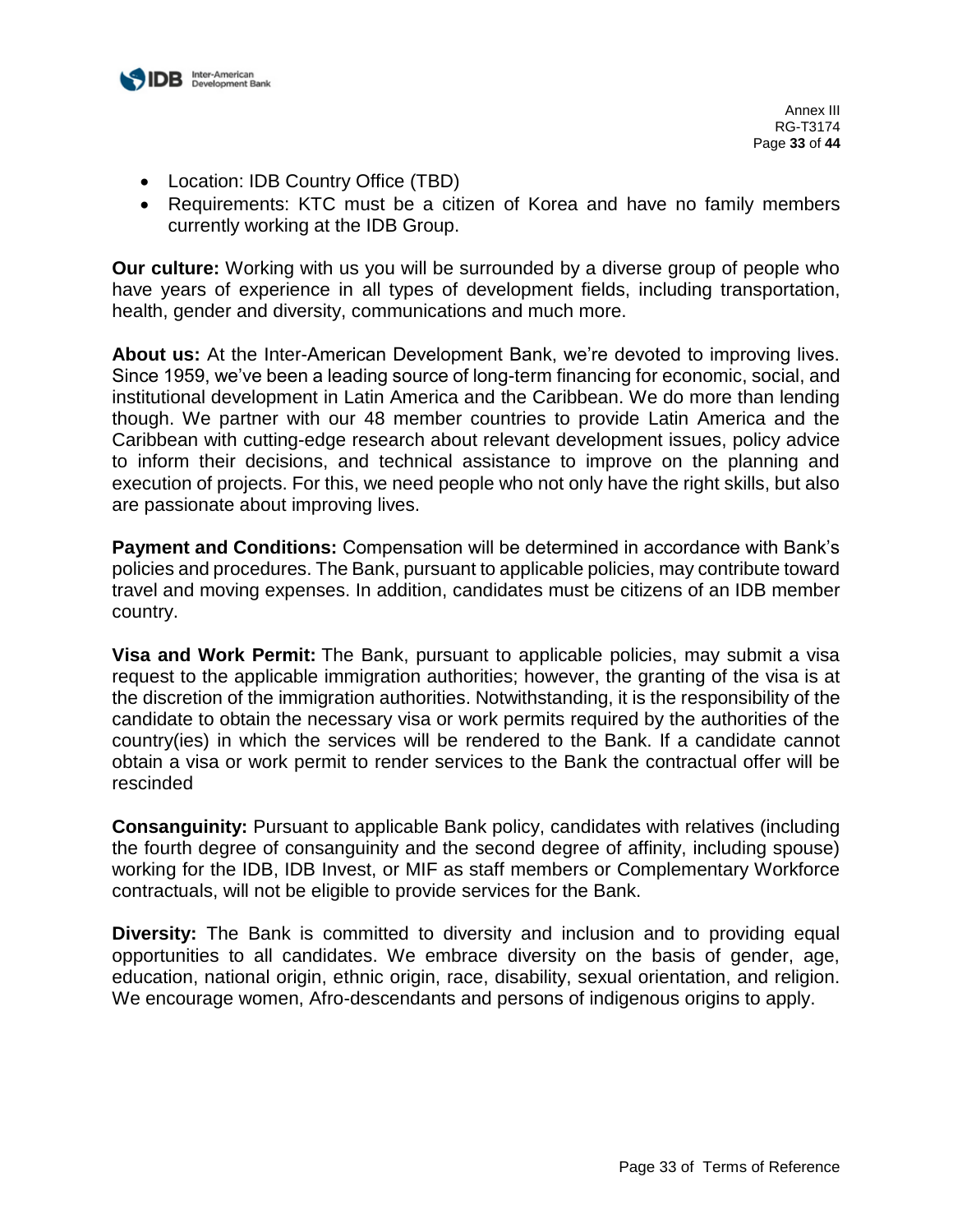

## **IFD/CTI**

## **Job Title:** IFD/CTI Evaluation Consultant

#### **TERMS OF REFERENCE**

**Background:** Worldwide technology is transforming our societies and economies by changing the ways in which people interact, businesses function and innovate, and governments design and implement policies. Given the unprecedented dimension and speed of this transformation, concerns have emerged about the preparedness of Latin American and Caribbean (LAC) economies to face these challenges, especially because of the weakness of the region's educational systems, the limited broadband coverage, and the fact that most firms are not engaged in innovation activities. Among other actions, improving the supply of specialized human capital and increasing Information and Communications Technology (ICT) knowledge will be critical to take full advantage of the possibilities of the technological transformation and to mitigate its negative effects to the economy and the whole society. In fact, policy makers worldwide are particularly interested in the supply of scientists, engineers and ICT experts because of their direct involvement in technical change and the ongoing digital transformation.

The Republic of Korea (Korea) represents a paradigm of innovation-led economic development. The country has changed its economic structure in favor of more technologically sophisticated industries and has diversified the number and nature of its productive specialization. Today, Korea is a major contributor to the accelerating development of all ICT technologies. Its economic transformation has been achieved in close collaboration between government, industry and the academic community. Among its strengths, Korea has one of the highest rates of spending on R&D in the world; it also has a highly educated labor force with a strong interest in science and technology. Many higher education institutions in Korea provide innovative and high-quality programs, which constitutes an important contribution to its reputation as a global ICT leader.

The Inter-American Development Bank (IDB) launched the Korea-LAC Tech Corps Program with the financial support of the Knowledge Partnership Korea Fund for Technology and Innovation (KPK) administered by the IDB. The Korea Tech Corps component aims to stimulate innovation in Latin American and Caribbean (LAC) countries by deploying Korean Tech Corps (KTC) with expertise in Information and Communication Technology (ICT) to public agencies or private companies in select LAC countries for a period of 12 months. The KTCs will support ICT-related projects and/or develop ICTbased solutions tailored to the business needs of LAC countries.

Given this substantial agenda, the Competitiveness, Technology and Innovation Division (IFD/CTI) of the IDB is looking for a professional to carry out a comprehensive assessment of the program to analyze the overall program design, execution and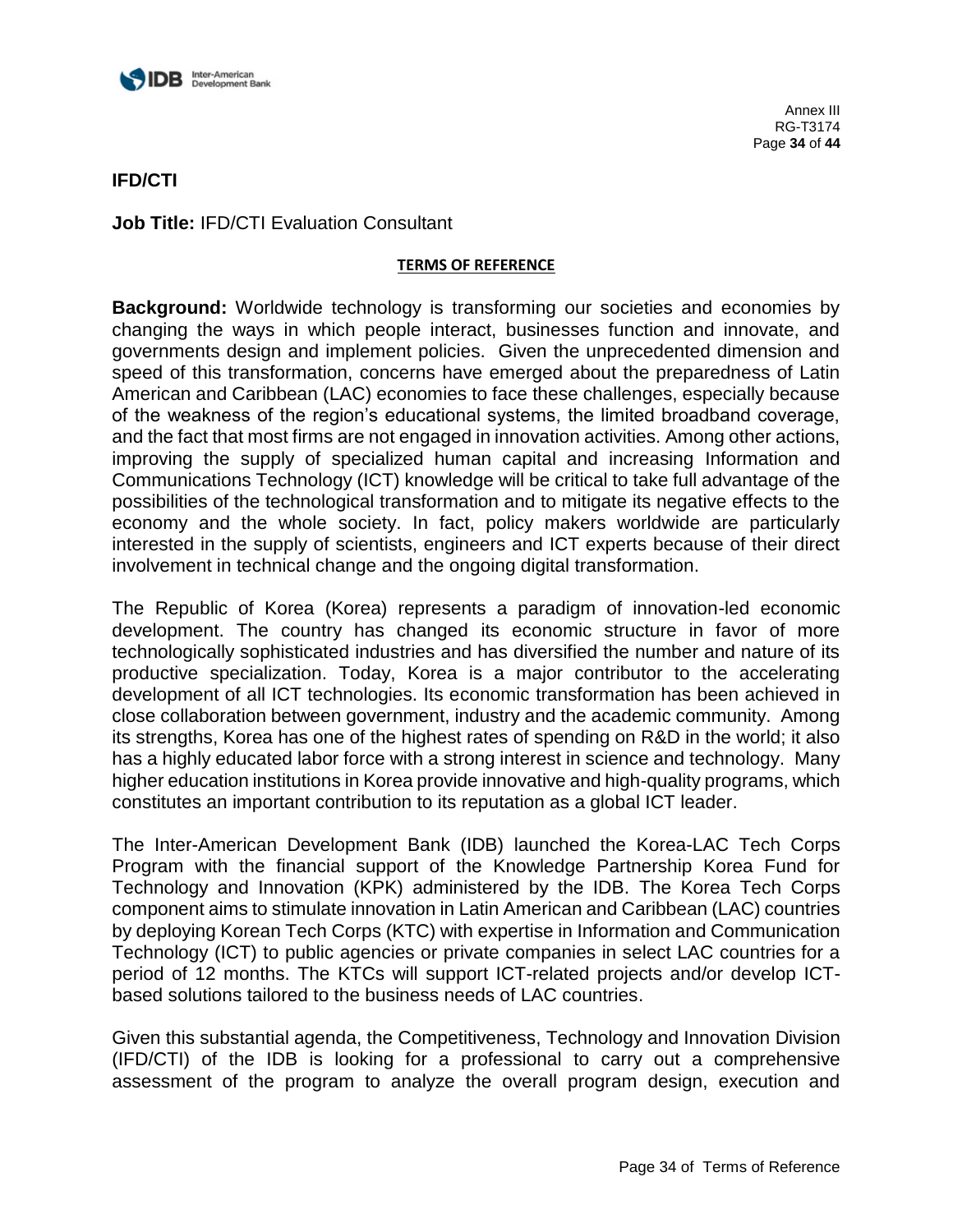

achievements; identify program highlights; and provide recommendations of improvement on its design and implementation.

**The team:** The IDB, through its IFD/CTI Division, provides funding, technical assistance and knowledge products to support governments in key action areas, such as business innovation, social innovation, entrepreneurship ecosystems, digital transformation and productive development. IDB programs in these areas incorporate common themes, such as training in science, technology and innovation for advanced human capital; strengthening scientific and technological infrastructure; designing public policies to promote innovation; and strengthening institutional capacity of the agencies and ministries that are responsible for implementing these policies.

**What you'll do:** In close communication and coordination with the Team Leader, the consultant will support the following activities:

- Develop a comprehensive assessment plan that includes a framework to guide the analysis and the data collection methods to be used, such as desk review, surveys, stakeholder interviews and other elements as needed. Before launching the full assessment, share the proposed assessment plan with the Team Leader to agree on the scope, focus and next steps.
- Assess the general process of program execution, including the selection of the host institutions and KTCs.
- Review and evaluate the program contents of professional and training activities.
- Conduct interviews with host institutions and KTCs with the aim of identifying achievements, main highlights, good practices and areas for future improvement, from both the host institutions' and KTCs' perspectives.
- Provide specific and actionable recommendations in design, implementation and management for the program's future enhancement to address the identified challenges and maximize program effectiveness.
- Establish, in coordination with the Team Leader, a regular reporting mechanism to update on progress in the development of the assessment.

## **Deliverables:**

- An extended executive summary with the main findings, takeaways and key recommendations.
- A main report with the assessment framework, methodology used, a general description and analysis of the program, spotlight boxes to showcase noteworthy stories, and the main findings, takeaways and recommendations for future enhancements.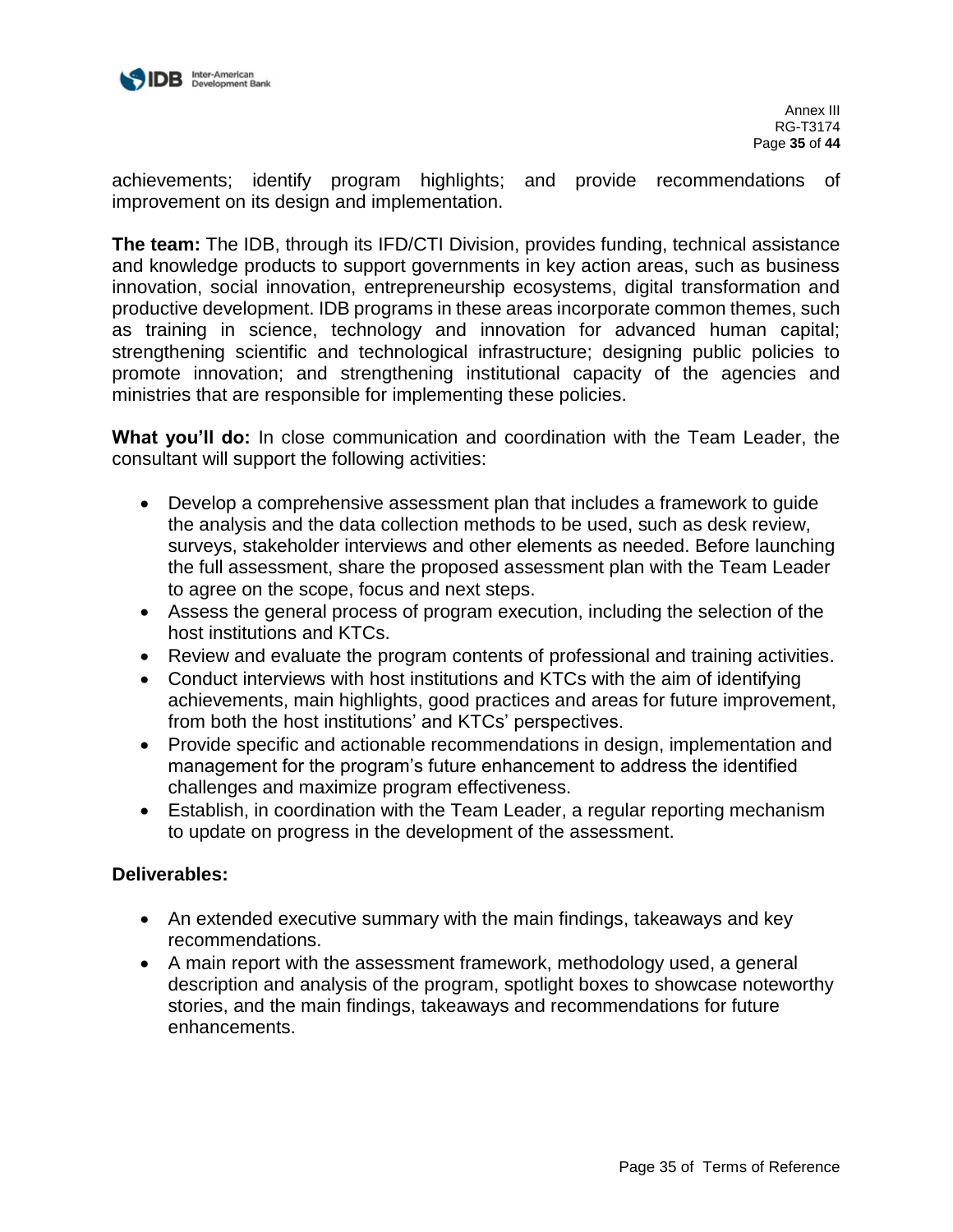

**Payment timeline:** Payment will be made 30% upon signature of the contract; 40% upon submission and approval of the executive summary; and 30% upon submission and approval of the main report.

## **Skills you'll need:**

**Education:** PhD in Economics, Political Science, Business Administration, Human Resource Management or other relevant disciplines in ICT-related areas.

**Experience:** At least 20 years in academia, human resource management and/or other relevant areas. Knowledge of international best practices in on-the-job trainings or junior professional programs.

**Languages:** Proficiency in written and spoken English. Knowledge of Korean and/or Spanish is a plus.

**Core and Technical Competencies:** Excellent written and verbal communication skills with an extensive knowledge of social media channels and relevant experience of working with LAC government agencies and international organizations.

## **Opportunity Summary:**

- Type of contract and modality: Products and External Services Consultant (PEC), Lump sum.
- Length of contract: 20 days
- Starting date: January 16, 2020
- Location: Country of residence
- Responsible person: Project Team Leader
- Requirements: You must be a citizen of one of the [IDB's 48 member countries](http://www.iadb.org/en/about-us/how-the-inter-american-development-bank-is-organized,5998.html?open_accordion=9) and have no family members currently working at the IDB Group.

**Our culture:** Working with us you will be surrounded by a diverse group of people who have years of experience in all types of development fields, including transportation, health, gender and diversity, communications and much more.

**About us:** At the Inter-American Development Bank, we're devoted to improving lives. Since 1959, we've been a leading source of long-term financing for economic, social, and institutional development in Latin America and the Caribbean. We do more than lending though. We partner with our 48 member countries to provide Latin America and the Caribbean with cutting-edge research about relevant development issues, policy advice to inform their decisions, and technical assistance to improve on the planning and execution of projects. For this, we need people who not only have the right skills, but also are passionate about improving lives.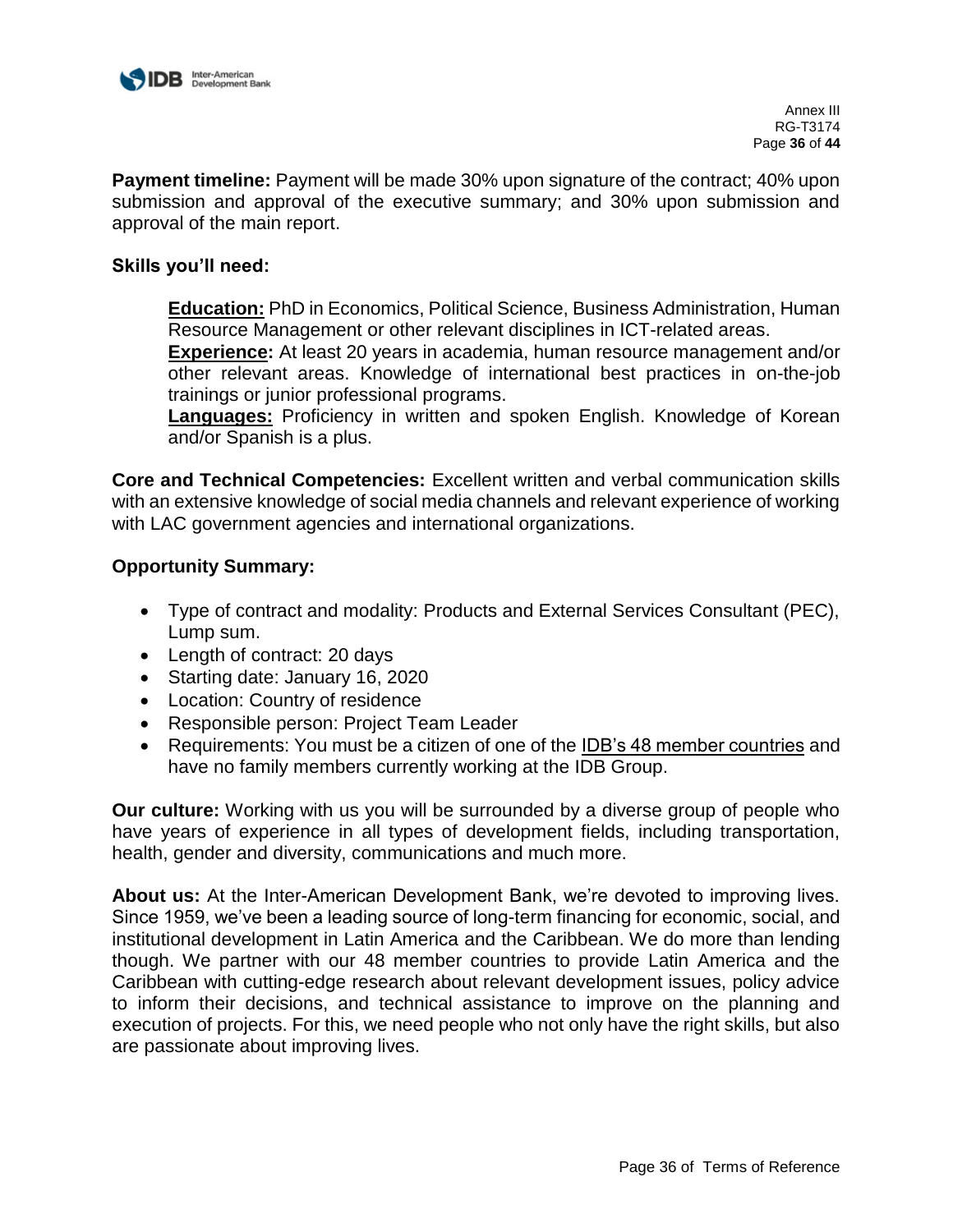

Annex III RG-T3174 Page **37** of **44**

**Payment and Conditions:** Compensation will be determined in accordance with Bank's policies and procedures. The Bank, pursuant to applicable policies, may contribute toward travel and moving expenses. In addition, candidates must be citizens of an IDB member country.

**Consanguinity:** Pursuant to applicable Bank policy, candidates with relatives (including the fourth degree of consanguinity and the second degree of affinity, including spouse) working for the IDB, IDB Invest, or MIF as staff members or Complementary Workforce contractuals, will not be eligible to provide services for the Bank.

**Diversity:** The Bank is committed to diversity and inclusion and to providing equal opportunities to all candidates. We embrace diversity on the basis of gender, age, education, national origin, ethnic origin, race, disability, sexual orientation, and religion. We encourage women, Afro-descendants and persons of indigenous origins to apply.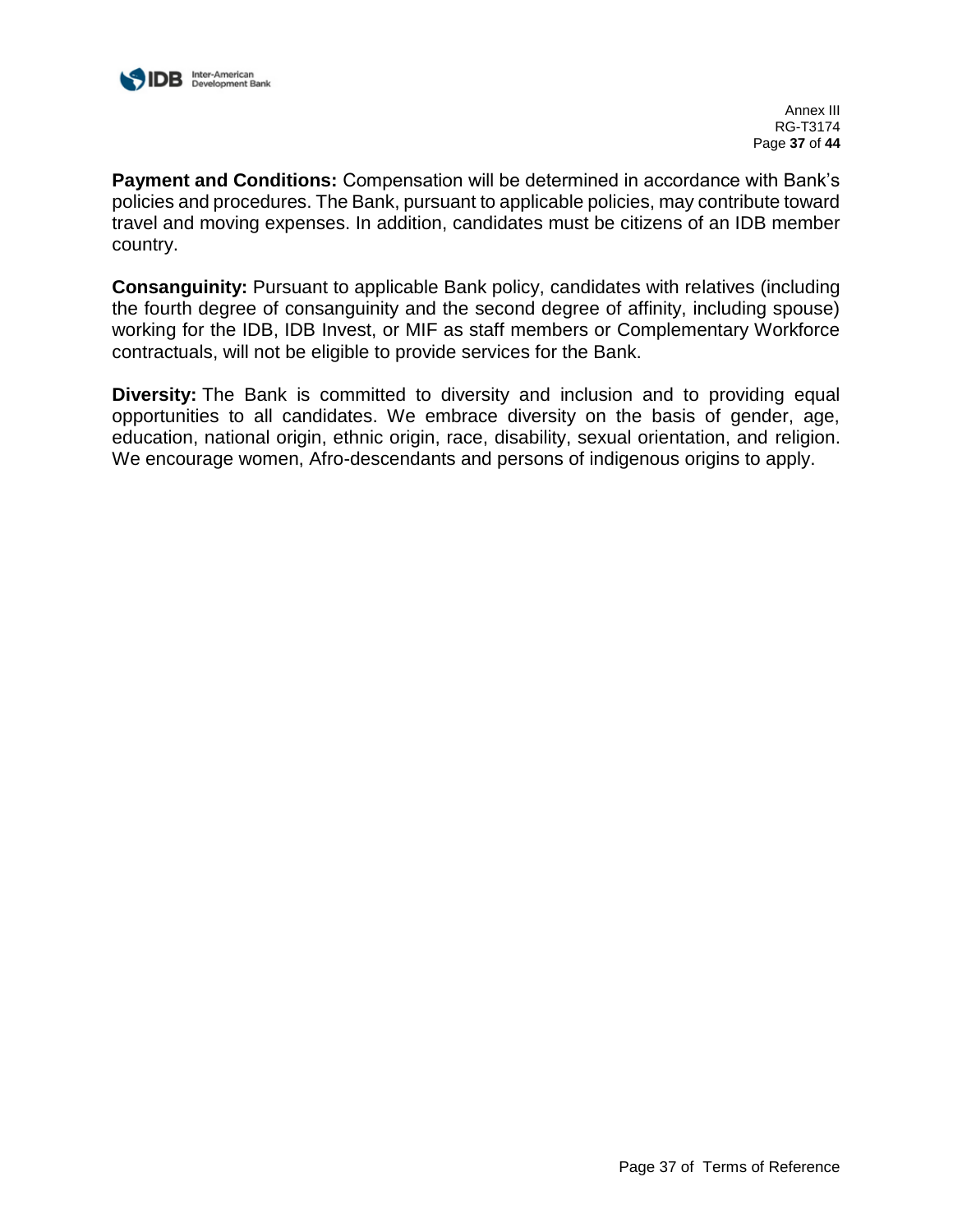

## **IFD/CTI**

## **Job Title:** IFD/CTI Evaluation Consultant

#### **TERMS OF REFERENCE**

**Background:** Worldwide technology is transforming our societies and economies by changing the ways in which people interact, businesses function and innovate, and governments design and implement policies. Given the unprecedented dimension and speed of this transformation, concerns have emerged about the preparedness of Latin American and Caribbean (LAC) economies to face these challenges, especially because of the weakness of the region's educational systems, the limited broadband coverage, and the fact that most firms are not engaged in innovation activities. Among other actions, improving the supply of specialized human capital and increasing Information and Communications Technology (ICT) knowledge will be critical to take full advantage of the possibilities of the technological transformation and to mitigate its negative effects to the economy and the whole society. In fact, policy makers worldwide are particularly interested in the supply of scientists, engineers and ICT experts because of their direct involvement in technical change and the ongoing digital transformation.

The Republic of Korea (Korea) represents a paradigm of innovation-led economic development. The country has changed its economic structure in favor of more technologically sophisticated industries and has diversified the number and nature of its productive specialization. Today, Korea is a major contributor to the accelerating development of all ICT technologies. Its economic transformation has been achieved in close collaboration between government, industry and the academic community. Among its strengths, Korea has one of the highest rates of spending on R&D in the world; and it also has a highly educated labor force with a strong interest in science and technology. Many higher education institutions in Korea provide innovative and high-quality programs, which constitutes an important contribution to its reputation as a global ICT leader.

The Inter-American Development Bank (IDB) launched the Korea-LAC Tech Corps Program with the financial support of the Knowledge Partnership Korea Fund for Technology and Innovation (KPK) administered by the IDB. Under this program, the LAC Tech Corps component aims to enhance the institutional capacity of the public sector of LAC countries with an enriched understanding and extensive use of ICT. The LAC Tech Corps will provide LAC mid-level public officials with full scholarships to pursue a Master's degree in Public Management or Public Policy with ICT-related specifications or other relevant areas with an ICT focus in Korean universities.

Given this substantial agenda, the Competitiveness, Technology and Innovation Division (IFD/CTI) of the IDB is looking for a professional to carry out a comprehensive assessment of the program to analyze the overall program design, execution and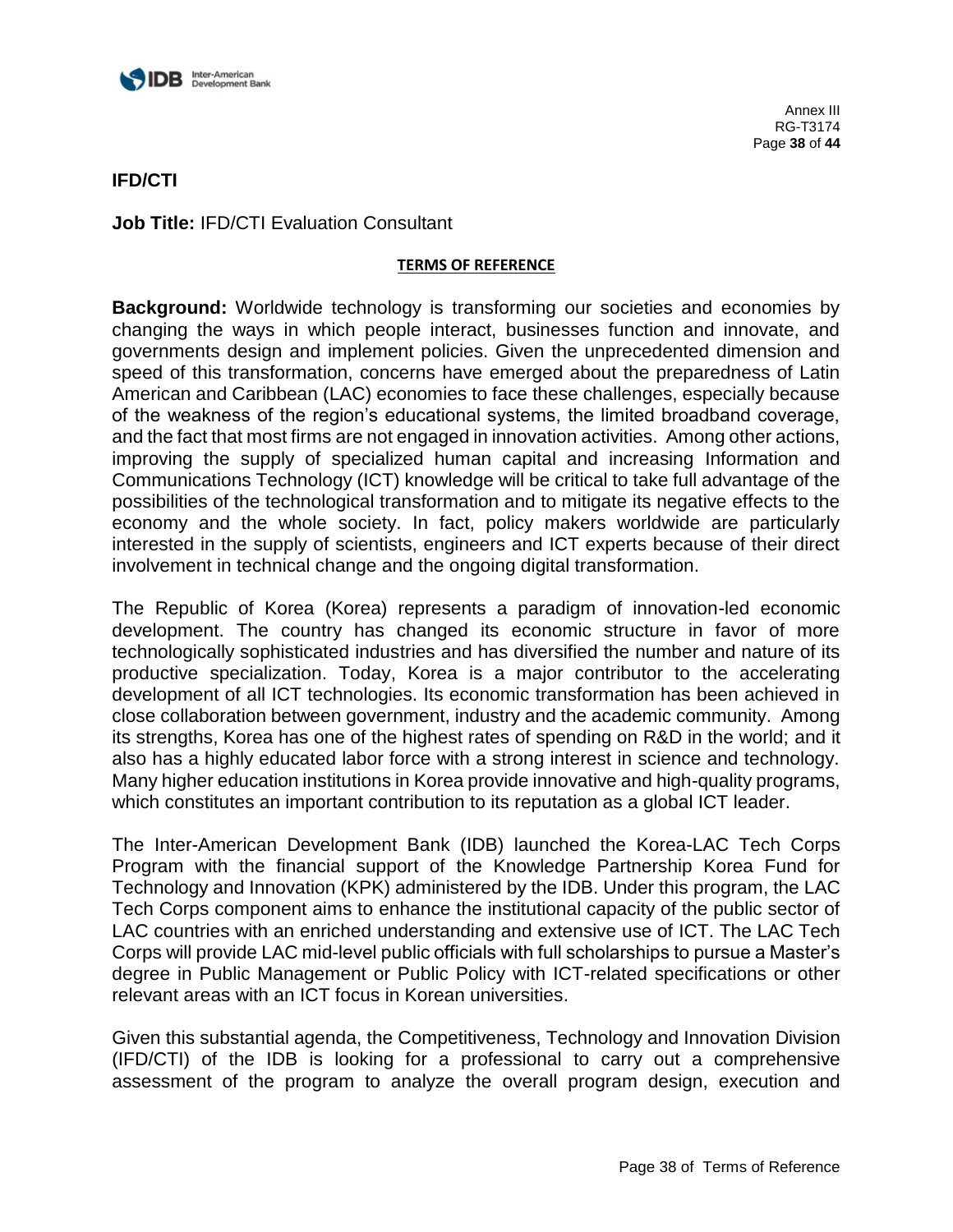

achievements; identify program highlights; and provide recommendations of improvement on its design and implementation.

**The team:** The IDB, through its IFD/CTI Division, provides funding, technical assistance and knowledge products to support governments in key action areas, such as business innovation, social innovation, entrepreneurship ecosystems, digital transformation and productive development. IDB programs in these areas incorporate common themes, such as training in science, technology and innovation for advanced human capital; strengthening scientific and technological infrastructure; designing public policies to promote innovation; and strengthening institutional capacity of the agencies and ministries that are responsible for implementing these policies.

**What you'll do:** In close communication and coordination with the Team Leader, the consultant will support the following activities:

- Develop a comprehensive assessment plan that includes a framework to guide the analysis and the data collection methods to be used, such as desk review, surveys, stakeholder interviews and other elements as needed. Before launching the full assessment, share the proposed assessment plan with the Team Leader to agree on the scope, focus and next steps.
- Assess the general process of program execution, including the selection of the host institution(s) and the admission of scholars by the Korean institution(s).
- Review and evaluate the program contents of host institution(s) including academic curriculum, materials, faculty members assigned to the program, internship program plans and any other activities in consideration of the relevance to public sector management.
- Conduct interviews with the beneficiary students, faculty members and administration team with the aim of identifying achievements, main highlights, good practices and areas for future improvement, from both the host institution(s) and participating students' perspectives.
- Provide specific and actionable recommendations in design, implementation and management for the program's future enhancement to address the identified challenges and maximize program effectiveness.
- Establish, in coordination with the supervisor, a regular reporting mechanism to update on progress in the development of the mid-term assessment.

## **Deliverables:**

- An extended executive summary with the main findings, takeaways and key recommendations.
- A main report with the assessment framework, methodology used, a general description and analysis of the program, spotlight boxes to showcase noteworthy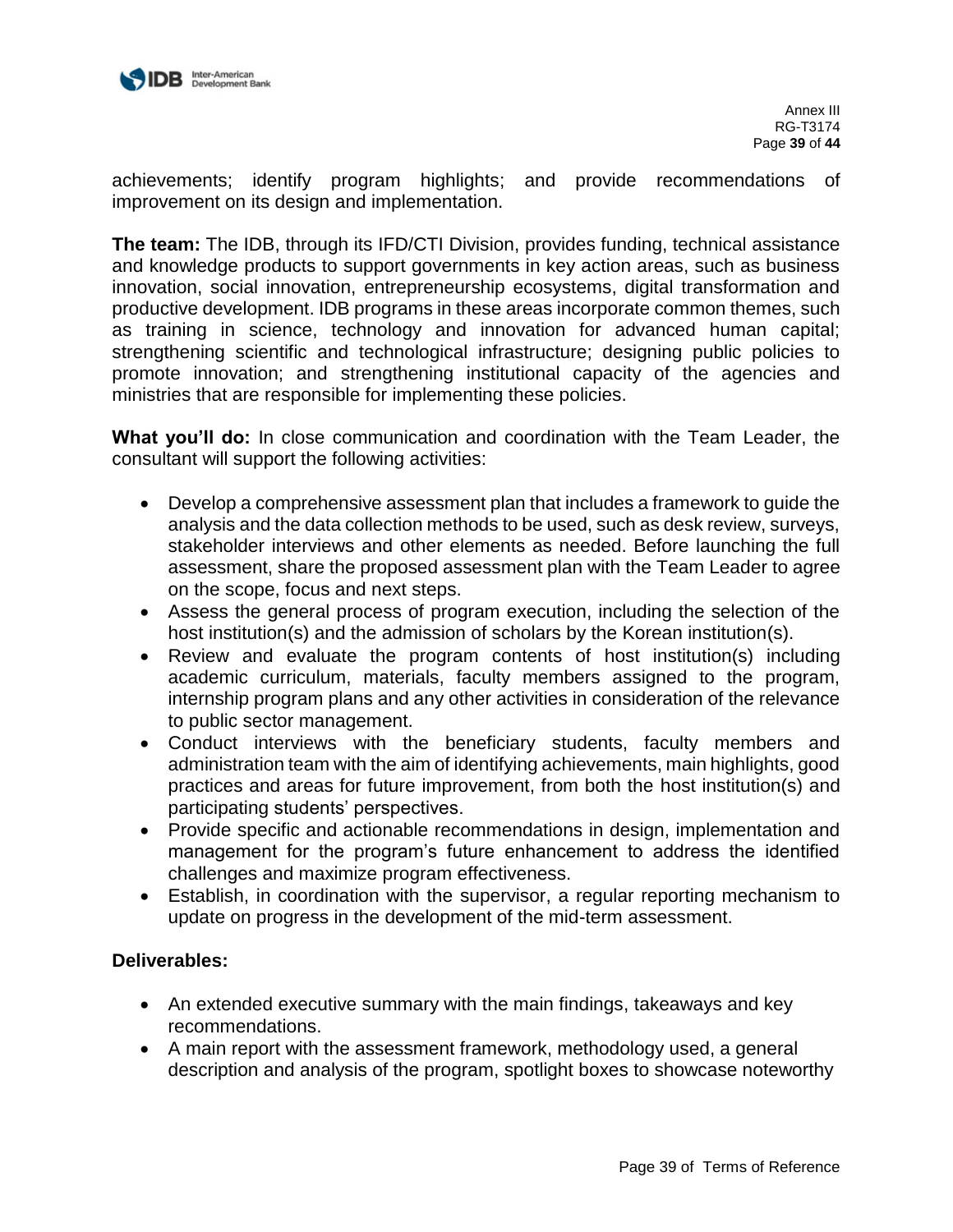

stories, and the main findings, takeaways and recommendations for future enhancements.

**Payment timeline:** Payment will be made 30% upon signature of the contract; 40% upon submission and approval of the executive summary; and 30% upon submission and approval of the main report.

## **Skills you'll need:**

**Education:** PhD in Economics, Political Science, Public Policy or other relevant disciplines associated with public sector management in ICT-related areas.

**Experience:** At least 20 years in academia, public sector management or other relevant areas. Knowledge of international best practices in capacity-building programs for public officials.

**Languages:** Proficiency in written and spoken English. Knowledge of Korean and/or Spanish is a plus.

**Core and Technical Competencies:** Excellent written and verbal communication skills with an extensive knowledge of social media channels and relevant experience of working with LAC government agencies and international organizations.

## **Opportunity Summary:**

- Type of contract and modality: Products and External Services Consultant (PEC), Lump sum.
- Length of contract: 20 days
- Starting date: March 1, 2021
- Location: Country of residence
- Responsible person: Project Team Leader
- Requirements: You must be a citizen of one of the [IDB's 48 member countries](http://www.iadb.org/en/about-us/how-the-inter-american-development-bank-is-organized,5998.html?open_accordion=9) and have no family members currently working at the IDB Group.

**Our culture:** Working with us you will be surrounded by a diverse group of people who have years of experience in all types of development fields, including transportation, health, gender and diversity, communications and much more.

**About us:** At the Inter-American Development Bank, we're devoted to improving lives. Since 1959, we've been a leading source of long-term financing for economic, social, and institutional development in Latin America and the Caribbean. We do more than lending though. We partner with our 48 member countries to provide Latin America and the Caribbean with cutting-edge research about relevant development issues, policy advice to inform their decisions, and technical assistance to improve on the planning and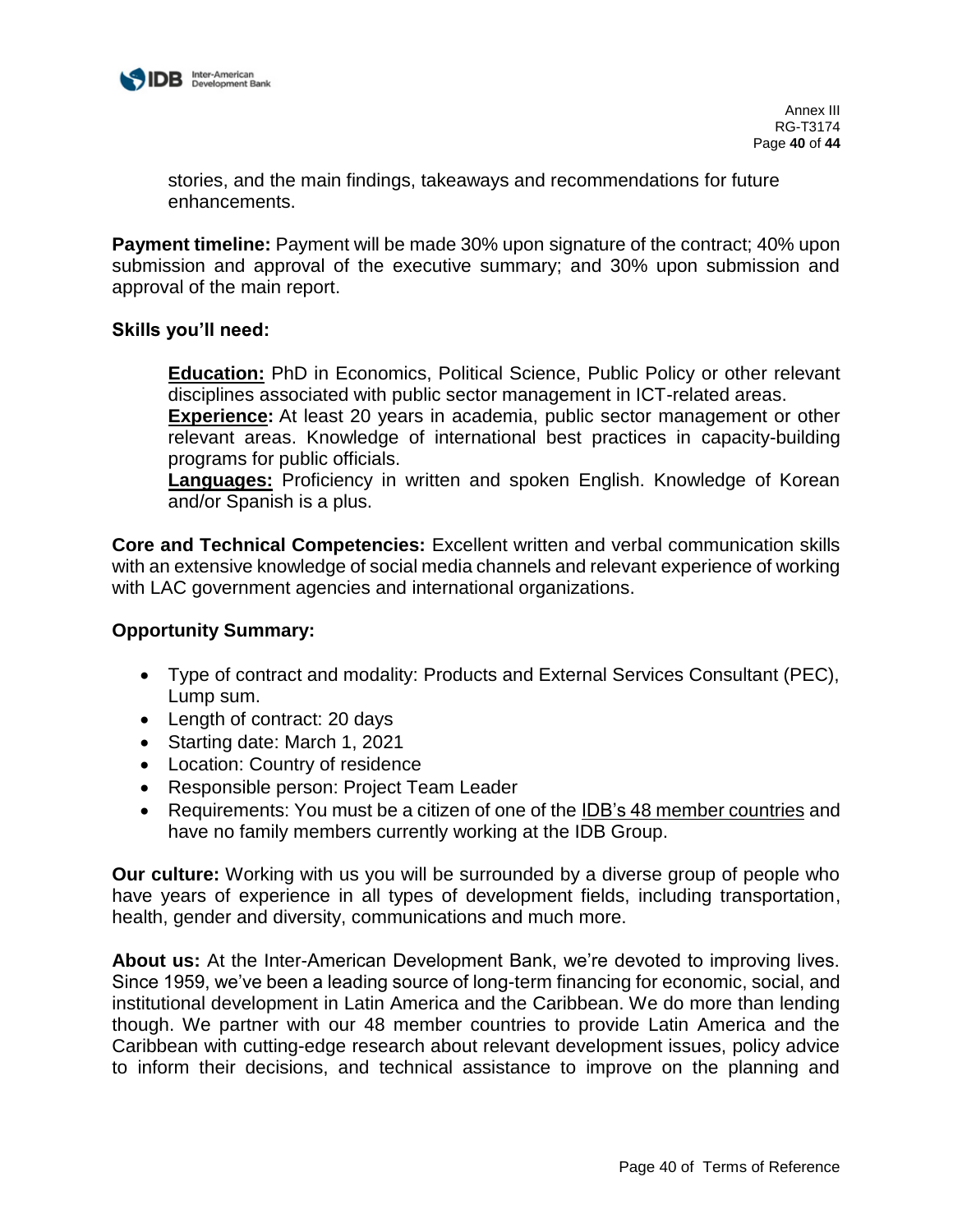

Annex III RG-T3174 Page **41** of **44**

execution of projects. For this, we need people who not only have the right skills, but also are passionate about improving lives.

**Payment and Conditions:** Compensation will be determined in accordance with Bank's policies and procedures. The Bank, pursuant to applicable policies, may contribute toward travel and moving expenses. In addition, candidates must be citizens of an IDB member country.

**Consanguinity:** Pursuant to applicable Bank policy, candidates with relatives (including the fourth degree of consanguinity and the second degree of affinity, including spouse) working for the IDB, IDB Invest, or MIF as staff members or Complementary Workforce contractuals, will not be eligible to provide services for the Bank.

**Diversity:** The Bank is committed to diversity and inclusion and to providing equal opportunities to all candidates. We embrace diversity on the basis of gender, age, education, national origin, ethnic origin, race, disability, sexual orientation, and religion. We encourage women, Afro-descendants and persons of indigenous origins to apply.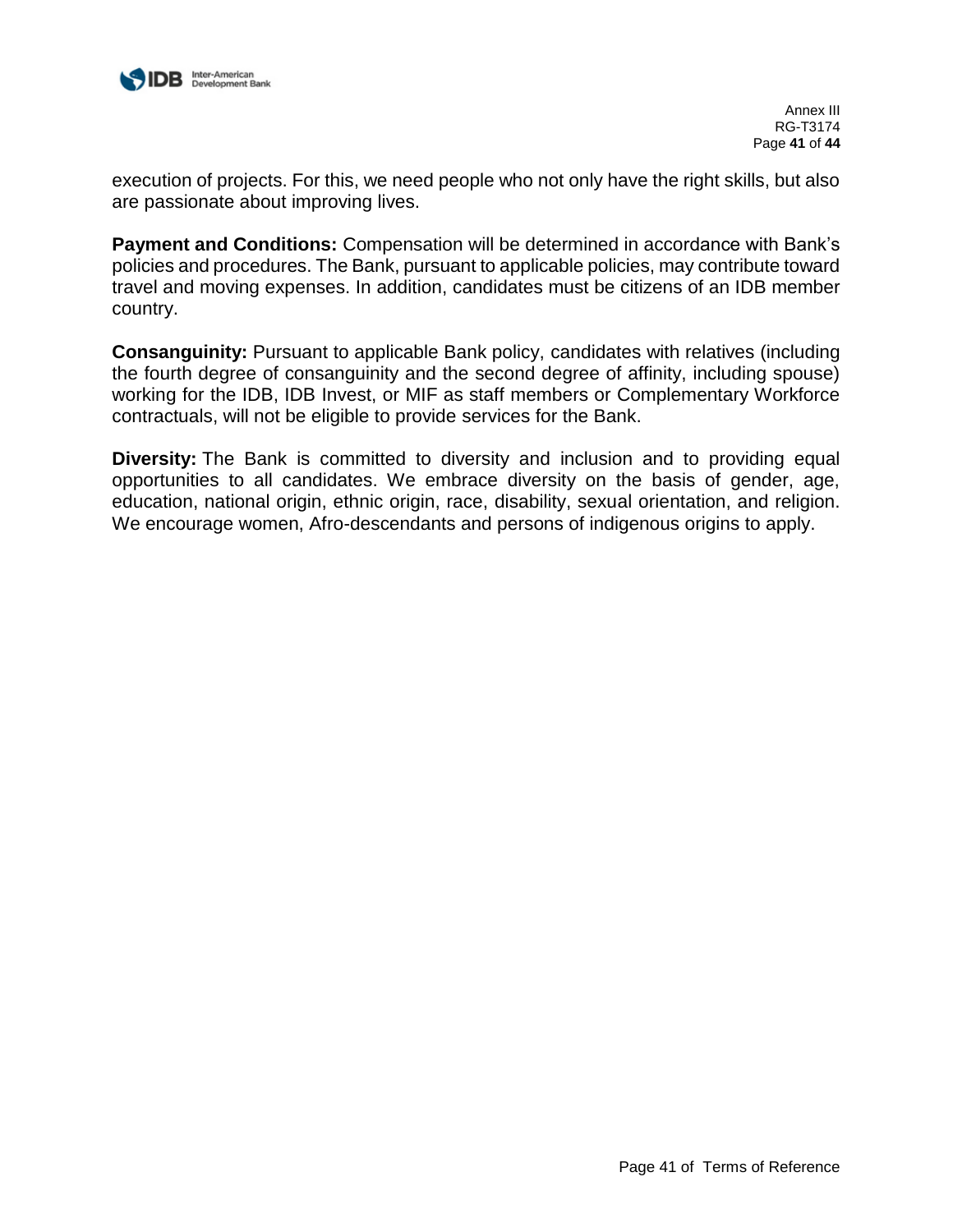

#### **Korea-LAC Tech Corps Program**

#### **Scholarships for Mid-Level Public Officials from Latin America and the Caribbean (LAC) Countries**

The Inter-American Development Bank (IDB) invites governments from all 26 borrowing member countries in Latin America and the Caribbean (LAC) to present scholarship candidates for the Korea-LAC Tech Corps Program, financed with resources from the Knowledge Partnership Korea for Technology and Innovation (KPK).

#### **Background**

Worldwide technology is transforming our societies and economies by changing the ways in which people interact, businesses function and innovate, and governments design and implement policies. Given the unprecedented dimension and speed of this transformation, concerns have emerged about the preparedness of Latin American and Caribbean (LAC) economies to face these challenges, especially because of the weakness of the region's educational systems, the limited broadband coverage, and the fact that most firms are not engaged in innovation activities. Among other actions, improving the supply of specialized human capital and increasing Information and Communications Technology (ICT) knowledge will be critical to take full advantage of the possibilities of the technological transformation and to mitigate its negative effects to the economy and the whole society. In fact, policy makers worldwide are particularly interested in the supply of scientists, engineers and ICT experts because of their direct involvement in technical change and the ongoing digital transformation.

The Republic of Korea (Korea) represents a paradigm of innovation-led economic development. The country has changed its economic structure in favor of more technologically sophisticated industries and has diversified the number and nature of its productive specialization. Today, Korea is a major contributor to the accelerating development of all ICT technologies. Its economic transformation has been achieved in close collaboration between government, industry and the academic community. Among its strengths, Korea has one of the highest rates of spending on R&D in the world; and it also has a highly educated labor force with a strong interest in science and technology. Many higher education institutions in Korea provide innovative and high-quality programs, which constitutes an important contribution to its reputation as a global ICT leader.

The Inter-American Development Bank (IDB) launched the Korea-LAC Tech Corps Program with the financial support of the Knowledge Partnership Korea Fund for Technology and Innovation (KPK) administered by the IDB. Under this program, the LAC Tech Corps component aims to enhance the institutional capacity of the public sector of LAC countries with an enriched understanding and extensive use of ICT. The LAC Tech Corps will provide LAC mid-level public officials with full scholarships to pursue a Master's degree in Public Management or Public Policy with ICT-related specifications or other relevant areas with an ICT focus in Korean universities to be conducted in English in Korea for a period of 16-18 months.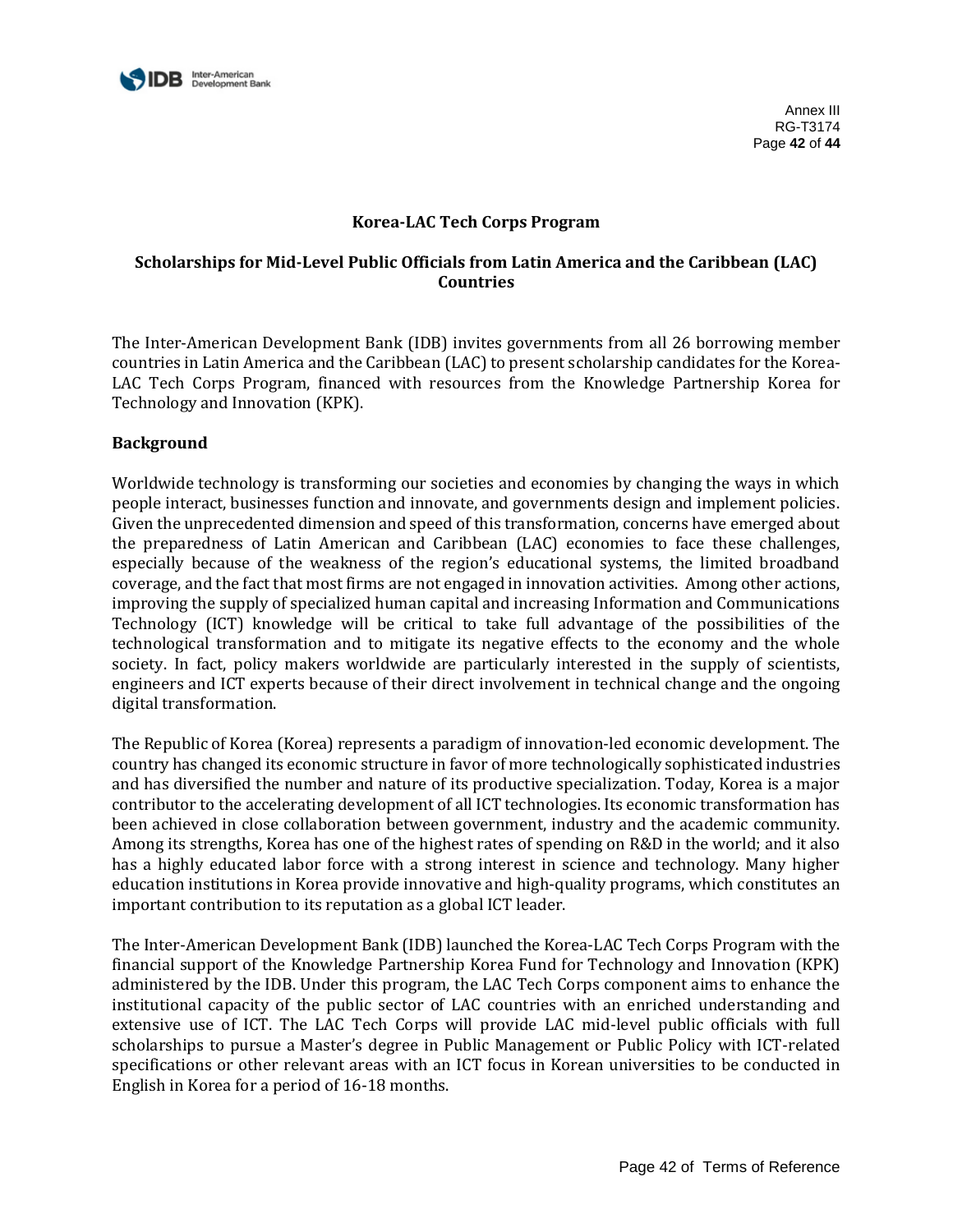

Annex III RG-T3174 Page **43** of **44**

#### **Objectives**

This program aims to contribute to building human and institutional capacity in LAC countries in areas of knowledge where Korea has competitive advantage, especially ICT. The specific objectives include: (i) improving the analytical and managerial skills of mid-level public officials with an enriched understanding of ICT-related areas, and (ii) facilitating an ongoing dialogue and exchange of knowledge between public officials from Korea and LAC countries.

#### **I. SCOPE OF THE SCHOLARSHIPS**

Each scholarship is expected to include (for a period of 16-18 months):

- Full cost of study (tuition).
- Accommodation.
- Allowance for living expenses.
- Educational materials.
- Health insurance.
- One economy-class trip to and from Korea.
- Other related expenses, if applicable.

#### **II. ELIGIBILITY**

- A Bachelor's degree or equivalent with a superior academic record.
- At least five (5) years of full-time professional working experience in the public sector (acquired after a university degree) at the time of application.
- Candidates must meet all the admission criteria of the Korean host universities.
- Proficiency in oral and written English communication skills to be able to pursue studies (as determined by TOEFL or an equivalent exam approved by the Korean university).
- Candidates must be 40 years old or less at the time of application.
- Candidates must agree to return to their home country upon completion of studies. If not, the participant must refund the total amount of the scholarship (the signature of a statement of commitment is mandatory).
- Upon their return, candidates must agree to work in the public sector for at least 24 consecutive months. If not, the participant must refund the total or partial amount of the scholarship (the signature of a statement of commitment is mandatory).